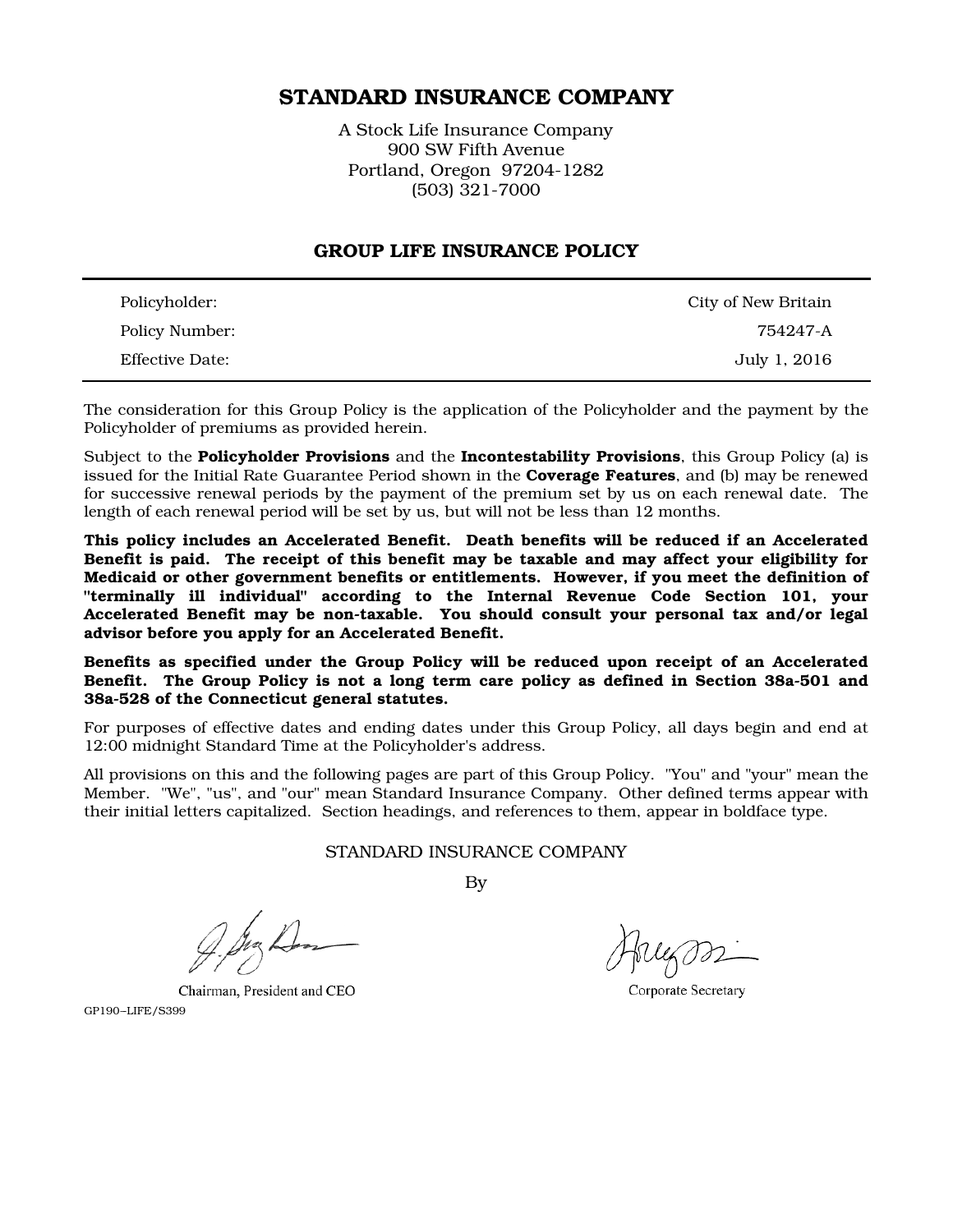# **Table of Contents**

| A.          |  |  |
|-------------|--|--|
| $B_{\cdot}$ |  |  |
|             |  |  |
| D.          |  |  |
| Е.          |  |  |
| F.          |  |  |
| G.          |  |  |
| Н.          |  |  |
|             |  |  |
| A.          |  |  |
| <b>B.</b>   |  |  |
| C.          |  |  |
| D.          |  |  |
| Ε.          |  |  |
| F.          |  |  |
| G.          |  |  |
|             |  |  |
| A.          |  |  |
| В.          |  |  |
|             |  |  |
|             |  |  |
|             |  |  |
| E.          |  |  |
| F.          |  |  |
|             |  |  |
|             |  |  |
|             |  |  |
|             |  |  |
|             |  |  |
|             |  |  |
|             |  |  |
|             |  |  |
|             |  |  |
|             |  |  |
|             |  |  |
|             |  |  |
|             |  |  |
|             |  |  |
|             |  |  |
|             |  |  |
|             |  |  |
|             |  |  |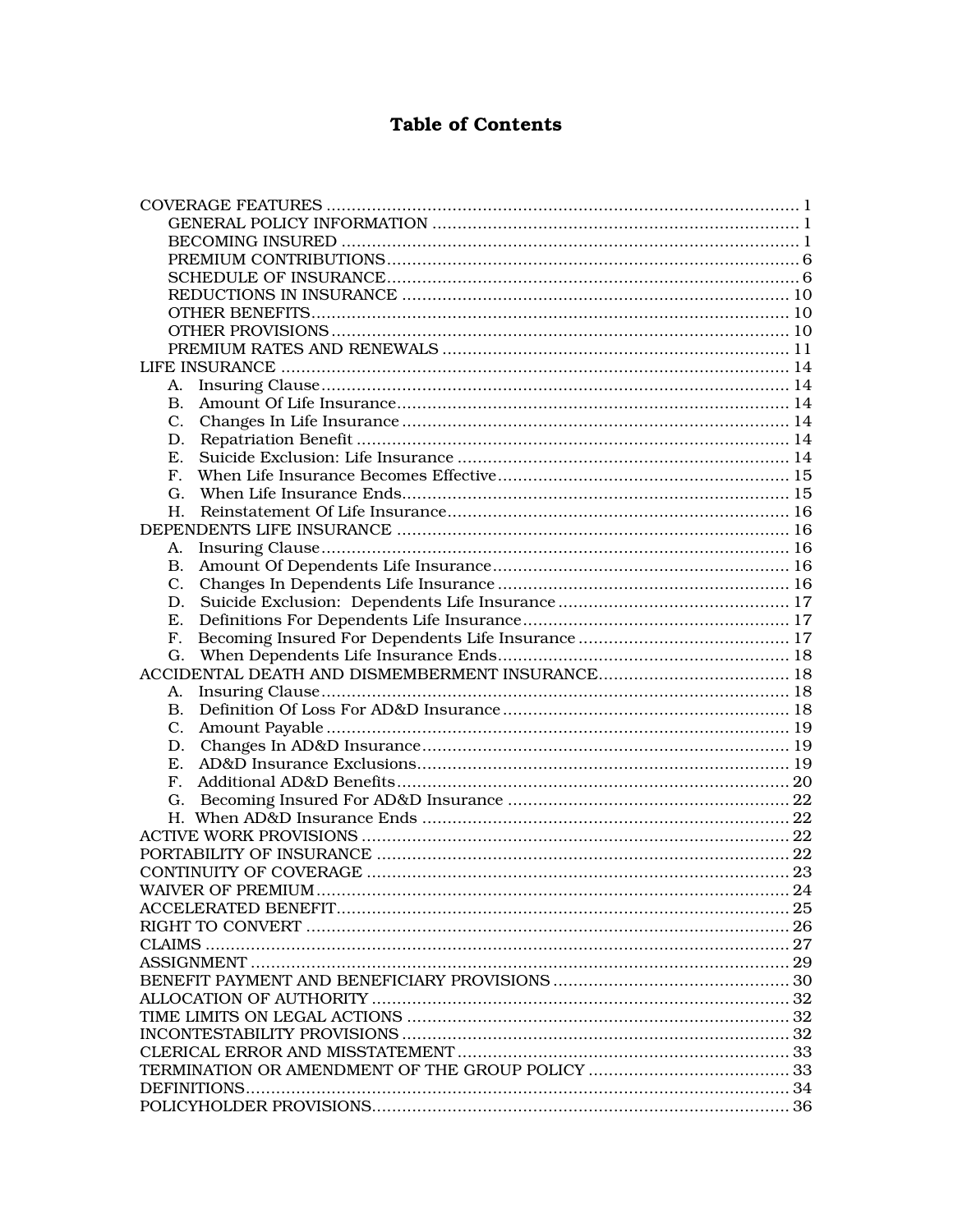## Index of Defined Terms

Accelerated Benefit, 25 Active Work, Actively At Work, 22 AD&D Insurance, 34 Air Bag System, 20 Annual Earnings, 34 Automobile, 20

Beneficiary, 30

Child, 34 Class Definition, 2 Contributory, 35 Conversion Period, 26

Dependent, 17 Dependents Life Insurance, 35 Disabled, 35 Domestic Partner, 36

Eligibility Waiting Period, 35 Employer(s), 1 Evidence Of Insurability, 35

Grace Period, 12 Group Policy, 35 Group Policy Effective Date, 1 Group Policy Number, 1 Guarantee Issue Amount (for Dependents Life Insurance), 5 Guarantee Issue Amount (for Plan 2), 5

Initial Rate Guarantee Period, 12 Injury, 35 Insurance (for Accelerated Benefit), 26 Insurance (for Right to Convert), 27 Insurance (for Waiver Of Premium), 24

L.L.C. Owner-Employee, 35 Leave Of Absence Period, 11 Life Insurance, 35 Loss, 18

Maximum Conversion Amount, 10 Member, 1, 2 Minimum Participation, 13 Minimum Participation Number, 13 Minimum Participation Percentage(s), 13 Minimum Time Insured, 10

Noncontributory, 35 Notice of Rate Change, 12

P.C. Partner, 35 Physician, 35 Policyholder, 1 Pregnancy, 35 Premium Due Dates, 12 Premium Rates, 11 Prior Plan, 35 Proof Of Loss, 28

Qualifying Event, 27 Qualifying Medical Condition, 25

Recipient, 31 Right To Convert, 26

Seat Belt System, 20 Sickness, 35 Spouse, 35 Supplemental Life Insurance, 36

Totally Disabled, 24

Waiting Period (for Waiver Of Premium), 24 Waiver Of Premium, 24 War, 19

You, Your (for Right To Convert), 27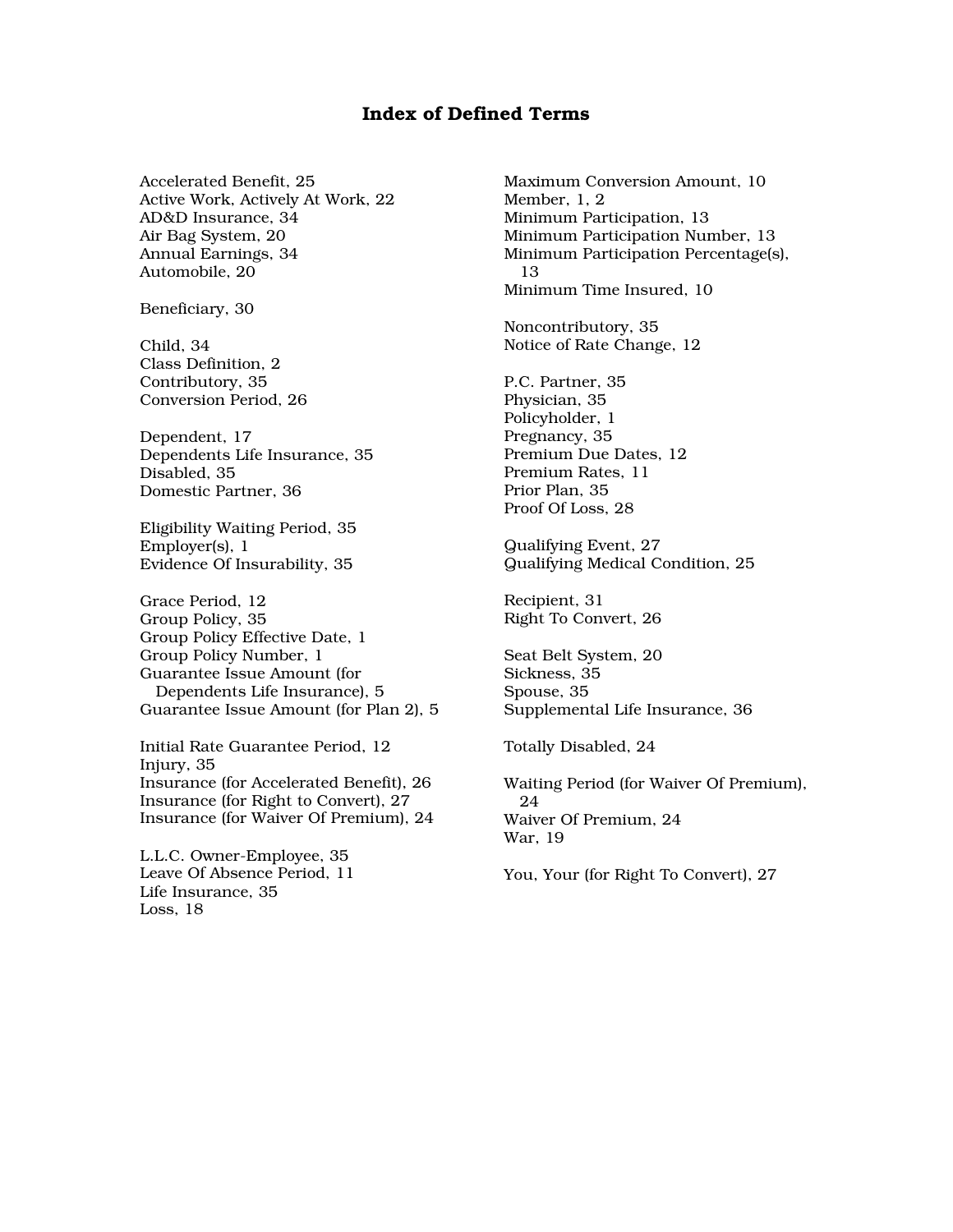## COVERAGE FEATURES

This section contains many of the features of your group life insurance. Other provisions, including exclusions and limitations, appear in other sections. Please refer to the text of each section for full details. The Table of Contents and the Index of Defined Terms help locate sections and definitions.

## GENERAL POLICY INFORMATION

| Group Policy Number:                                    | 754247-A                                                           |
|---------------------------------------------------------|--------------------------------------------------------------------|
| Type of Insurance Provided:<br>Life Insurance:          | <b>Yes</b>                                                         |
| Supplemental Life Insurance:                            | Not applicable                                                     |
| Dependents Life Insurance:                              | <b>Yes</b>                                                         |
| Accidental Death And Dismemberment<br>(AD&D) Insurance: | Yes                                                                |
| Policyholder:                                           | City of New Britain                                                |
| Employer(s):                                            | City of New Britain<br>Consolidated School District of New Britain |
| Group Policy Effective Date:                            | July 1, 2016                                                       |
| Policy Issued in:                                       | <b>Connecticut</b>                                                 |

### BECOMING INSURED

To become insured for Life Insurance you must: (a) Be a Member; (b) Complete your Eligibility Waiting Period; and (c) Meet the requirements in Life Insurance and Active Work Provisions. The Active Work requirement does not apply to Members who are retired on the Group Policy Effective Date. The requirements for becoming insured for coverages other than Life Insurance are set out in the text.

Definition of Member: Active Members: You are a Member if you are an active employee of the Employer regularly working at least 20 hours each week and one of the following:

- 1. A City of New Britain employee subject to a collective bargaining agreement who is a professional or technical employee, general government employee,<br>firefighter, police officer, supervisor, telefirefighter, police officer, supervisor, telecommunication 911 operator or outside agencies employee; or
- 2. A City of New Britain employee not subject to a collective bargaining agreement who is an elected employee, civil service management employee or outside agencies employee; or
- 3. A New Britain Board of Education employee subject to a collective bargaining agreement who is an administrator, clerical or custodial employee, administrator, clerical or custodial supervisor, paraprofessional or teacher; or
- 4. A New Britain Board of Education superintendent, assistant superintendent, human resource director,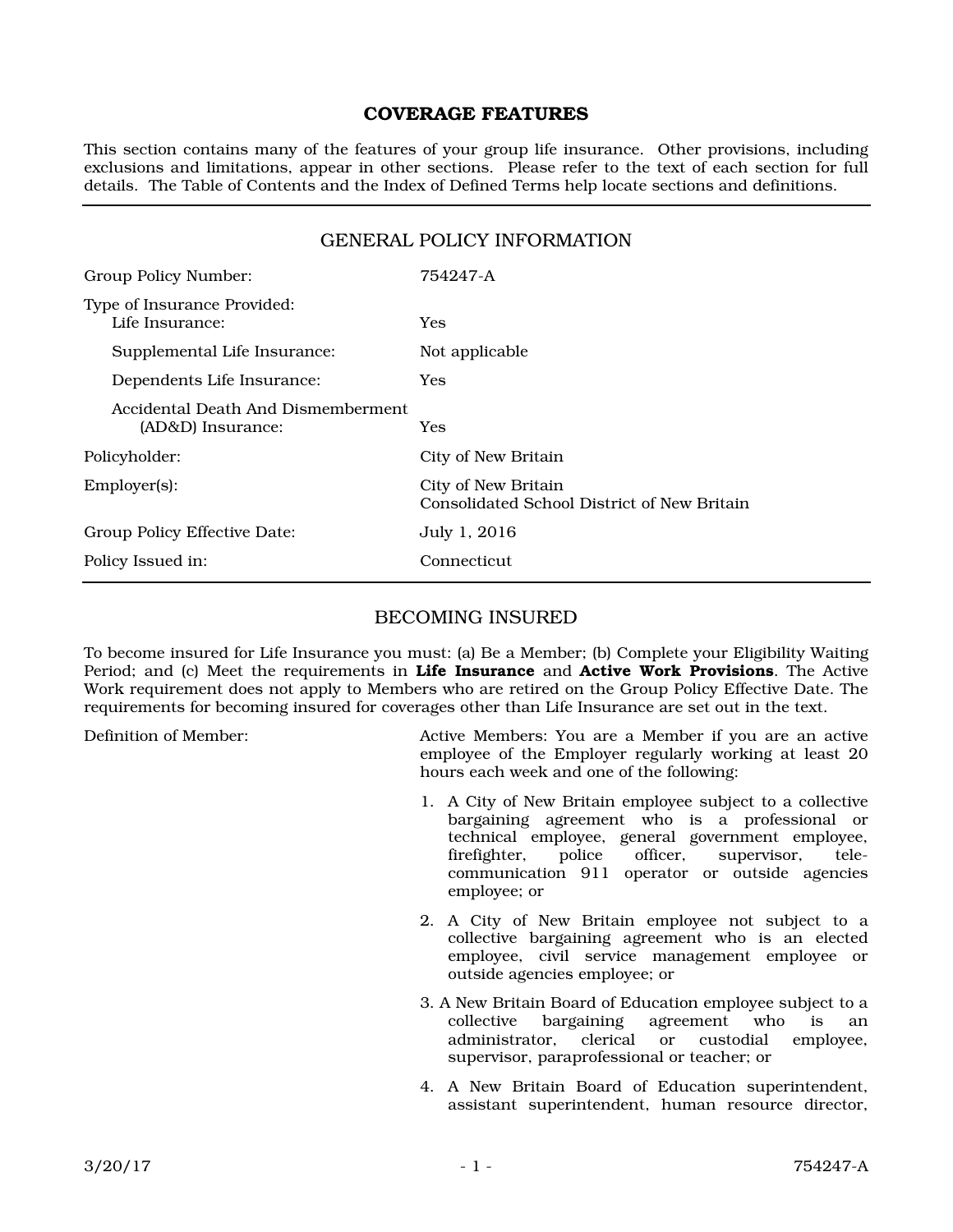finance director, or director of manager of information systems.

Retired Members: You are a Member if you are an employee who retired under the Employer's retirement program and one of the following:

- 1. A retired City of New Britain firefighter or police officer subject to a collective bargaining agreement who meets the provisions of the Pension Plan as outlined by their union's collective bargaining agreement; or
- 2. A retired City of New Britain employee subject to a collective bargaining agreement who retired as a general government employee, professional or technical employee, supervisor or dispatch employee; or
- 3. A retired City of New Britain department head represented by Managers and Professionals Union (MPA), non-union elected employee or a member of Fund A of the Municipal Employees Retirement Fund; or
- 4. A retired City of New Britain non-union civil service management employee not subject to a collective bargaining agreement; or
- 5. A retired New Britain Board of Education employee subject to a collective bargaining agreement who retired as a supervisor, clerical or custodial employee, administrator or teacher.

You are not a Member if you are:

- 1. A temporary or seasonal employee.
- 2. A leased employee.
- 3. An independent contractor.
- 4. A full time member of the armed forces of any country.

Class Definition:

Active Members:

| Class 1:    | City of New Britain Professional and Technical Employees<br>with Local 1303, AFSCME |
|-------------|-------------------------------------------------------------------------------------|
| Class 2:    | City of New Britain General Government Employees with<br>Local 1186, AFSCME         |
| Class 3:    | City of New Britain Firefighters with Local 992, IAFF                               |
| Class $4$ : | City of New Britain Elected Employees                                               |
| Class 5:    | City of New Britain Unaffiliated Management Employees                               |
| Class 6:    | City of New Britain Police Officers with Local 1165,<br>AFSCME, Council 15, AFL-CIO |
| Class 7:    | City of New Britain Supervisors with Local 818, AFSCME                              |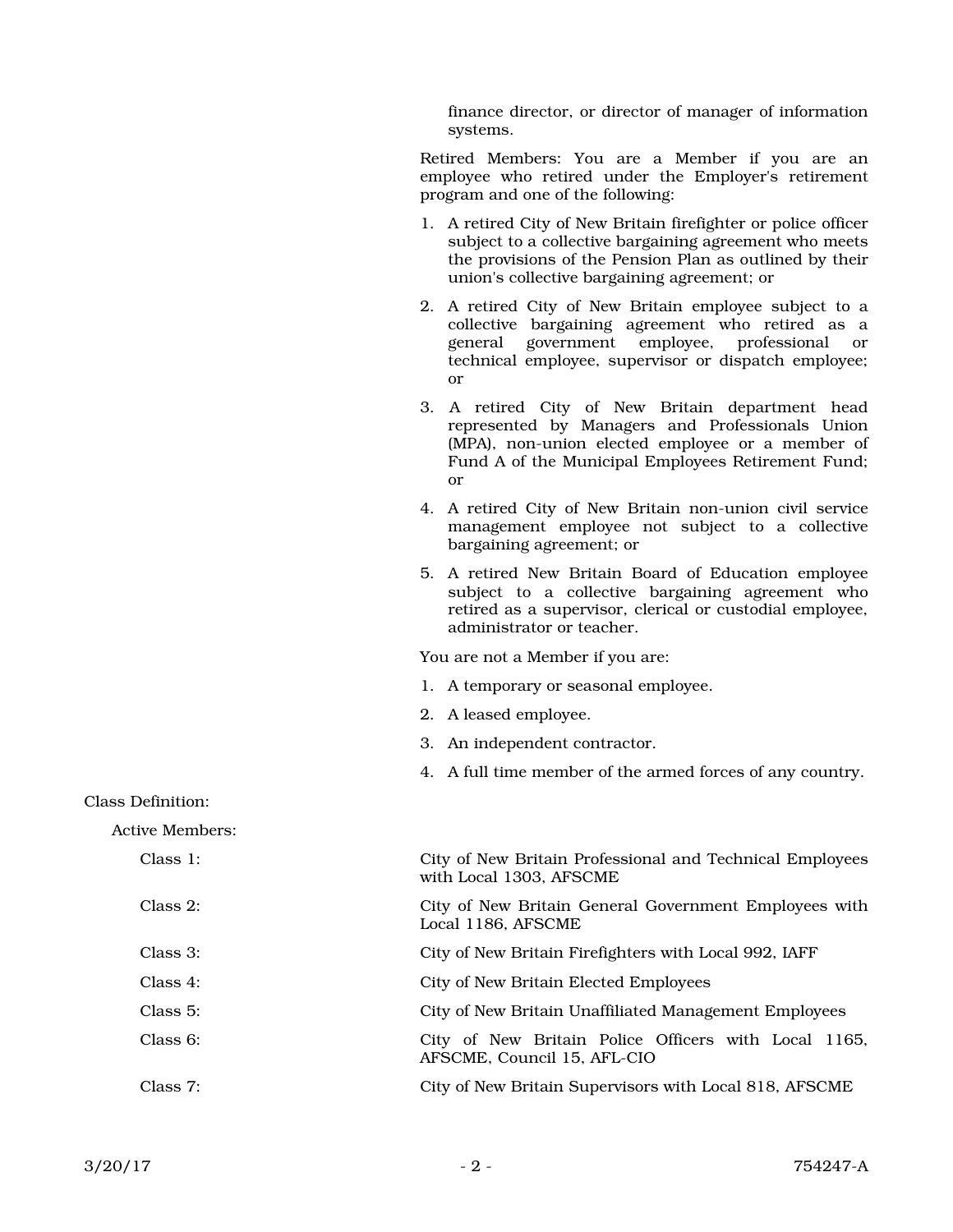| Class 8:                | City of New Britain Tele-communication 911 Operators<br>with Local 25, CILU                                                                                               |
|-------------------------|---------------------------------------------------------------------------------------------------------------------------------------------------------------------------|
| Class 9:                | City of New Britain Outside Agencies, Library, MEDA and<br>Art Museum Employees                                                                                           |
| Class 10:               | New Britain Board of Education Administrators with Local<br>51 or NBSSA                                                                                                   |
| Class 11:               | New Britain Board of Education Clerical and Custodial<br>Employees with Local 1186, AFSCME                                                                                |
| Class 12:               | New Britain Board of Education Supervisors with Local<br>818, AFSCME                                                                                                      |
| Class 13:               | New Britain Board of Education Paraprofessionals with<br>Local 2407                                                                                                       |
| Class 14:               | New Britain Board of Education Teachers with Local 871                                                                                                                    |
| Class 15:               | New Britain Board of Education Superintendent, Assistant<br>Superintendents, Human Resource Director, Finance<br>Director, and Director of Manager of Information Systems |
| <b>Retired Members:</b> |                                                                                                                                                                           |
| Class 16:               | City of New Britain Firefighters with Local 992, IAFF who<br>retired on or after July 1, 1974 but prior to January 28,<br>1993*                                           |
| Class 17:               | City of New Britain Firefighters with Local 992, IAFF who<br>retired on or after January 28, 1993 but prior to July 1,<br>1999*                                           |
| Class 18:               | City of New Britain Firefighters with Local 992, IAFF who<br>retired on or after July 1, 1999*                                                                            |
| Class 19:               | City of New Britain Police Officers with Local 1165,<br>AFSCME, Council 15, AFL-CIO who retired prior to July 1,<br>1990*                                                 |
| Class 20:               | City of New Britain Police Officers with Local 1165,<br>AFSCME, Council 15, AFL-CIO who retired on or after<br>July 1, 1990 but prior to July 1, 1993*                    |
| Class $21$ :            | City of New Britain Police Officers with Local 1165,<br>AFSCME, Council 15, AFL-CIO who retired on or after<br>July 1, 1993 but prior to July 1, 2010*                    |
| Class 22:               | City of New Britain Police Officers with Local 1165,<br>AFSCME, Council 15, AFL-CIO who retired on or after<br>July 1, 2010*                                              |
| Class 23:               | City of New Britain General Government Employees with<br>Local 1186, AFSCME who retired prior to April 1, 1970*                                                           |
| Class $24$ :            | City of New Britain General Government Employees with<br>Local 1186, AFSCME who retired on or after April 1, 1970<br>but prior to July 1, 1988*                           |
| Class 25:               | City of New Britain General Government Employees with<br>Local 1186, AFSCME who retired on or after July 1, 1988<br>but prior to July 1, 1997*                            |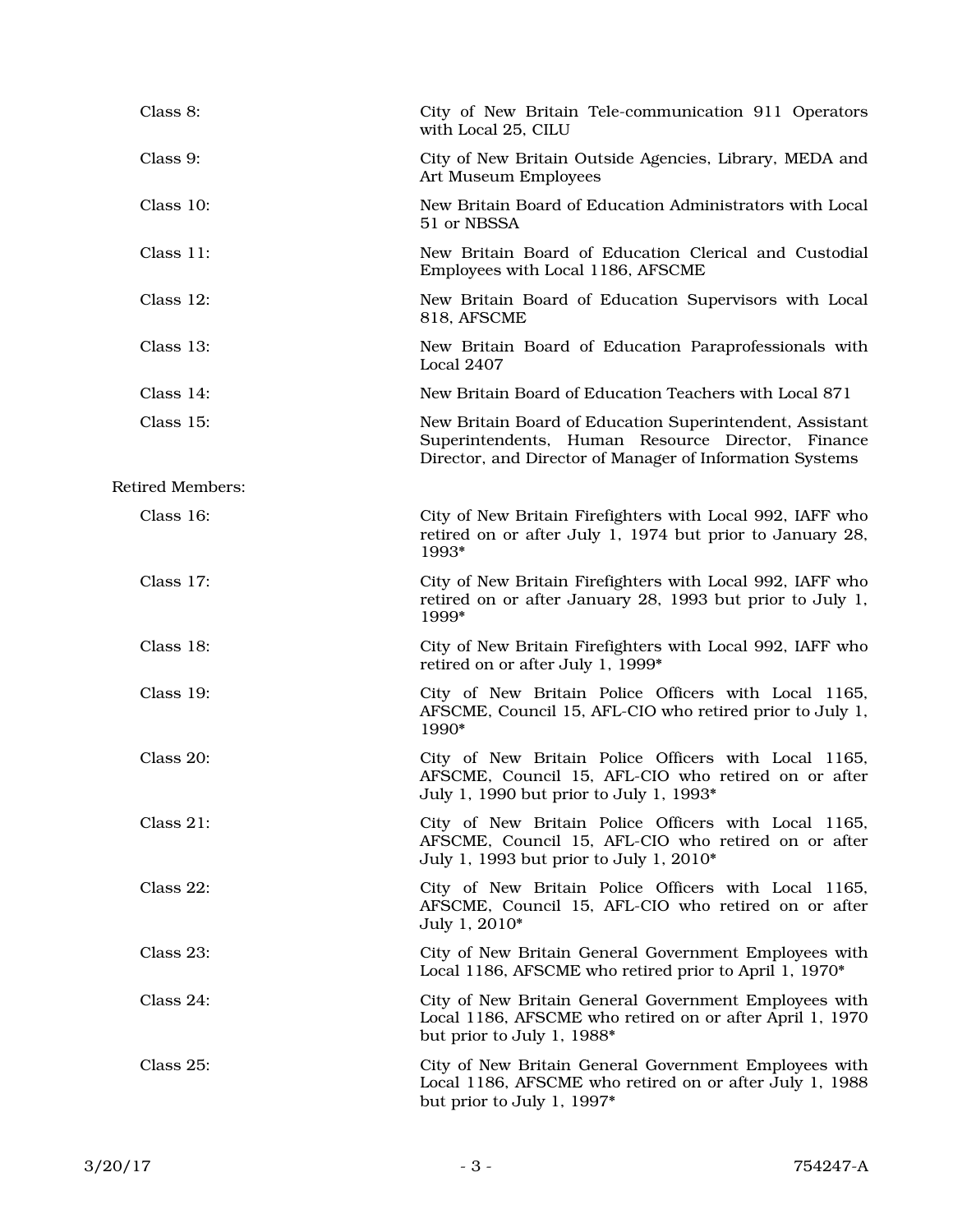| Class 26:    | City of New Britain General Government Employees with<br>Local 1186, AFSCME who retired on or after July 1, 1997*                                                |
|--------------|------------------------------------------------------------------------------------------------------------------------------------------------------------------|
| Class 27:    | City of New Britain Department Heads Represented by<br>Managers and Professionals Union (MPA) who retired on<br>or after July 1, 1992 but prior to July 1, 1998* |
| Class 28:    | City of New Britain Department Heads Represented by<br>Managers and Professionals Union (MPA) who retired on<br>or after July 1, 1998*                           |
| Class 29:    | Retired City of New Britain Non-Union Elected Employee*                                                                                                          |
| Class 30:    | All Retired City of New Britain Unaffiliated Management<br>Employees*                                                                                            |
| Class 31:    | City of New Britain Professional and Technical Employees<br>with Local 1303, AFSCME who retired prior to April 1,<br>1970*                                       |
| Class 32:    | City of New Britain Professional and Technical Employees<br>with Local 1303, AFSCME who retired on or after April 1,<br>1970 but prior to July 1, 1999*          |
| Class 33:    | City of New Britain Professional and Technical Employees<br>with Local 1303, AFSCME who retired on or after July 1,<br>1999*                                     |
| Class 34:    | City of New Britain Supervisors with Local 818, AFSCME<br>who retired prior to July 1, 1992*                                                                     |
| Class 35:    | City of New Britain Supervisors with Local 818, AFSCME<br>who retired on or after July 1, 1992 but prior to July 1,<br>1998*                                     |
| Class 36:    | City of New Britain Supervisors with Local 818, AFSCME<br>who retired on or after July 1, 1998 but prior to July 1,<br>2008*                                     |
| Class 37:    | City of New Britain Supervisors with Local 818, AFSCME<br>who retired on or after July 1, 2008*                                                                  |
| Class 38:    | Retired New Britain Board of Education Administrators<br>with Local 51 prior to their retirement <sup>*</sup>                                                    |
| Class 39:    | Retired New Britain Board of Education Clerical and<br>Custodial Employees with Local 1186, AFSCME electing<br>\$5,000*                                          |
| Class $40$ : | Retired New Britain Board of Education Supervisors with<br>Local 818, AFSCME <sup>*</sup>                                                                        |
| Class $41$ : | Retired New Britain Board of Education Teachers with<br>Local 871, AFSCME <sup>*</sup>                                                                           |
| Class $42$ : | City of New Britain Dispatch Employees with Local CILU<br>25 who retired on or after July 2, 1995*                                                               |
| Class $43$ : | Members of Fund A of the Municipal Employees<br>Retirement Fund*                                                                                                 |
| Class $44$ : | Retired New Britain Board of Education Clerical and<br>Custodial Employees with Local 1186, AFSCME electing<br>\$30,000*                                         |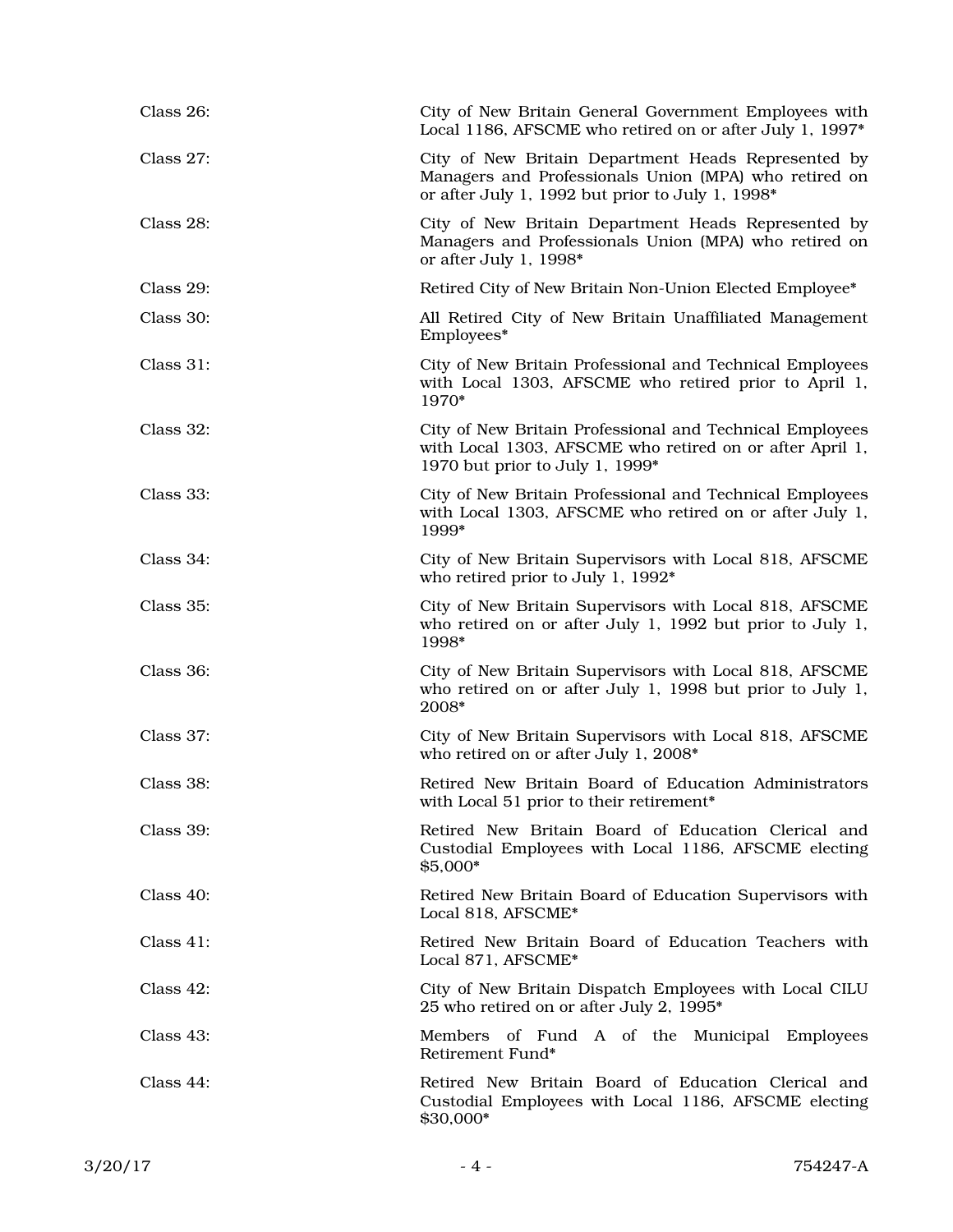\* This class does not include a Member who is covered under Waiver Of Premium.

Eligibility Waiting Period: You are eligible on one of the following dates:

Active Members:

Class 1, 3, 4, 5, 6, 8, 9, 11 and 12: If you are a Member on the Group Policy Effective Date, you are eligible on that date.

If you become a Member after the Group Policy Effective Date, you are eligible on the date you become a Member.

Class 2, 7, 10, 13, 14 and 15: You are eligible on the first day of the calendar month following 90 consecutive days as a Member.

Retired Members: The date you become a retired Member.

Your Eligibility Waiting Period will be reduced by any continuous period as an employee of the Employer immediately prior to the date you become a Member.

Evidence Of Insurability: Required:

- a. For late application for Contributory insurance.
- b. For reinstatements if required.
- c. For Members and Dependents eligible but not insured under the Prior Plan.
- d. Class 2: For any Plan 2 Life Insurance Benefit in excess of the Guarantee Issue Amount of \$100,000. However, this requirement will be waived on the Group Policy Effective Date for an amount equal to the amount of additional life insurance under the Prior Plan on the day before the Group Policy Effective Date, if you apply on or before the Group Policy Effective Date.

 Class 5: For any Plan 2 Life Insurance Benefit in excess of the Guarantee Issue Amount of the lesser of a) 3 times your Annual Earnings or b) \$200,000. However, this requirement will be waived on the Group Policy Effective Date for an amount equal to the amount of additional life insurance under the Prior Plan on the day before the Group Policy Effective Date, if you apply on or before the Group Policy Effective Date.

 Class 7, 10, 11 and 12: For any Plan 2 Life Insurance Benefit in excess of the Guarantee Issue Amount of \$200,000. However, this requirement will be waived on the Group Policy Effective Date for an amount equal to the amount of additional life insurance under the Prior Plan on the day before the Group Policy Effective Date, if you apply on or before the Group Policy Effective Date.

e. For any Dependents Life Insurance Benefit for your Spouse in excess of the Guarantee Issue Amount of \$30,000. However, this requirement will be waived on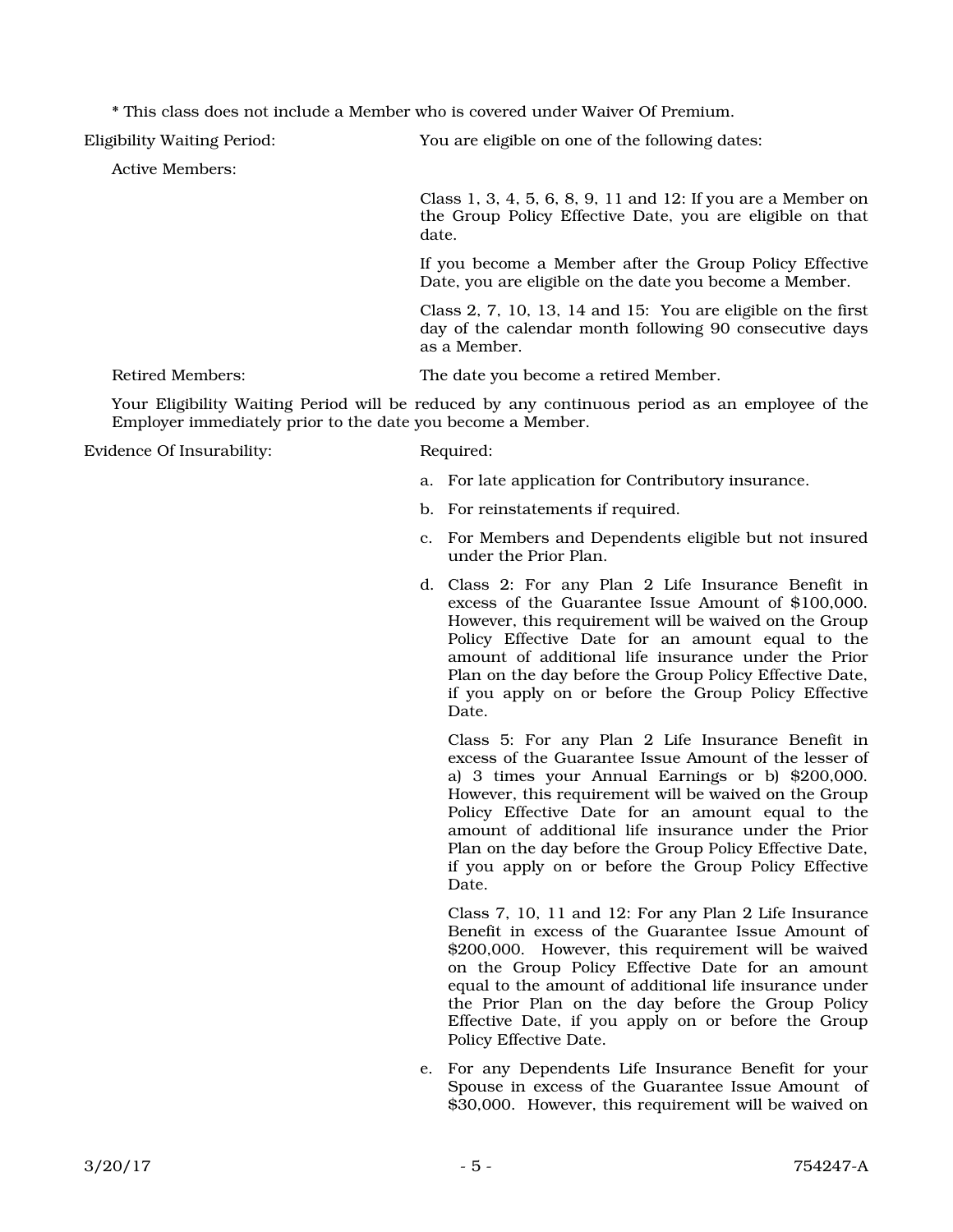the Group Policy Effective Date for an amount equal to the amount of dependents life insurance under the Prior Plan on the day before the Group Policy Effective Date, if you apply on or before the Group Policy Effective Date.

f. For any increase resulting from a plan or option change you elect.

#### PREMIUM CONTRIBUTIONS

| Life Insurance:                                  | Plan 1: Noncontributory                                                                                  |
|--------------------------------------------------|----------------------------------------------------------------------------------------------------------|
|                                                  | Plan 2: Contributory                                                                                     |
| AD&D Insurance:                                  | Noncontributory                                                                                          |
| Dependents Life Insurance:                       |                                                                                                          |
| Spouse:                                          | Contributory                                                                                             |
| Child:                                           | Contributory                                                                                             |
| Class 1, 2, 3, 4, 5, 6, 7, 8, 10, 11, 12 and 14: |                                                                                                          |
| Life Insurance:                                  | Plan 1: Noncontributory                                                                                  |
|                                                  | Plan 2: Contributory                                                                                     |
| 39, 40, 42 and 43:                               | Class 9, 13, 15, 16, 17, 18, 19, 20, 21, 22, 23, 24, 25, 26, 27, 28, 29, 30, 31, 32, 33, 34, 35, 36, 37, |
| Life Insurance:                                  | Plan 1: Noncontributory                                                                                  |
| Class 38, 41 and 44:                             |                                                                                                          |
| Life Insurance:                                  | Plan 1: Contributory                                                                                     |
|                                                  |                                                                                                          |

### SCHEDULE OF INSURANCE

SCHEDULE OF LIFE INSURANCE

For you:

Class 1:

Life Insurance Benefit:

You will become insured under Plan 1 if you meet the requirements to become insured under the Group Policy.

Class 1, 2, 3, 4, 5, 6, 7, 8, 10, 11, 12 and 14: If you are insured under Plan 1, you may also become insured under Plan 2 if you meet the requirements to become insured under Plan 2 Life Insurance under the Group Policy. Plan 2 is a Contributory plan requiring premium contributions from Members.

Plan 1 (basic):

Class 1 and 5: \$50,000 Class 2: \$40,000 Class 3, 4, 6, 11 and 44: \$30,000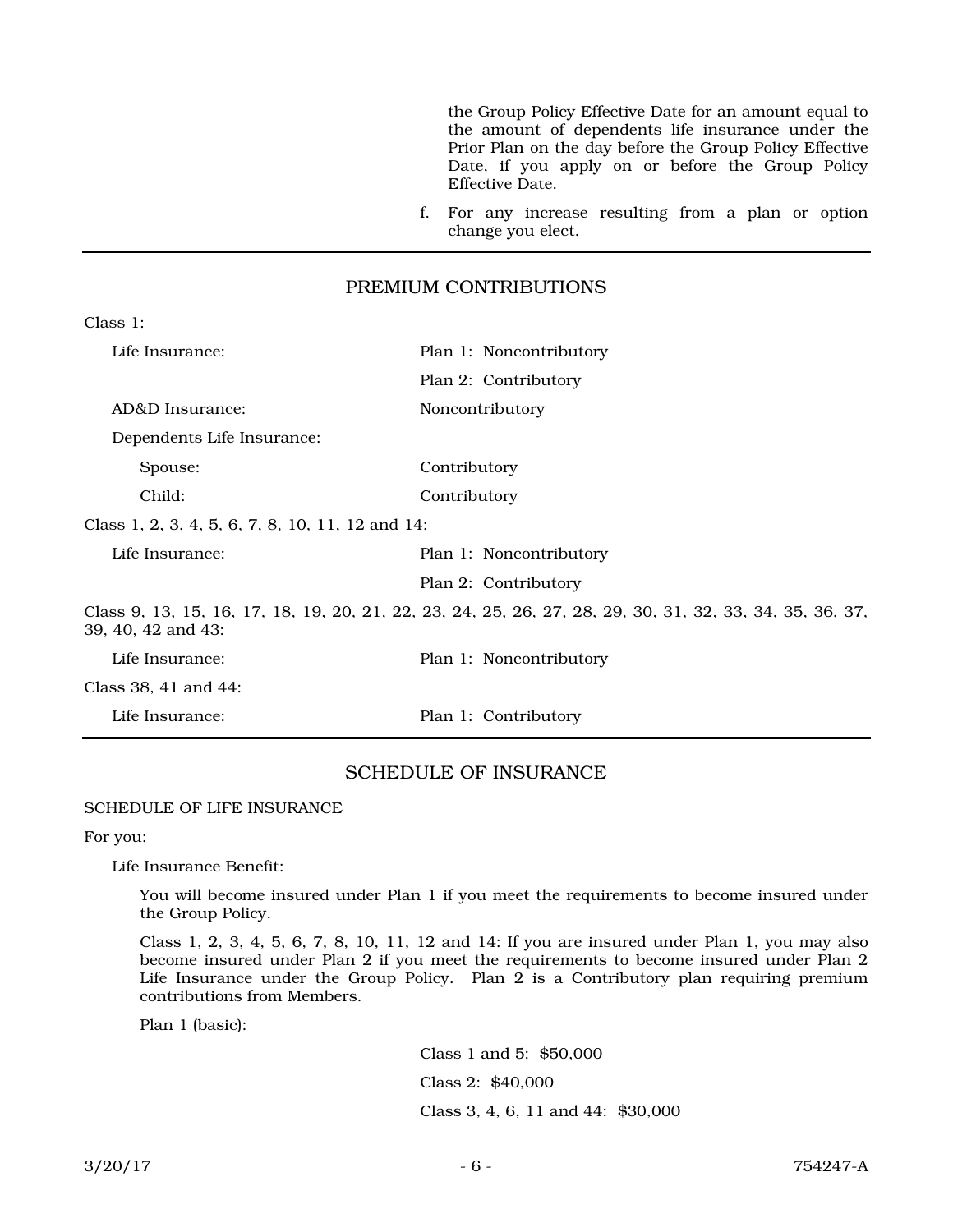Class 7: \$75,000

Class 8 and 13: \$25,000

Class 9: \$15,000

Class 10: 2.5 times your Annual Earnings, rounded to the next higher multiple of \$1,000, if not already a multiple of \$1,000. The maximum amount is \$400,000.

Class 12: \$60,000

Class 14 and 41: \$35,000

Class 15: 3 times your Annual Earnings, rounded to the next higher multiple of \$1,000, if not already a multiple of \$1,000. The maximum amount is \$450,000.

Class 16, 19, 23 and 31: \$1,000

Class 17, 20, 24, 34 and 42: \$4,000

Class 18, 26 and 29: \$7,000

Class 21, 25, 27, 30, 32 and 35: \$6,000

Class 22, 28, 33, 37 and 40: \$10,000

Class 36: \$7,500

Class 38: 2.5 times your pre-retirement Annual Earnings as determined on your last full day of Active Work, rounded to the next higher multiple of \$1,000, if not already a multiple of \$1,000. The maximum amount is \$400,000.

Class 39: \$5,000 Class 43: \$1,500 Class 44: \$30,000

A Member may not be insured as both an active Member and a retired Member.

Plan 2 (additional):

Class 1:

You may apply for Life Insurance in multiples of \$10,000, from \$10,000 to \$100,000.

Class 2, 7 and 11:

You may apply for Life Insurance in multiples of \$5,000, from \$5,000 to \$200,000.

Class 3 and 6:

You may apply for Life Insurance in multiples of \$5,000, from \$5,000 to \$50,000.

Class 4 and 8:

\$10,000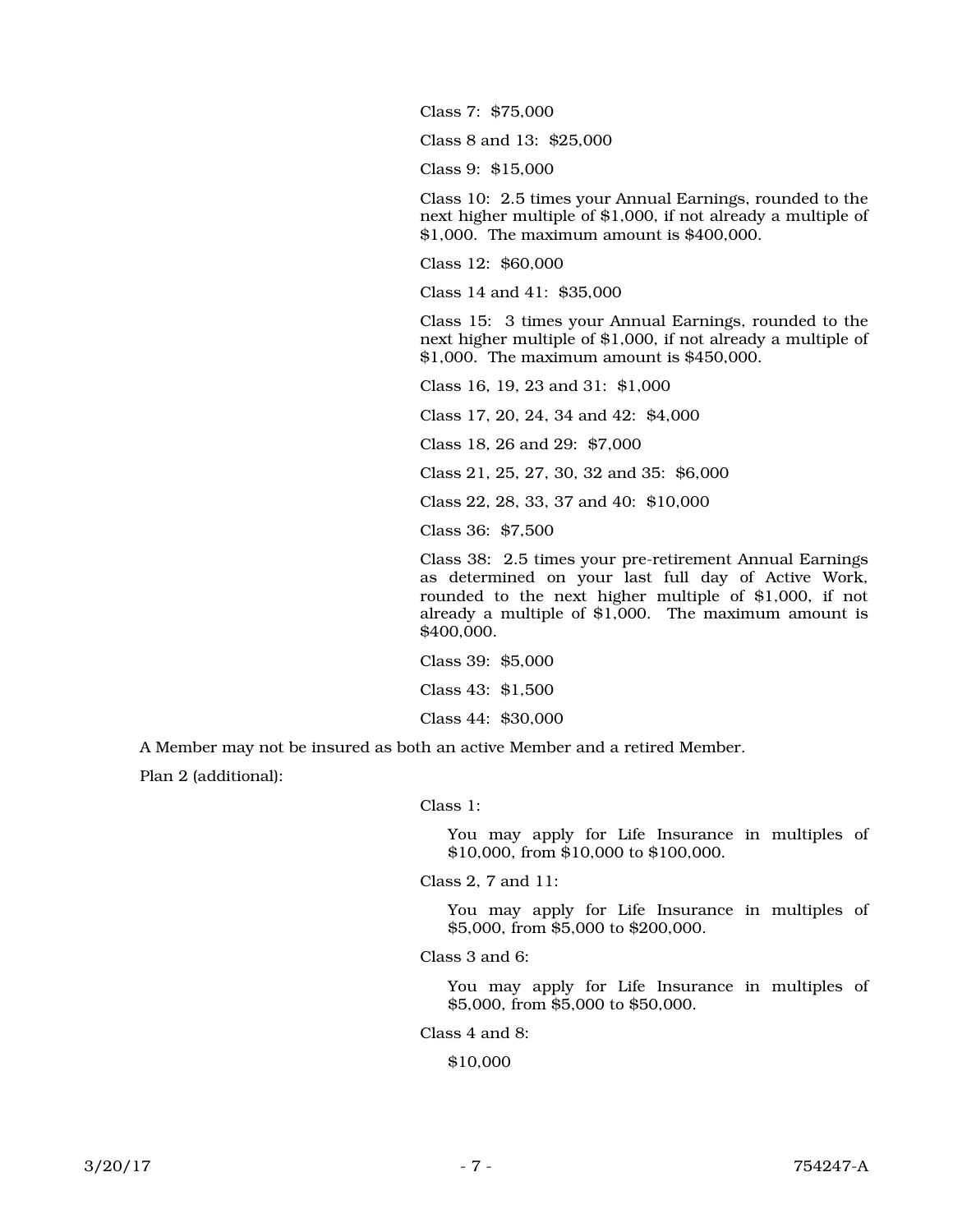Class 5:

You may apply for Life Insurance in multiples of \$5,000, from \$5,000 to \$400,000.

Class 10:

You may apply for Life Insurance in multiples of \$10,000, from \$10,000 to \$400,000.

Class  $12$ :

You may apply for Life Insurance in multiples of \$10,000, from \$10,000 to \$200,000.

Class 14:

You may apply for Life Insurance in multiples of \$10,000, from \$10,000 to \$80,000.

Class 9, 13, 15, 16, 17, 18, 19, 20, 21, 22, 23, 24, 25, 26, 27, 28, 29, 30, 31, 32, 33, 34, 35, 36, 37, 38, 39, 40, 41, 42, 43 and 44:

None

The Repatriation Benefit: The expenses incurred to transport your body to a mortuary near your primary place of residence, but not to exceed \$5,000 or 10% of the Life Insurance Benefit, whichever is less.

Dependents Life Insurance Benefit:

Class 1:

If you are insured under Plan 2 Life Insurance, you may apply for Dependents Life Insurance for your Dependents. You may elect to insure your Spouse, your Child(ren), or both.

For your Spouse: You may apply for Dependents Life Insurance in multiples of \$5,000 from \$5,000 to \$100,000.

The amount of Dependents Life Insurance for your Spouse may not exceed 50% of the amount of your Plan 2 Life Insurance.

For your Child:  $$10,000$ 

The amount of Dependents Life Insurance for your Child may not exceed 100% of the amount of your Plan 2 Life Insurance.

Class 2, 3, 4, 5, 6, 7, 8, 9, 10, 11, 12, 13, 14, 15, 16, 17, 18, 19, 20, 21, 22, 23, 24, 25, 26, 27, 28, 29, 30, 31, 32, 33, 34, 35, 36, 37, 38, 39, 40, 41, 42, 43 and 44:

None

#### SCHEDULE OF AD&D INSURANCE

For you:

Class 1

AD&D Insurance Benefit: The amount of your AD&D Insurance Benefit is equal to the amount of your Plan 1 Life Insurance Benefit. The amount payable for certain Losses is less than 100% of the AD&D Insurance Benefit. See AD&D Table Of Losses.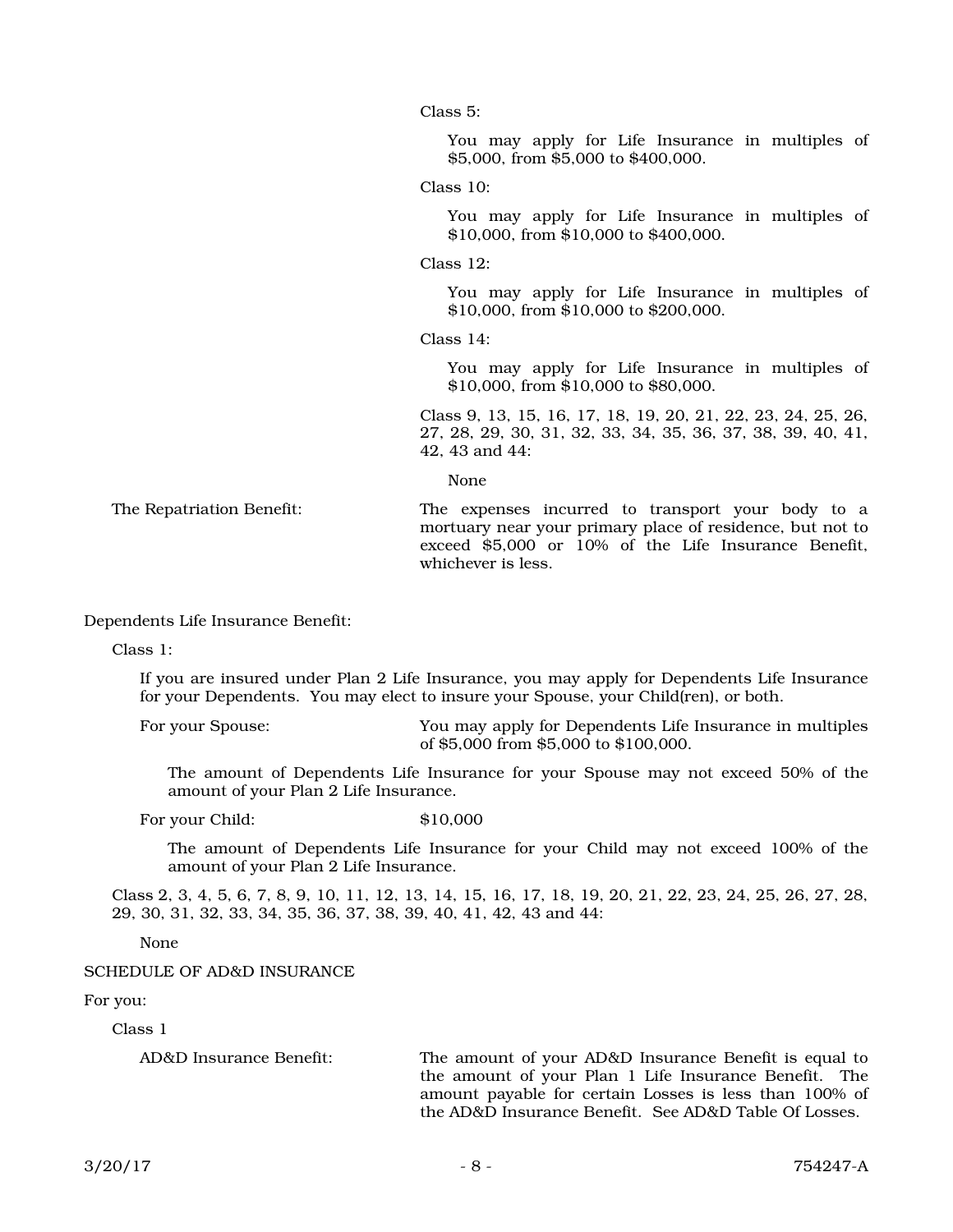| Seat Belt Benefit:                    | The amount of the Seat Belt Benefit is the lesser of (1)<br>\$10,000 or (2) the amount of AD&D Insurance Benefit<br>payable for loss of life.                                                                                                                                                                                                                |
|---------------------------------------|--------------------------------------------------------------------------------------------------------------------------------------------------------------------------------------------------------------------------------------------------------------------------------------------------------------------------------------------------------------|
| Air Bag Benefit:                      | The amount of the Air Bag Benefit is the lesser of (1)<br>\$5,000; or (2) the amount of AD&D Insurance Benefit<br>payable for Loss of your life.                                                                                                                                                                                                             |
| Career Adjustment Benefit:            | The tuition expenses for training incurred by your Spouse<br>within 36 months after the date of your death, exclusive of<br>board and room, books, fees, supplies and other expenses,<br>but not to exceed \$5,000 per year, or the cumulative total<br>of \$10,000 or 25% of the AD&D Insurance Benefit,<br>whichever is less.                              |
| Child Care Benefit:                   | The total child care expense incurred by your Spouse<br>within 36 months after the date of your death for all<br>Children under age 13, but not to exceed \$5,000 per year,<br>or the cumulative total of \$10,000 or 25% of the AD&D<br>Insurance Benefit, whichever is less.                                                                               |
| <b>Higher Education Benefit:</b>      | The tuition expenses incurred per Child within 4 years<br>after the date of your death at an accredited institution of<br>higher education, exclusive of board and room, books,<br>fees, supplies and other expenses, but not to exceed<br>\$5,000 per year, or the cumulative total of \$20,000 or<br>25% of the AD&D Insurance Benefit, whichever is less. |
| Occupational Assault Benefit:         | The lesser of $(1)$ \$25,000; or $(2)$ 50% of the amount of the<br>AD&D Insurance Benefit otherwise payable for the Loss.                                                                                                                                                                                                                                    |
| <b>Public Transportation Benefit:</b> | The lesser of $(1)$ \$200,000; or $(2)$ 100% of the amount of<br>the AD&D Insurance Benefit otherwise payable for the<br>Loss of your life.                                                                                                                                                                                                                  |

Class 2, 3, 4, 5, 6, 7, 8, 9, 10, 11, 12, 13, 14, 15, 16, 17, 18, 19, 20, 21, 22, 23, 24, 25, 26, 27, 28, 29, 30, 31, 32, 33, 34, 35, 36, 37, 38, 39, 40, 41, 42, 43 and 44:

AD&D Insurance Benefit: None

AD&D TABLE OF LOSSES

The amount payable is a percentage of the AD&D Insurance Benefit in effect on the date of the accident and is determined by the Loss suffered as shown in the following table:

| Loss: |                                                           | Percentage Payable: |
|-------|-----------------------------------------------------------|---------------------|
|       | a. Life                                                   | 100%                |
| b.    | One hand or one foot                                      | 50%                 |
| c.    | Sight in one eye, speech, or<br>hearing in both ears      | 50%                 |
|       | d. Two or more of the Losses listed<br>in b. and c. above | 100%                |
| e.    | Thumb and index finger of the<br>same hand                | $25\% *$            |
| f.    | Quadriplegia                                              |                     |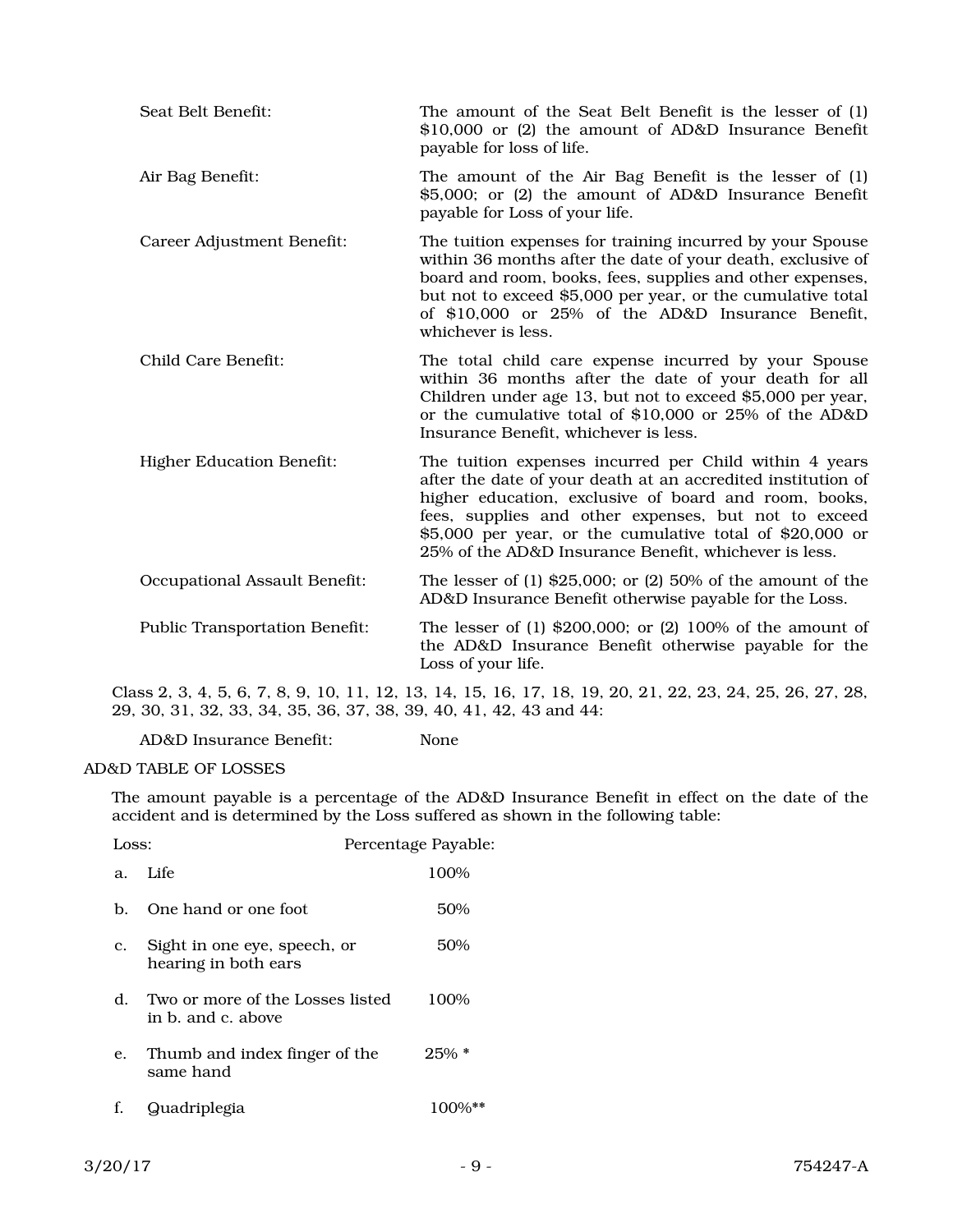g. Hemiplegia 50% \*\*

h. Paraplegia 50% \*\*

No more than 100% of your AD&D Insurance will be paid for all Losses resulting from one accident.

\* No AD&D Insurance Benefit will be paid for Loss of thumb and index finger of the same hand if an AD&D Insurance Benefit is payable for the Loss of that entire hand.

\*\* No AD&D Insurance Benefit will be paid for loss of a hand or foot if an AD&D Insurance Benefit is payable for Quadriplegia, Hemiplegia, or Paraplegia involving that same hand or foot.

## REDUCTIONS IN INSURANCE

Life Insurance:

Class 38: Age Of Member Percentage

65 or over 65%

Your Life Insurance terminates when you reach age 70.

Class 41:

Your Life Insurance terminates when you reach age 65.

Class 1, 2, 3, 4, 5, 6, 7, 8, 9, 10, 11, 12, 13, 14, 15, 16, 17, 18, 19, 20, 21, 22, 23, 24, 25, 26, 27, 28, 29, 30, 31, 32, 33, 34, 35, 36, 37, 39, 40, 42, 43 and 44:

Not Applicable

Dependents Life Insurance for Your Spouses

Dependents Life Insurance for Your Spouse terminates when your Spouse reaches age 70.

#### OTHER BENEFITS

| Waiver Of Premium:   | Active Members: Yes |
|----------------------|---------------------|
|                      | Retired Members: No |
| Accelerated Benefit: | Active Members: Yes |
|                      | Retired Members: No |

## OTHER PROVISIONS

| Limits on Right To Convert if<br>Group Policy terminates<br>or is amended: |                             |
|----------------------------------------------------------------------------|-----------------------------|
| Minimum Time Insured:                                                      | 5 years                     |
| Maximum Conversion Amount:                                                 | \$10,000                    |
| Suicide Exclusion:                                                         | Applies to:                 |
|                                                                            | Plan 2 Life Insurance<br>a. |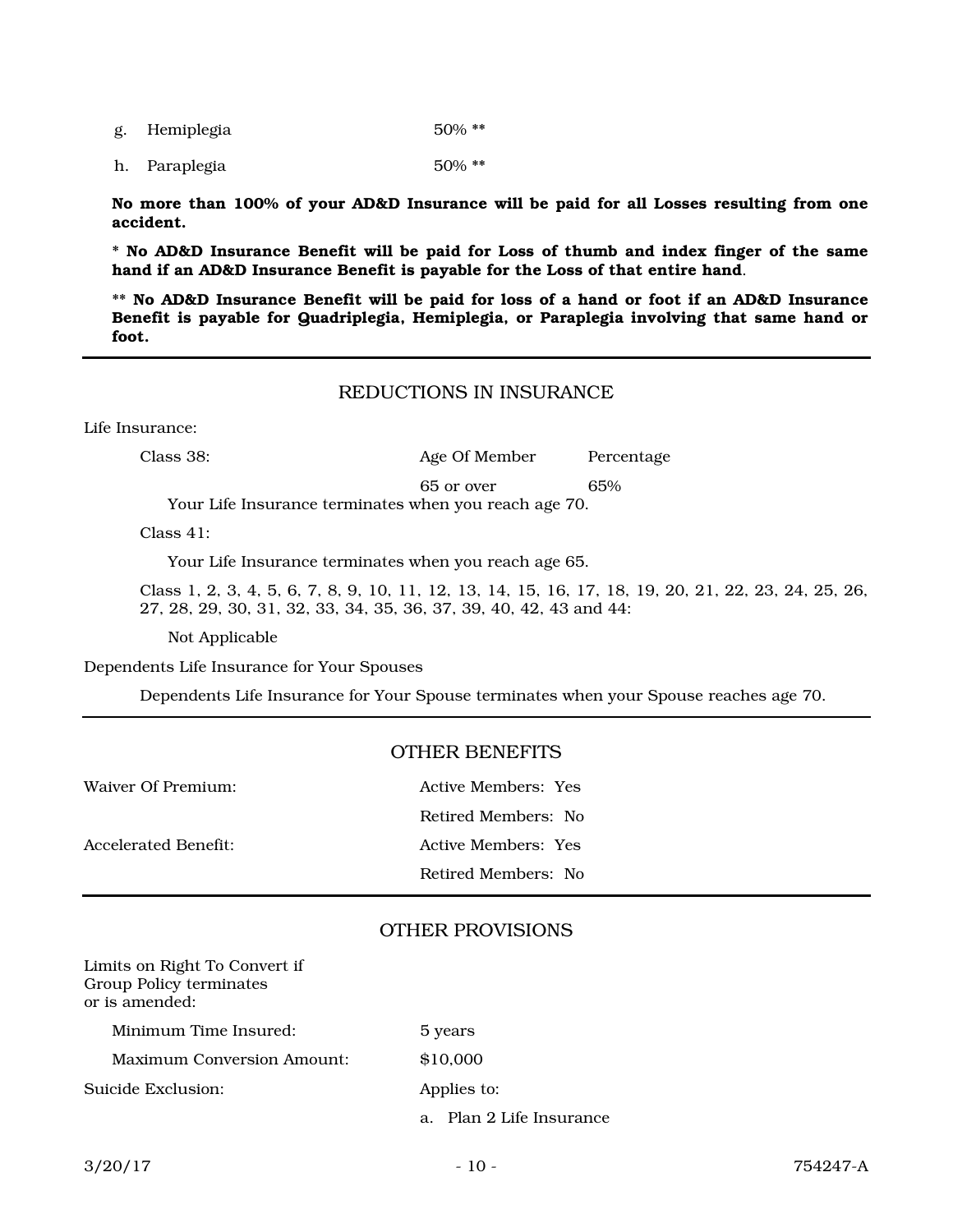|                                     | b. Dependents Life Insurance on your Spouse                                                                                                                   |
|-------------------------------------|---------------------------------------------------------------------------------------------------------------------------------------------------------------|
|                                     | AD&D Insurance<br>$c_{\cdot}$                                                                                                                                 |
| Leave Of Absence Period:            | 60 days                                                                                                                                                       |
| Continuity of Coverage:             | Yes                                                                                                                                                           |
| Insurance Eligible For Portability: | If as a retired Member you are insured or eligible for<br>insurance under the Group Policy, you are not eligible to<br>buy portable group insurance coverage. |
| For you:                            |                                                                                                                                                               |
| Life Insurance                      | Yes                                                                                                                                                           |
| Minimum amount:                     | \$10,000                                                                                                                                                      |
| Maximum amount:                     | \$300,000                                                                                                                                                     |
| AD&D Insurance                      | Yes                                                                                                                                                           |
| Minimum amount:                     | \$10,000                                                                                                                                                      |
| Maximum amount:                     | \$300,000                                                                                                                                                     |
| For your Spouse:                    |                                                                                                                                                               |
| Dependents Life Insurance           | Yes                                                                                                                                                           |
| Minimum amount:                     | \$5,000                                                                                                                                                       |
| Maximum amount:                     | \$100,000                                                                                                                                                     |
| For your Child:                     |                                                                                                                                                               |
| Dependents Life Insurance           | Yes                                                                                                                                                           |
| Minimum amount:                     | \$1,000                                                                                                                                                       |
| Maximum amount:                     | \$5,000                                                                                                                                                       |
| Annual Earnings based on:           | Earnings in effect on your last full day of Active Work.                                                                                                      |

## PREMIUM RATES AND RENEWALS

Premium Rates:

Life Insurance:

Plan 1: Class 1, 2, 3, 4, 5, 6, 7, 8, 9, 42 and 43: \$0.120 monthly per \$1,000 of Life Insurance

> Class 10, 11, 12, 13, 14 and 15: \$0.130 monthly per \$1,000 of Life Insurance

> Class 16, 17, 18, 19, 20, 21, 22, 23, 24, 25, 26, 27, 28, 29, 30, 31, 32, 33, 34, 35, 36 and 37: \$1.020 monthly per \$1,000 of Life Insurance

> Class 38, 39, 40, 41 and 44: \$5.300 monthly per \$1,000 of Life Insurance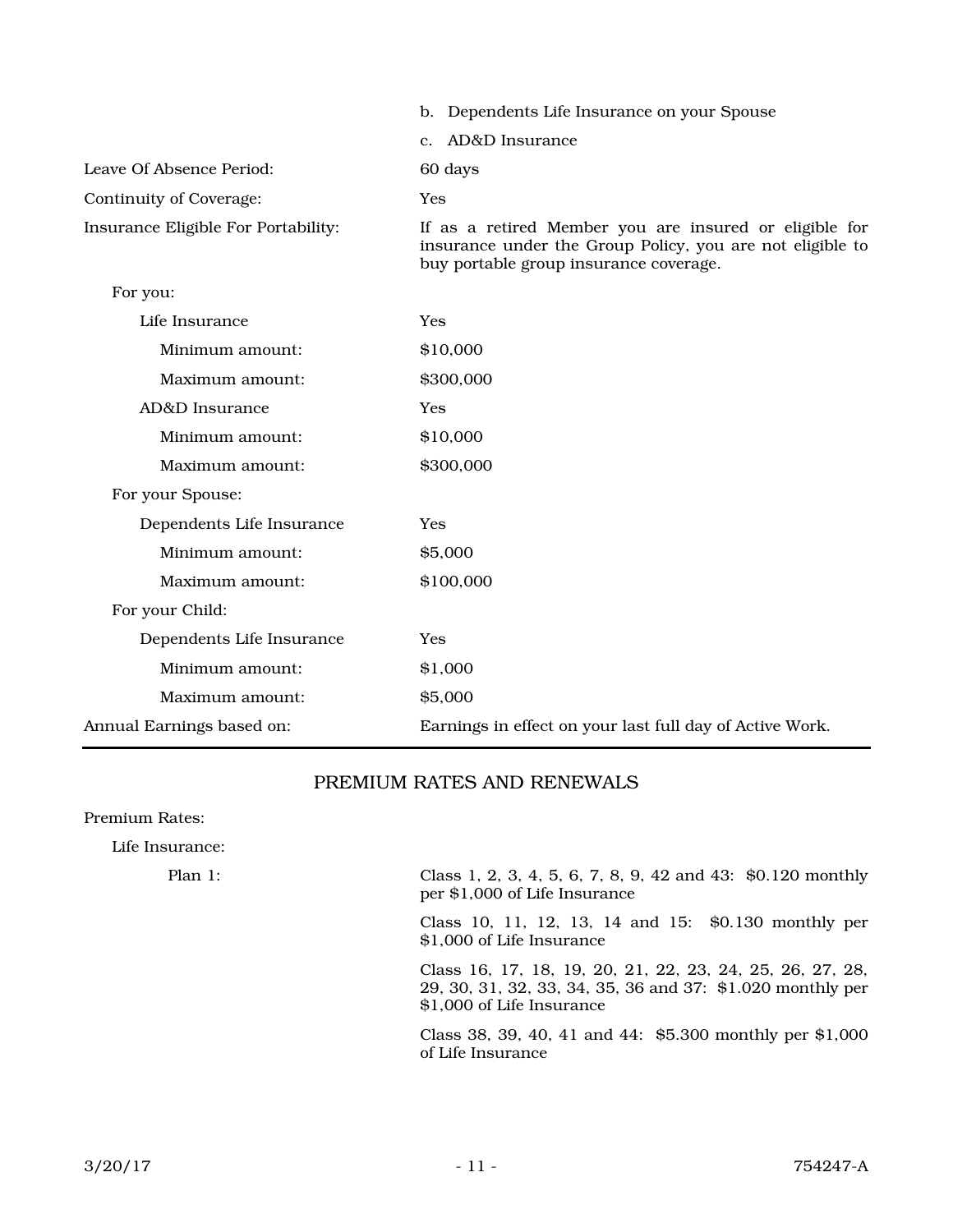Plan 2:

Monthly Rate Per Multiple of \$1,000

Age of Member on 1st Day of Month Coinciding with or Next Following Change in Age

| 24 or under   | \$<br>0.050 |
|---------------|-------------|
| 25 through 29 | 0.060       |
| 30 through 34 | 0.079       |
| 35 through 39 | 0.089       |
| 40 through 44 | 0.099       |
| 45 through 49 | 0.149       |
| 50 through 54 | 0.228       |
| 55 through 59 | 0.426       |
| 60 through 64 | 0.654       |
| 65 through 69 | 1.258       |
| 70 through 74 | 2.041       |
| 75 or over    | 2.041       |

Dependents Life Insurance:

Spouse:

| Age of Spouse on 1st Day of<br>Month Coinciding with or<br>Next Following Change in<br>Age                                                                                                                    | Monthly Rate Per Multiple of \$1,000                                                                                                                                       |
|---------------------------------------------------------------------------------------------------------------------------------------------------------------------------------------------------------------|----------------------------------------------------------------------------------------------------------------------------------------------------------------------------|
| 24 or under<br>25 through 29<br>30 through 34<br>35 through 39<br>40 through 44<br>45 through 49<br>50 through 54<br>55 through 59<br>60 through 64<br>65 through 69<br>70 through 74<br>75 or over<br>Child: | \$<br>0.050<br>0.060<br>0.079<br>0.089<br>0.099<br>0.149<br>0.228<br>0.426<br>0.654<br>1.258<br>2.041<br>2.041<br>\$0.203 monthly per \$1,000 of Dependents Life Insurance |
|                                                                                                                                                                                                               | for each Member electing Dependents Life Insurance for<br>their Children, regardless of the number of Children<br>covered                                                  |
| AD&D Insurance:                                                                                                                                                                                               | \$0.020 monthly per \$1,000 of AD&D Insurance                                                                                                                              |
| Premium Due Dates:                                                                                                                                                                                            | July 1, 2016 and the first day of each calendar month<br>thereafter.                                                                                                       |
| Grace Period:                                                                                                                                                                                                 | 45 days                                                                                                                                                                    |
| Initial Rate Guarantee Period:                                                                                                                                                                                | July 1, 2016 to July 1, 2019                                                                                                                                               |
| Notice of Rate Change:                                                                                                                                                                                        | 180 days                                                                                                                                                                   |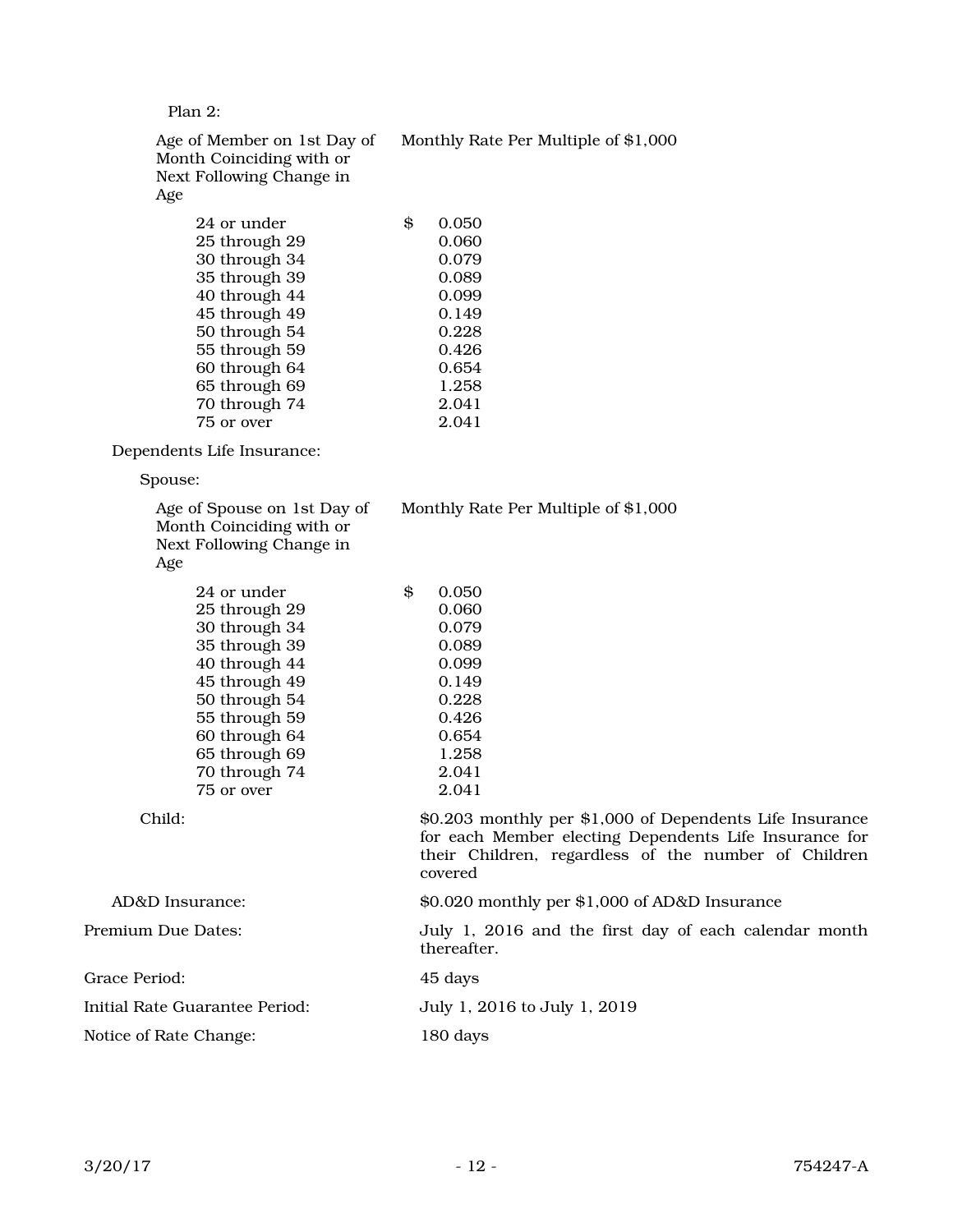## Minimum Participation:

Life Insurance:

Plan 1 (basic):

|                            | Class 1, 2, 3, 4, 5, 6, 7, 8, 9, 10, 11, 12, 13, 14, 15, 16, 17, 18, 19, 20, 21, 22, 23, 24, 25,<br>26, 27, 28, 29, 30, 31, 32, 33, 34, 35, 36, 37, 39, 40, 42, and 43: |
|----------------------------|-------------------------------------------------------------------------------------------------------------------------------------------------------------------------|
| Number:                    | 10 insured Members                                                                                                                                                      |
| Percentage:                | 100% of active Members eligible for Plan 1                                                                                                                              |
| Class 38, 41, and 44:      | None                                                                                                                                                                    |
|                            |                                                                                                                                                                         |
| Plan 2 (additional):       | The greater of 10 insured Members or 20% of eligible<br>active Members                                                                                                  |
| Dependents Life Insurance: | 20% of insured active Members with eligible Dependents<br>must elect to insure those Dependents                                                                         |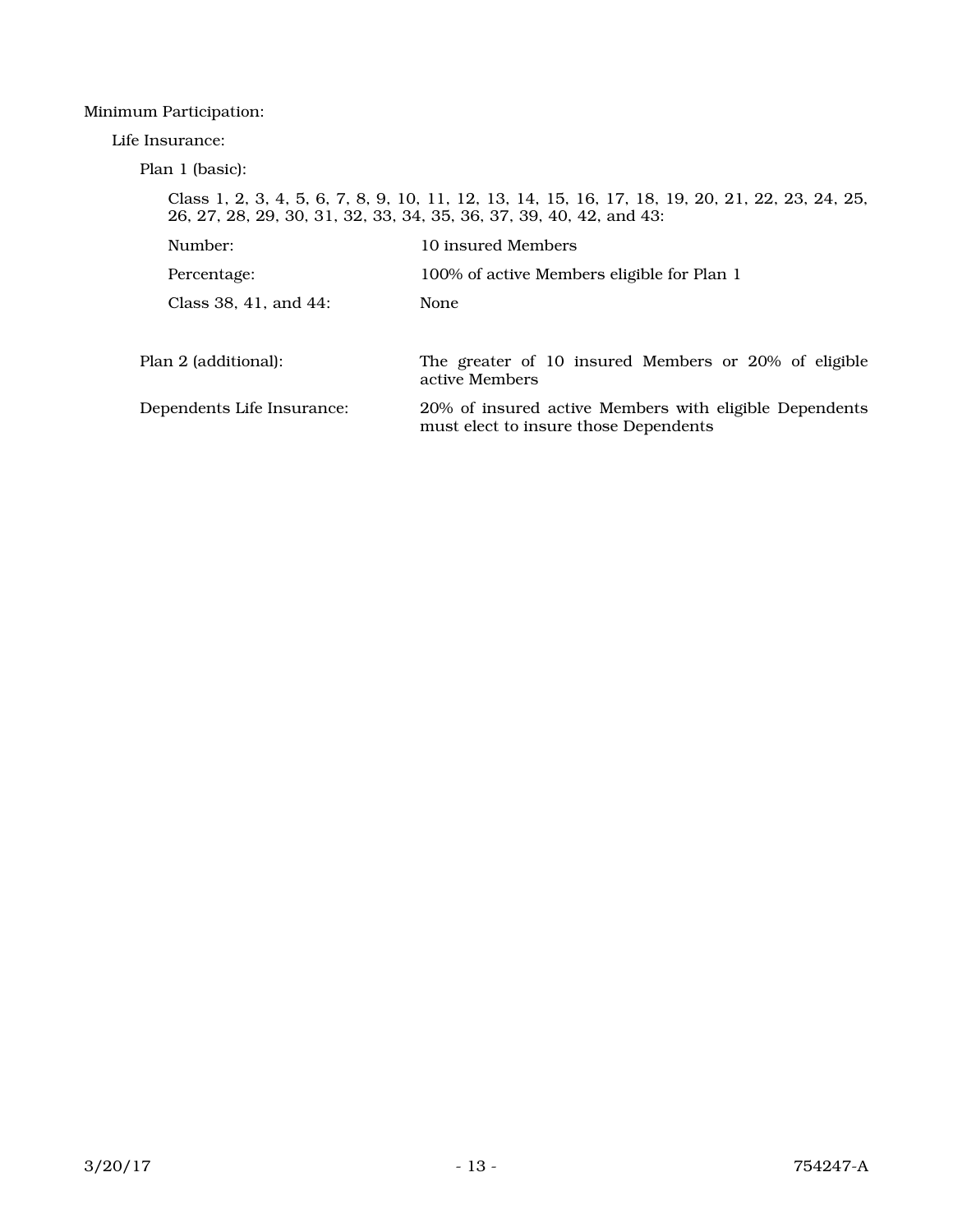## LIFE INSURANCE

#### A. Insuring Clause

If you die while insured for Life Insurance, we will pay benefits according to the terms of the Group Policy after we receive Proof Of Loss satisfactory to us.

B. Amount Of Life Insurance

See the **Coverage Features** for the Life Insurance schedule.

- C. Changes In Life Insurance
	- 1. Increases

You must apply in writing for any elective increase in your Life Insurance.

Subject to the **Active Work Provisions**, an increase in your Life Insurance becomes effective as follows:

a. Increases Subject To Evidence Of Insurability

An increase in your Life Insurance subject to Evidence Of Insurability becomes effective on the date we approve your Evidence Of Insurability.

b. Increases Not Subject To Evidence Of Insurability

An increase in your Life Insurance not subject to Evidence Of Insurability becomes effective on the first day of the calendar month coinciding with or next following the date you apply for an elective increase or the date of change in your classification, age or Annual Earnings.

2. Decreases

A decrease in your Life Insurance because of a change in your classification, age or Annual Earnings becomes effective on the first day of the calendar month coinciding with or next following the date of the change.

Any other decrease in your Life Insurance becomes effective on the first day of the calendar month coinciding with or next following the date the Policyholder or your Employer receives your written request for the decrease.

D. Repatriation Benefit

The amount of the Repatriation Benefit is shown in the **Coverage Features**.

We will pay a Repatriation Benefit if all of the following requirements are met.

- 1. A Life Insurance Benefit is payable because of your death.
- 2. You die more than 200 miles from your primary place of residence.
- 3. Expenses are incurred to transport your body to a mortuary near your primary place of residence.
- E. Suicide Exclusion: Life Insurance

If your death results from suicide or other intentionally self-inflicted Injury, while sane or insane, 1 and 2 below apply.

1. The amount payable will exclude the amount of your Life Insurance which is subject to this suicide exclusion and which has not been continuously in effect for at least 2 years on the date of your death. In computing the 2-year period, we will include time you were insured under the Prior Plan.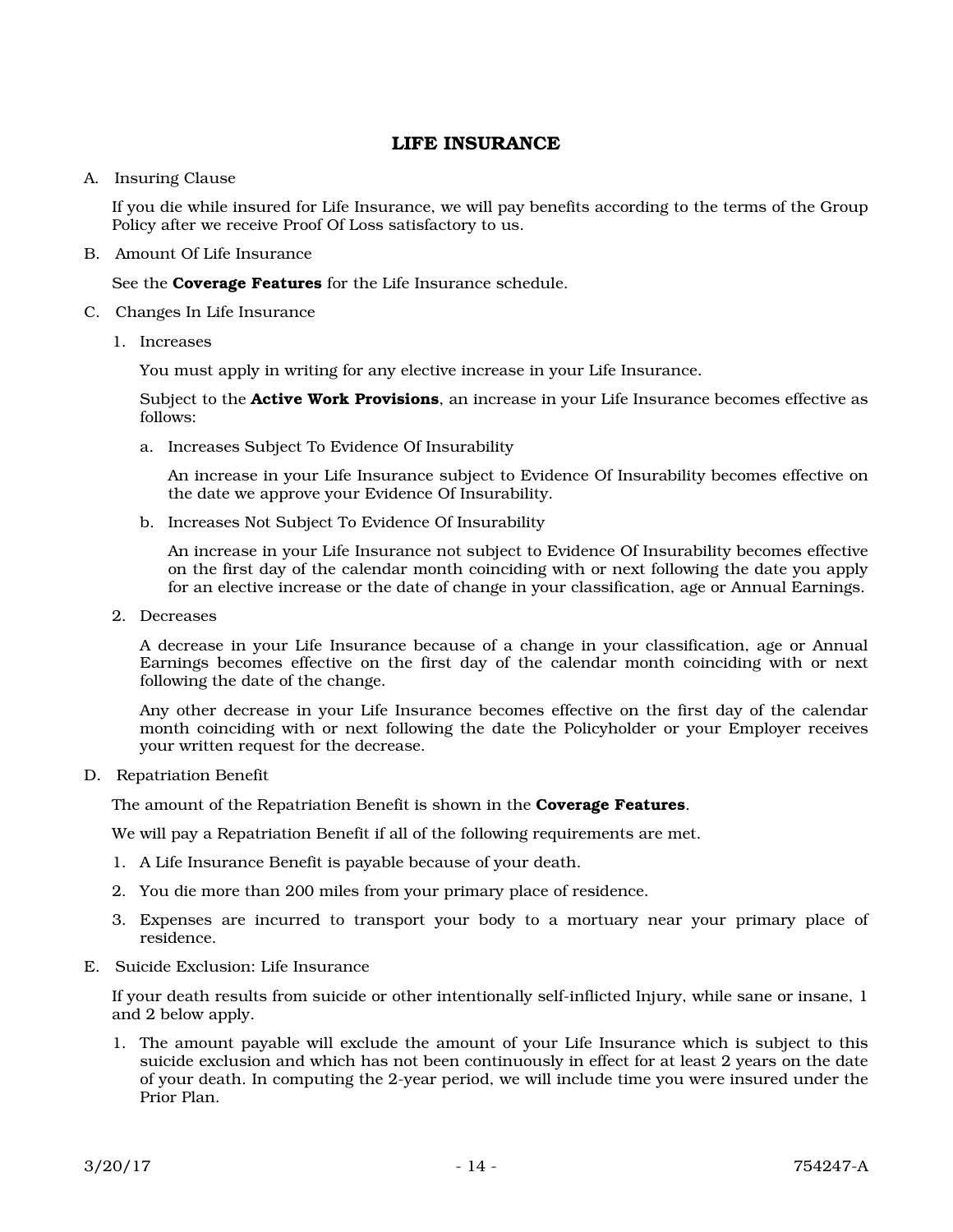- 2. We will refund all premiums paid for that portion of your Life Insurance which is excluded from payment under this suicide exclusion.
- F. When Life Insurance Becomes Effective

The Coverage Features states whether your Life Insurance is Contributory or Noncontributory.

Subject to the **Active Work Provisions**, your Life Insurance becomes effective as follows:

1. Life Insurance subject to Evidence Of Insurability

Life Insurance subject to Evidence Of Insurability becomes effective on the date we approve your Evidence Of Insurability.

- 2. Life Insurance not subject to Evidence Of Insurability
	- a. Noncontributory Life Insurance

Noncontributory Life Insurance not subject to Evidence Of Insurability becomes effective on the date you become eligible.

b. Contributory Life Insurance

You must apply in writing for Contributory Life Insurance and agree to pay premiums. Contributory Life Insurance not subject to Evidence Of Insurability becomes effective on:

- (i) The date you become eligible if you apply on or before that date.
- (ii) The date you apply if you apply within 31 days after you become eligible.

Late application: Evidence Of Insurability is required if you apply more than 31 days after you become eligible.

- 3. Takeover Provision
	- a. If you were insured under the Prior Plan on the day before the effective date of your Employer's coverage under the Group Policy, your Eligibility Waiting Period is waived on the effective date of your Employer's coverage under the Group Policy.
	- b. You must submit satisfactory Evidence Of Insurability to become insured for Life Insurance if you were eligible under the Prior Plan for more than 31 days but were not insured.
- G. When Life Insurance Ends

Life Insurance ends automatically on the earliest of:

- 1. The date the last period ends for which a premium was paid for your Life Insurance;
- 2. The date the Group Policy terminates;
- 3. The date your employment terminates, unless you are covered as a retired Member or you are receiving compensation under the Connecticut Workers' Compensation Chapter of the Connecticut General Statutes; and
- 4. The date you cease to be a Member. However, if you cease to be a Member because you are working less than the required minimum number of hours, your Life Insurance will be continued with premium payment during the following periods, unless it ends under 1 through 3 above.
	- a. While your Employer is paying you at least the same Annual Earnings paid to you immediately before you ceased to be a Member.
	- b. While your ability to work is limited because of Sickness, Injury, or Pregnancy.
	- c. During the first 60 days of:
		- (1) A temporary layoff; or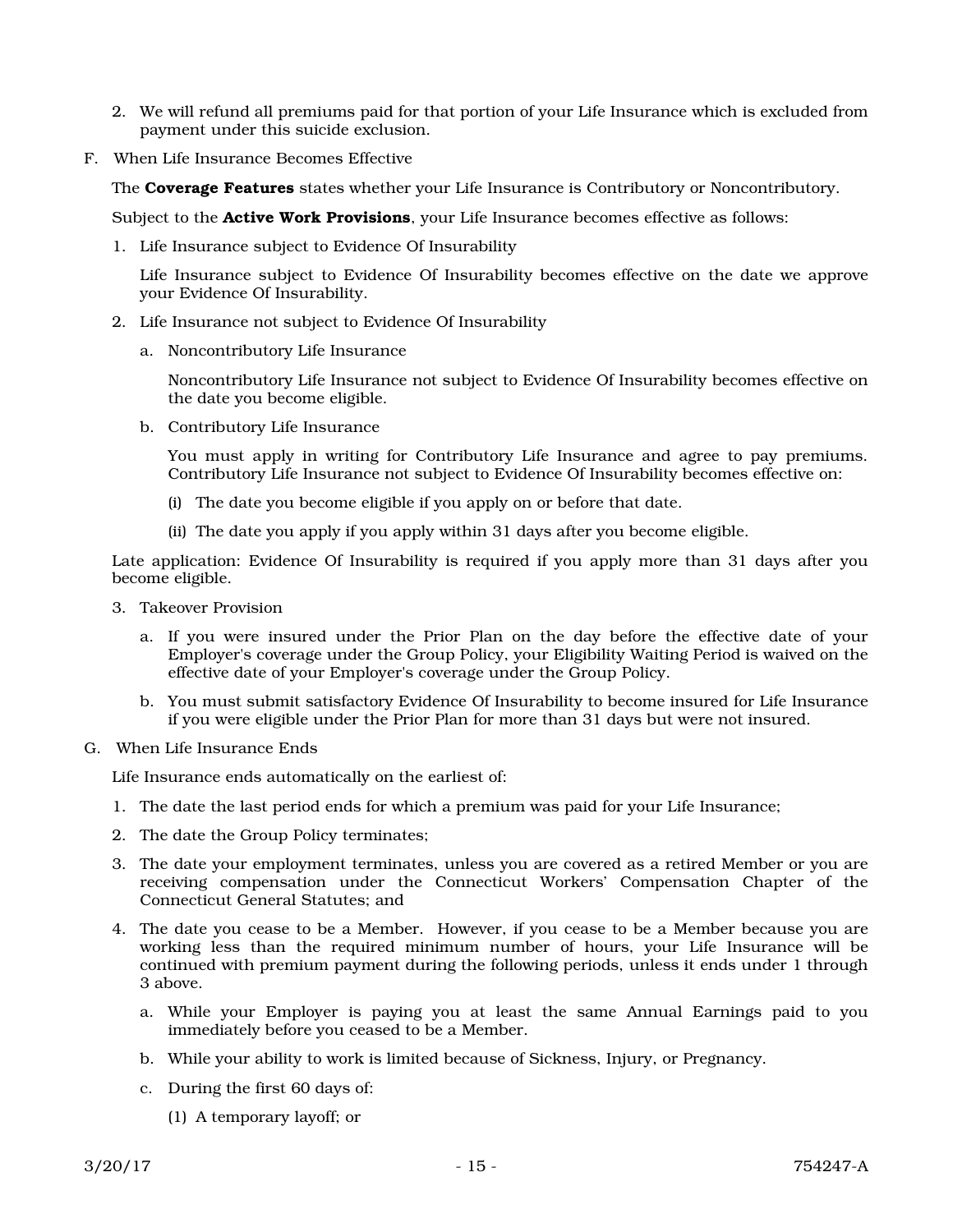- (2) A strike, lockout, or other general work stoppage caused by a labor dispute between your collective bargaining unit and your Employer.
- d. During a leave of absence if continuation of your insurance under the Group Policy is required by a state-mandated family or medical leave act or law.
- e. During any other scheduled leave of absence approved by your Employer in advance and in writing and lasting not more than the period shown in the **Coverage Features.**
- f. While you are receiving compensation under the Connecticut Workers' Compensation Chapter of the Connecticut General Statutes.
- H. Reinstatement Of Life Insurance

If your Life Insurance ends, you may become insured again as a new Member. However, 1 through 4 below will apply.

- 1. If your Life Insurance ends because you cease to be a Member, and if you become a Member again within 90 days, the Eligibility Waiting Period will be waived.
- 2. If your Life Insurance ends because you fail to make a required premium contribution, you must provide Evidence Of Insurability to become insured again.
- 3. If you exercised your Right To Convert, you must provide Evidence Of Insurability to become insured again.
- 4. If your Life Insurance ends because you are on a federal or state-mandated family or medical leave of absence, and you become a Member again immediately following the period allowed, your insurance will be reinstated pursuant to the federal or state-mandated family or medical leave act or law.

(REPAT\_SUIC ALL) LI.LF.OT.3X

## DEPENDENTS LIFE INSURANCE

A. Insuring Clause

If your Dependent dies while insured for Dependents Life Insurance, we will pay benefits according to the terms of the Group Policy after we receive Proof Of Loss satisfactory to us.

B. Amount Of Dependents Life Insurance

See the **Coverage Features** for the amount of your Dependents Life Insurance.

- C. Changes In Dependents Life Insurance
	- 1. Increases

You must apply in writing for any elective increase in your Dependents Life Insurance.

Subject to the **Active Work Provisions**, an increase in your Dependents Life Insurance becomes effective as follows:

a. Increases Subject To Evidence Of Insurability

An increase in your Dependents Life Insurance subject to Evidence Of Insurability becomes effective on the date we approve that Dependent's Evidence Of Insurability.

b. Increases Not Subject To Evidence Of Insurability

An increase in your Dependents Life Insurance not subject to Evidence Of Insurability becomes effective on the first day of the calendar month coinciding with or next following the date you apply for an elective increase.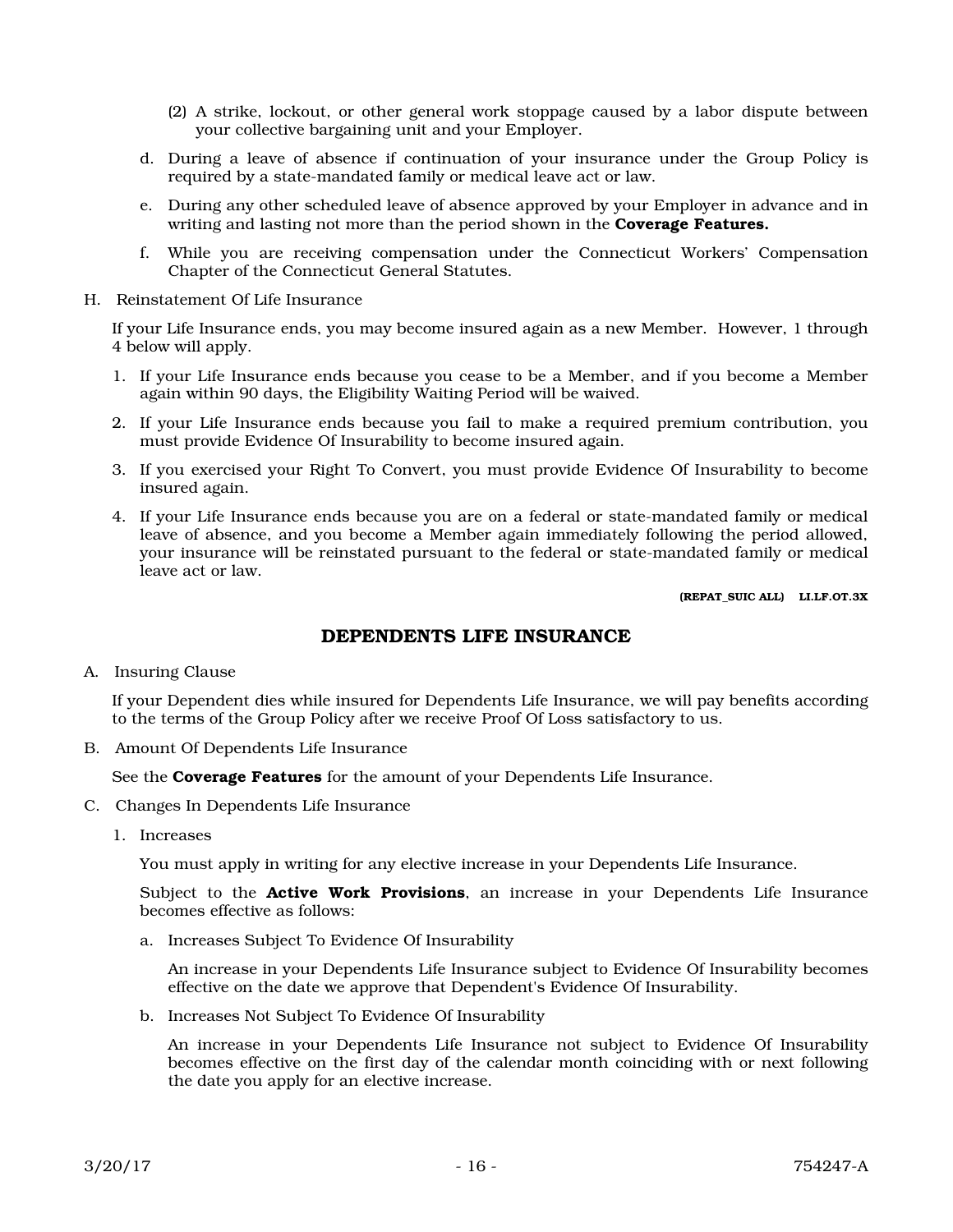An increase in your Dependents Life Insurance because of an increase in your Life Insurance becomes effective on the date your Life Insurance increases.

2. Decreases

A decrease in your Dependents Life Insurance because of a decrease in your Life Insurance becomes effective on the date your Life Insurance decreases.

D. Suicide Exclusion: Dependents Life Insurance

If a Dependent's death results from suicide or other intentionally self-inflicted Injury, while sane or insane, 1 and 2 below will apply.

- 1. The amount payable will exclude the amount of Dependents Life Insurance which has not been continuously in effect for at least 2 years on the date of death. In computing the 2-year period, we will include time insured under the Prior Plan.
- 2. We will refund all premiums paid for Dependents Life Insurance which is excluded from payment under this suicide exclusion which we determine are attributable to that Dependent.
- E. Definitions For Dependents Life Insurance

Dependent means your Spouse or Child. Dependent does not include a person who is a full-time member of the armed forces of any country.

- F. Becoming Insured For Dependents Life Insurance
	- 1. Eligibility

You become eligible to insure your Dependents on the later of:

- a. The date you become eligible for Life Insurance; and
- b. The date you first acquire a Dependent.

A Member may not be insured as both a Member and a Dependent. A Child may not be insured by more than one Member.

2. Effective Date

The **Coverage Features** states whether your Dependents Life Insurance is Contributory or Noncontributory. Subject to the **Active Work Provisions**, your Dependents Life Insurance becomes effective as follows:

a. Dependents Life Insurance Subject To Evidence Of Insurability

Dependents Life Insurance subject to Evidence Of Insurability becomes effective on the later of:

- 1. The date your Life Insurance becomes effective; and
- 2. The first day of the calendar month coinciding with or next following the date we approve the Dependent's Evidence Of Insurability.
- b. Dependents Life Insurance Not Subject To Evidence Of Insurability
	- 1. Noncontributory Dependents Life Insurance

Noncontributory Dependents Life Insurance not subject to Evidence Of Insurability becomes effective on the later of:

- i. The date your Life Insurance becomes effective; and
- ii. The date you first acquire a Dependent.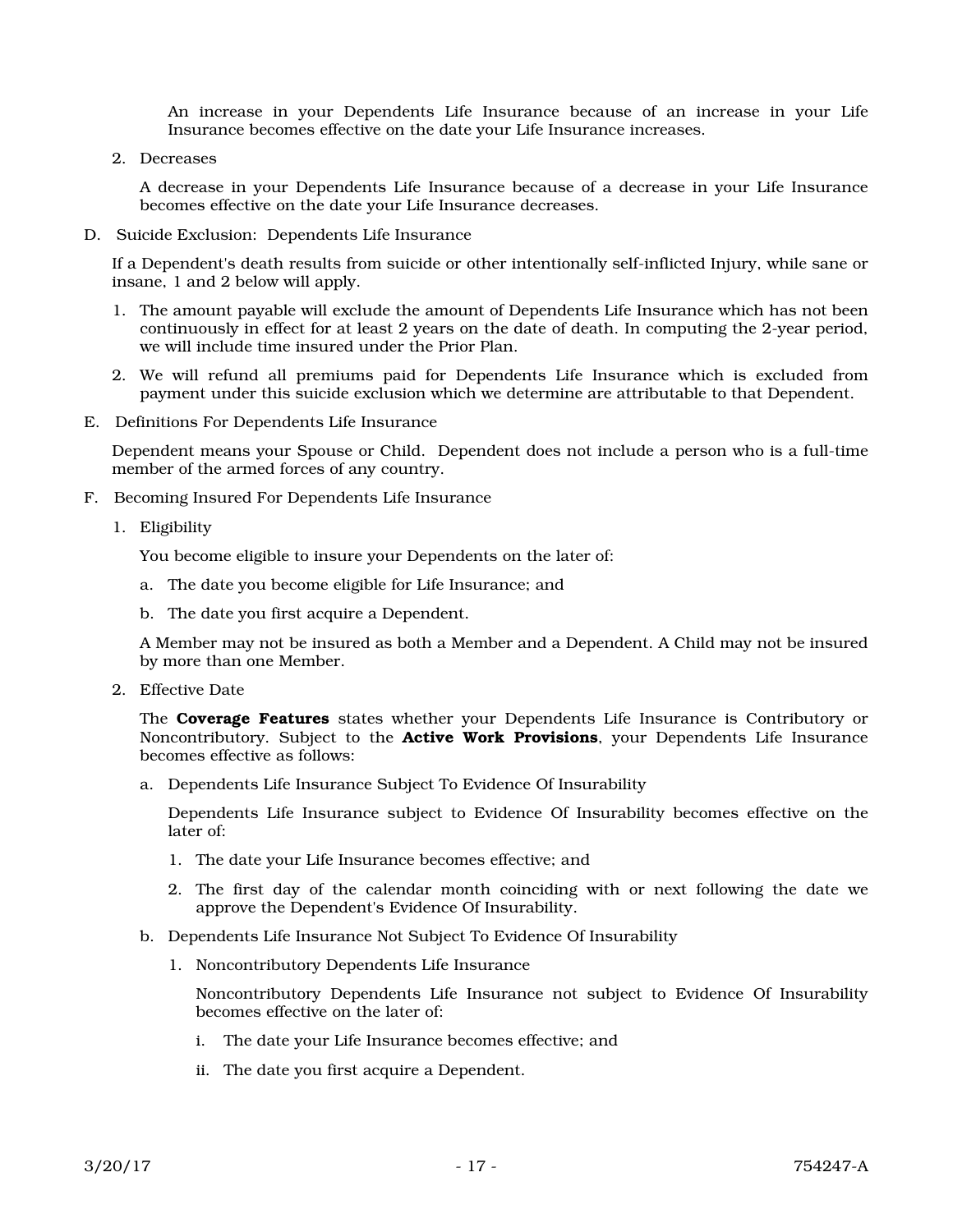2. Contributory Dependents Life Insurance

You must apply in writing for Contributory Dependents Life Insurance and agree to pay premiums. Contributory Dependents Life Insurance not subject to Evidence Of Insurability becomes effective on the latest of:

- i. The date your Life Insurance becomes effective if you apply on or before that date;
- ii. The date you become eligible to insure your Dependents if you apply on or before that date; and
- iii. The date you apply if you apply within 31 days after you become eligible.

Late Application: Evidence Of Insurability is required for each Dependent if you apply more than 31 days after you become eligible.

- c. While your Dependents Life Insurance is in effect, each new Child becomes insured immediately.
- d. Takeover Provision

Each Dependent who was eligible under the Prior Plan for more than 31 days but was not insured must submit satisfactory Evidence Of Insurability to become insured for Dependents Life Insurance.

G. When Dependents Life Insurance Ends

Dependents Life Insurance ends automatically on the earliest of:

- 1. Five months after you die (no premiums will be charged for your Dependents Life Insurance during this time);
- 2. The date your Life Insurance ends;
- 3. The date the Group Policy terminates, or the date Dependents Life Insurance terminates under the Group Policy;
- 4. The date the last period ends for which you made a premium contribution, if your Dependents Life Insurance is Contributory;
- 5. For your Spouse, the date of your divorce or termination of your Domestic Partner relationship;
- 6. For any Dependent, the date the Dependent ceases to be a Dependent; and
- 7. For a Child who is Disabled, 90 days after we mail you a request for proof of Disability, if proof is not given.

(SP & CH\_DOM\_SUIC ALL) LI.DL.OT.4

## ACCIDENTAL DEATH AND DISMEMBERMENT INSURANCE

A. Insuring Clause

If you have an accident, including accidental exposure to adverse weather conditions, while insured for AD&D Insurance, and the accident results in a Loss, we will pay benefits according to the terms of the Group Policy after we receive Proof Of Loss satisfactory to us.

B. Definition Of Loss For AD&D Insurance

Loss means loss of life, hand, foot, sight, speech, hearing in both ears, thumb and index finger of the same hand and Quadriplegia, Hemiplegia or Paraplegia which meets all of the following requirements:

1. Is caused solely and directly by an accident.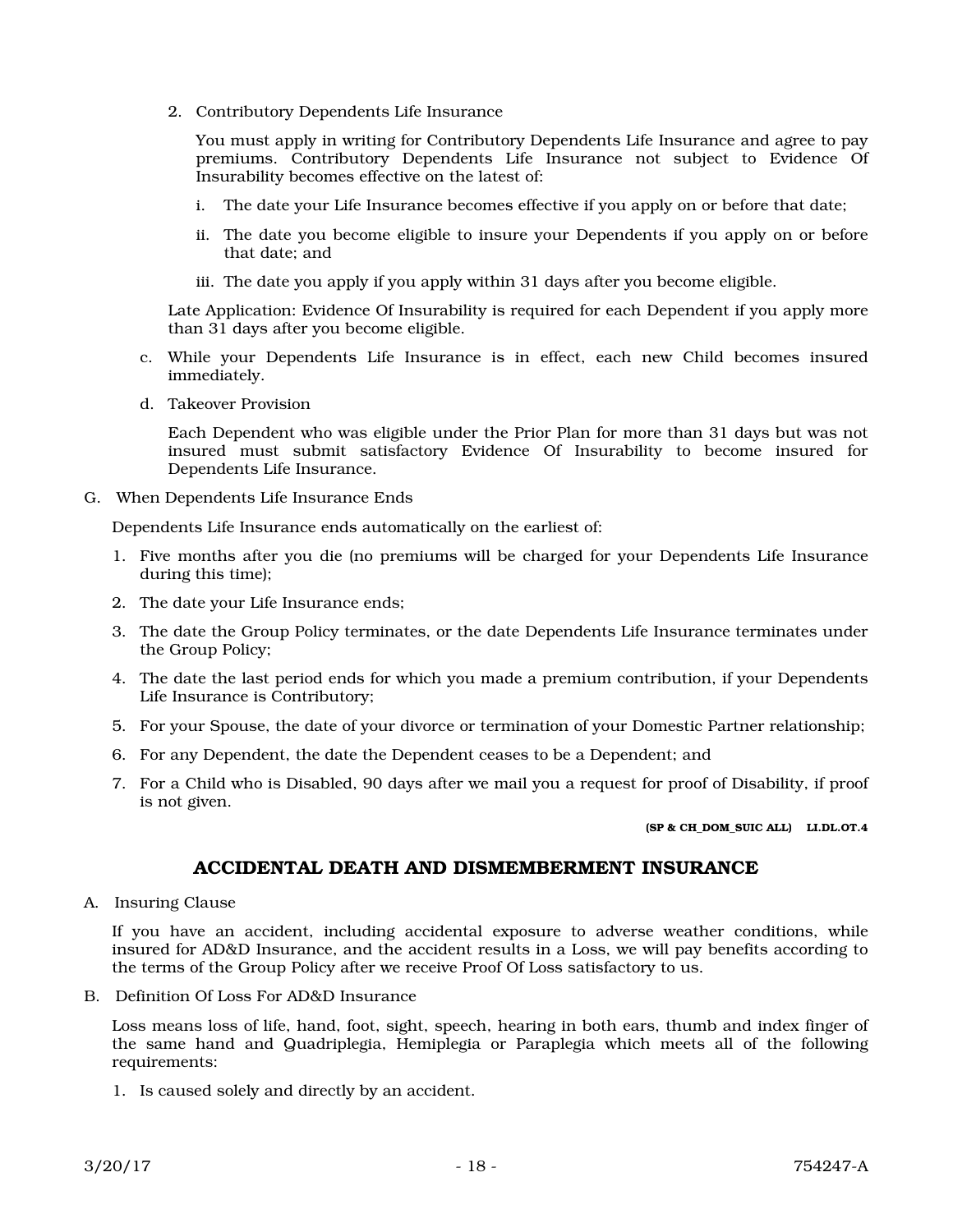- 2. Occurs independently of all other causes.
- 3. Occurs within 365 days after the accident.
- 4. With respect to Loss of life, is evidenced by a certified copy of the death certificate.
- 5. With respect to all other Losses, is certified by a Physician in the appropriate specialty as determined by us.

With respect to Loss of life, death will be presumed if you disappear and the disappearance:

- 1. Is caused solely and directly by an accident that reasonably could have caused Loss of life;
- 2. Occurs independently of all other causes; and
- 3. Continues for a period of 365 days after the date of the accident, despite reasonable search efforts.

With respect to a hand or foot, Loss means actual and permanent severance from the body at or above the wrist or ankle joint, whether or not surgically reattached.

With respect to sight, Loss means entire, uncorrectable, and irrecoverable loss of sight.

With respect to speech, Loss means entire, uncorrectable, and irrecoverable loss of audible speech.

With respect to hearing, Loss means entire, uncorrectable, and irrecoverable loss of hearing in both ears.

With respect to thumb and index finger of the same hand, Loss means actual and permanent severance from the body at or above the metacarpophalangeal joints.

With respect to Quadriplegia, Hemiplegia, and Paraplegia, Loss must be permanent, complete, and irreversible.

Quadriplegia means total paralysis of both upper and lower limbs. Hemiplegia means total paralysis of the upper and lower limbs on the same side of the body. Paraplegia means total paralysis of both lower limbs.

C. Amount Payable

See Coverage Features for the AD&D Insurance schedule. The amount payable is a percentage of the AD&D Insurance Benefit in effect on the date of the accident and is determined by the Loss suffered. See AD&D Table Of Losses in the **Coverage Features**.

D. Changes In AD&D Insurance

Changes in your AD&D Insurance will become effective on the date your Life Insurance changes.

E. AD&D Insurance Exclusions

No AD&D Insurance benefit is payable if the accident or Loss is caused or contributed to by any of the following:

- 1. War or act of War. War means declared or undeclared war, whether civil or international, and any substantial armed conflict between organized forces of a military nature.
- 2. Suicide or other intentionally self-inflicted Injury, while sane or insane.
- 3. Committing a felony.
- 4. The voluntary use of any controlled substance as defined in Title II of the Comprehensive Drug Abuse Prevention and Control Act of 1970, as amended, unless used in accordance with the directions of your Physician. The voluntary use or consumption of alcohol, unless used or consumed according to the direction of a Physician.
- 5. Sickness or Pregnancy existing at the time of the accident.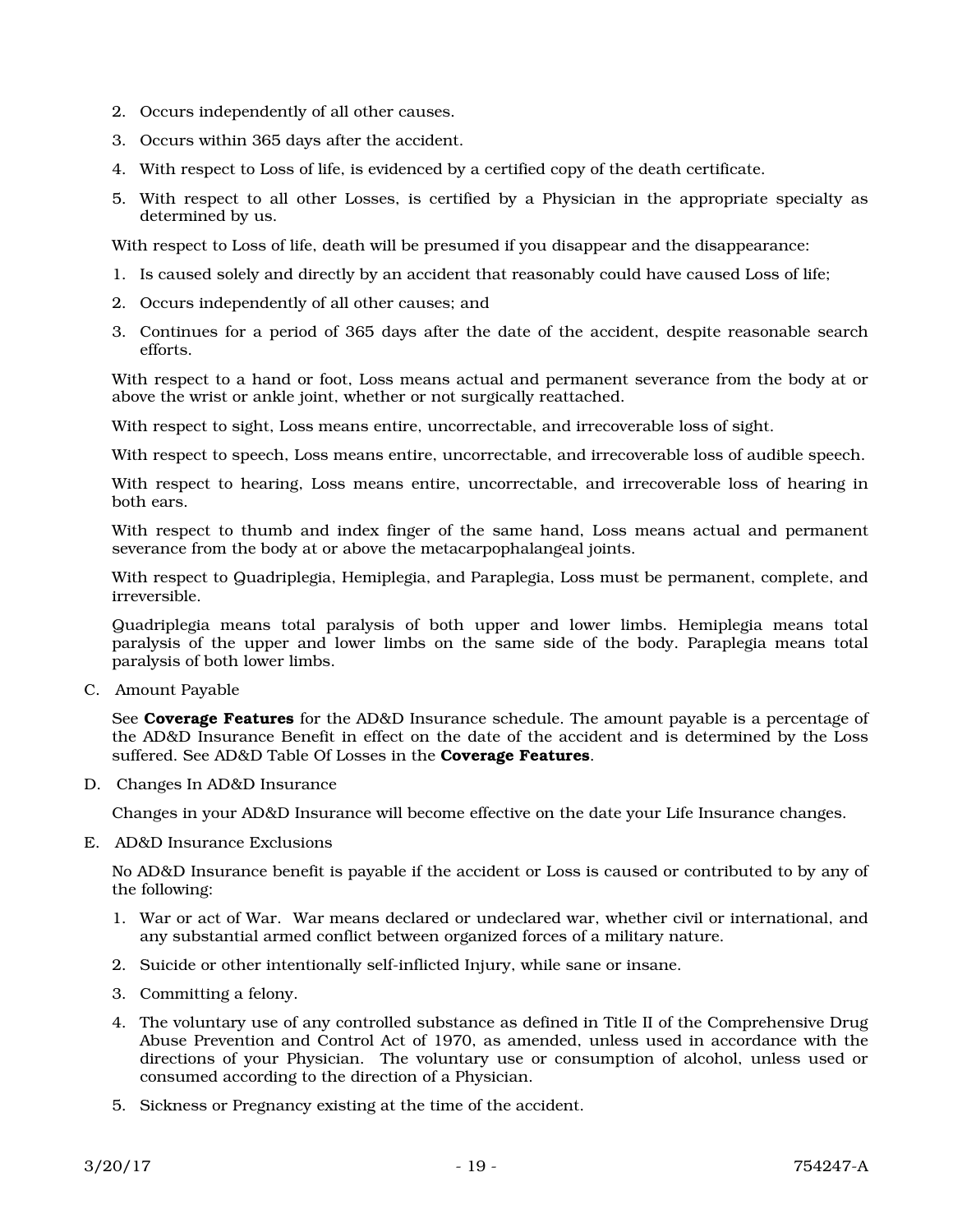- 6. Heart attack or stroke.
- 7. Medical or surgical treatment for any of the above.
- F. Additional AD&D Benefits

#### Seat Belt Benefit

The amount of the Seat Belt Benefit is shown in the **Coverage Features**.

We will pay a Seat Belt Benefit if all of the following requirements are met:

- 1. You die as a result of an Automobile accident for which an AD&D Insurance Benefit is payable for Loss of your Life; and
- 2. You are wearing and properly utilizing a Seat Belt System at the time of the accident, as evidenced by a police accident report.

Seat Belt System means a properly installed combination lap and shoulder restraint system that meets the Federal Vehicle Safety Standards of the National Highway Traffic Safety Administration. Seat Belt System will include a lap belt alone, but only if the Automobile did not have a combination lap and shoulder restraint system when manufactured. Seat Belt System does not include a shoulder restraint alone.

Automobile means a motor vehicle licensed for use on public highways.

Air Bag Benefit

The amount of the Air Bag Benefit is shown in the **Coverage Features**.

We will pay an Air Bag Benefit if all of the following requirements are met:

- 1. You die as a result of an Automobile accident for which a Seat Belt Benefit is payable for Loss of your life.
- 2. The Automobile is equipped with an Air Bag System that was installed as original equipment by the Automobile manufacturer and has received regular maintenance or scheduled replacement as recommended by the Automobile or Air Bag manufacturer.
- 3. You are seated in the driver's or a passenger's seating position intended to be protected by the Air Bag System and the Air Bag System deploys, as evidenced by a police accident report.

Air Bag System means an automatically inflatable passive restraint system that is designed to provide automatic crash protection in front or side impact Automobile accidents and meets the Federal Vehicle Safety Standards of the National Highway Traffic Safety Administration.

Automobile means a motor vehicle licensed for use on public highways.

Career Adjustment Benefit

The amount of the Career Adjustment Benefit is shown in the **Coverage Features**.

We will pay a Career Adjustment Benefit to your Spouse if all of the following requirements are met:

- 1. You are insured for AD&D Insurance under the Group Policy.
- 2. You die as a result of an accident for which an AD&D Insurance Benefit is payable for Loss of your life.
- 3. Your Spouse is, within 36 months after the date of your death, registered and in attendance at an accredited institution of higher education or trades training program for the purpose of obtaining employment or increasing earnings.

No Career Adjustment Benefit will be paid if you have no surviving Spouse.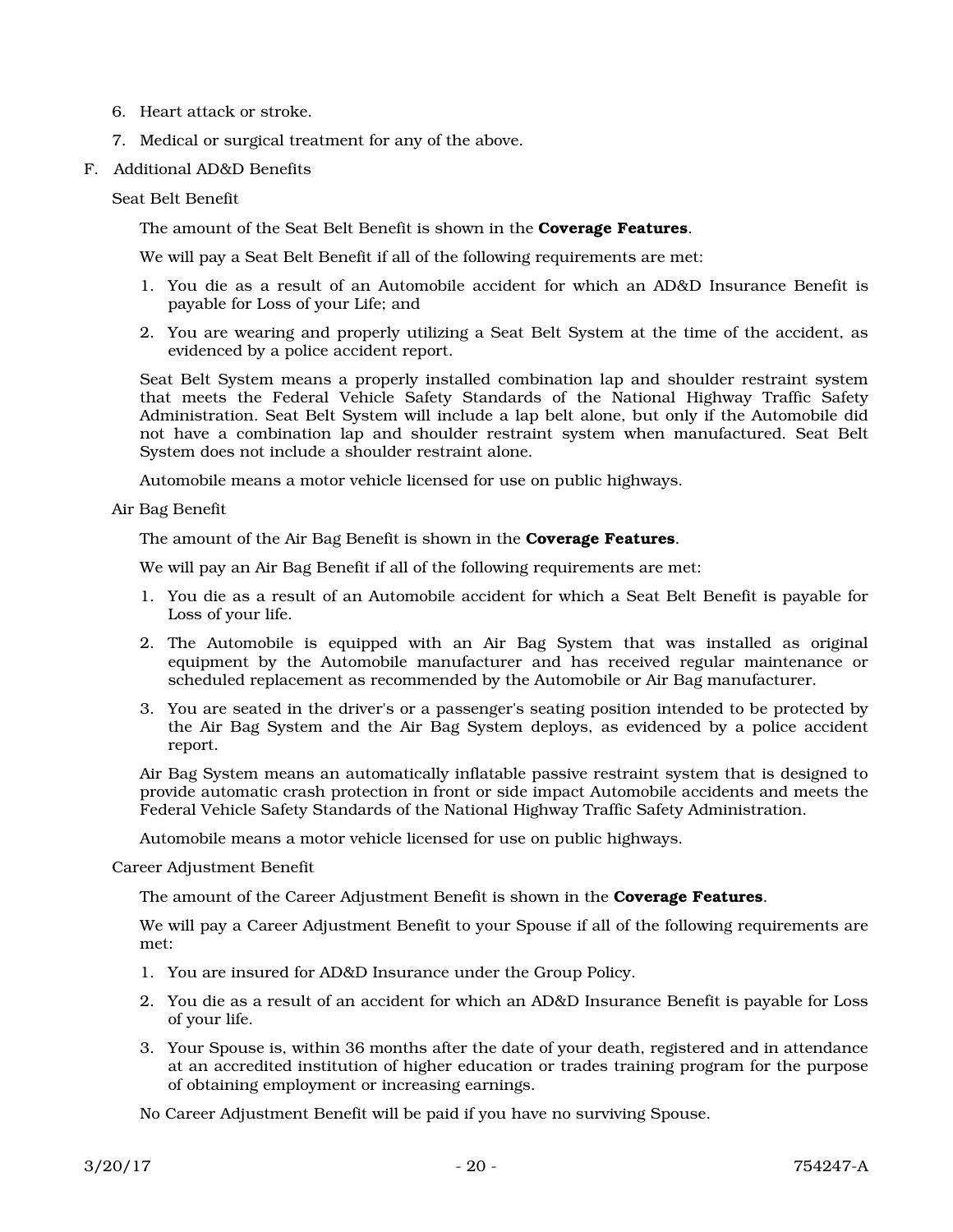Child Care Benefit

The amount of the Child Care Benefit is shown in the **Coverage Features**.

We will pay a Child Care Benefit to your Spouse if all of the following requirements are met:

- 1. You are insured for AD&D Insurance under the Group Policy.
- 2. You die as a result of an accident for which an AD&D Insurance Benefit is payable for Loss of your life.
- 3. Your Spouse pays a licensed child care provider who is not a member of your family for child care provided to your Child(ren) under age 13 within 36 months of your death.
- 4. The child care is necessary in order for your Spouse to work or to obtain training for work or to increase earnings.
- No Child Care Benefit will be paid if you have no surviving Spouse.

Higher Education Benefit

The amount of the Higher Education Benefit is shown in the **Coverage Features**.

We will pay a Higher Education Benefit to your Child if all of the following requirements are met:

- 1. You are insured for AD&D Insurance under the Group Policy.
- 2. You die as a result of an accident for which an AD&D Insurance Benefit is payable for Loss of your life.
- 3. Your Child is, within 12 months after the date of your death, registered and in full-time attendance at an accredited institution of higher education beyond high school.

The Higher Education Benefit will be paid to each Child who meets the requirements of item 3 above, for a maximum of 4 consecutive years beginning on the date of your death. No Higher Education Benefit will be paid if there is no Child eligible to receive it.

Occupational Assault Benefit

The amount of the Occupational Assault Benefit is shown in the **Coverage Features.** 

We will pay an Occupational Assault Benefit if all of the following requirements are met:

- 1. While Actively At Work you suffer a Loss for which an AD&D Insurance Benefit is payable.
- 2. The Loss is the result of an act of physical violence against you that is punishable by law and is evidenced by a police report.

Public Transportation Benefit

The amount of the Public Transportation Benefit is shown in the **Coverage Features.** 

We will pay a Public Transportation Benefit if all of the following requirements are met:

- 1. You die as a result of an accident for which an AD&D Insurance Benefit is payable for Loss of your life.
- 2. The accident occurs while you are riding as a fare-paying passenger on Public Transportation.

Public Transportation means a public passenger conveyance operated by a licensed common carrier for the transportation of the general public for a fare and operating on regular passenger routes with a definite schedule of departures and arrivals.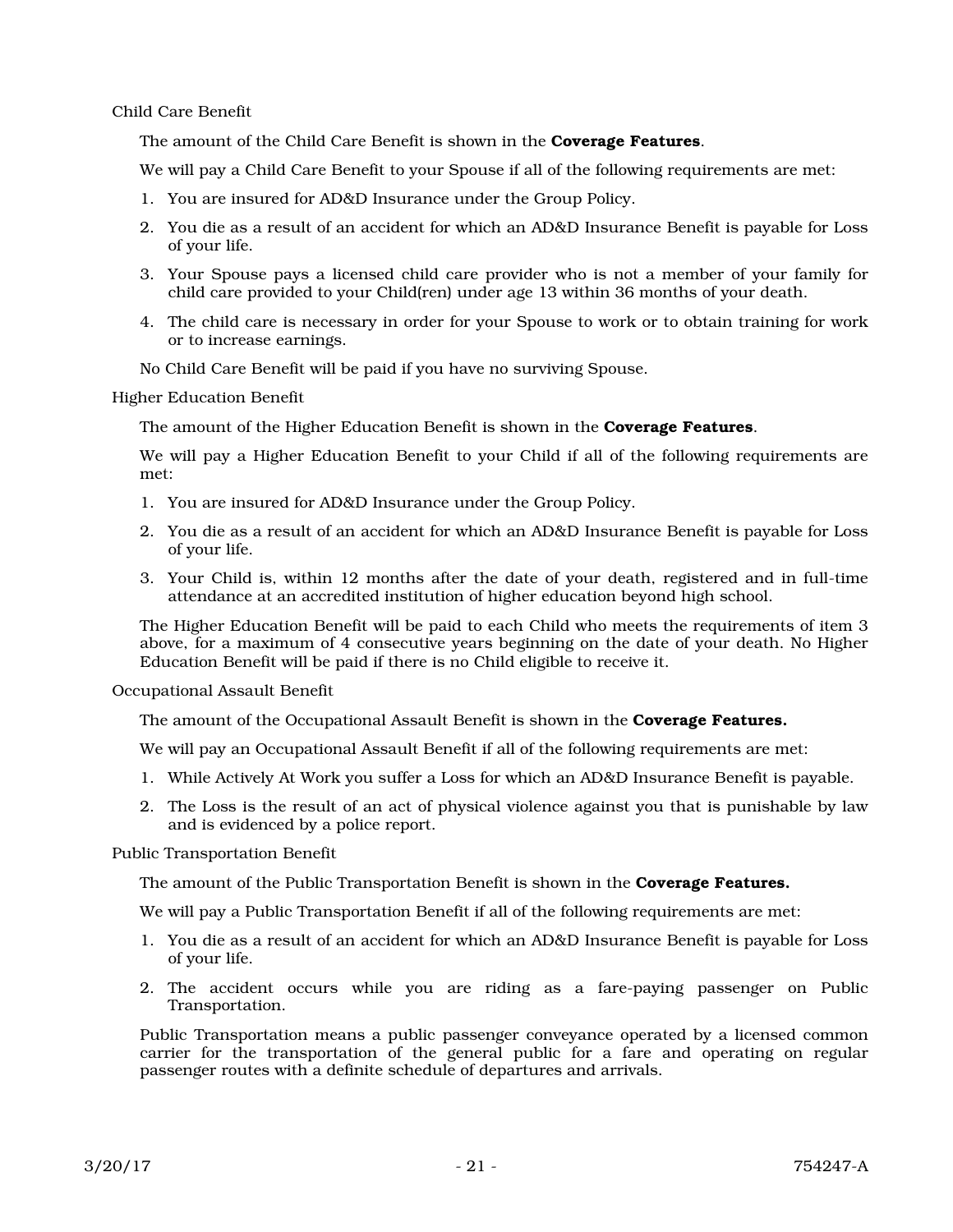- G. Becoming Insured For AD&D Insurance
	- 1. Eligibility

You become eligible for AD&D Insurance on the date your Life Insurance is effective.

2. Effective Date

The **Coverage Features** states whether AD&D Insurance is Contributory or Noncontributory. Subject to the **Active Work Provisions**, AD&D Insurance becomes effective as follows:

a. Noncontributory AD&D Insurance

Noncontributory AD&D Insurance becomes effective on the date you become eligible.

b. Contributory AD&D Insurance

You must apply in writing for Contributory AD&D Insurance and agree to pay premiums. Contributory AD&D Insurance becomes effective on the later of:

- (i) The date you become eligible if you apply on or before that date.
- (ii) The first day of the calendar month coinciding with or next following the date you apply, if you apply after you become eligible.
- H. When AD&D Insurance Ends

AD&D Insurance ends automatically on the earlier of:

- 1. The date your Life Insurance ends.
- 2. The date your Waiver Of Premium begins.
- 3. The date AD&D Insurance terminates under the Group Policy.
- 4. The date the last period ends for which a premium was paid for your AD&D Insurance.

(FB NO DEP REQD\_FULL XP BEN PKG\_ALCOHL EXCL\_SEAT AIR COMBO) LI.AD.CT.5

#### ACTIVE WORK PROVISIONS

If you are incapable of Active Work because of Sickness, Injury or Pregnancy on the day before the scheduled effective date of your insurance or an increase in your insurance, your insurance or increase will not become effective until the day after you complete one full day of Active Work as an eligible Member.

Active Work and Actively At Work mean performing the material duties of your own occupation at your Employer's usual place of business. You will also meet the Active Work requirement if:

- 1. You were absent from Active Work because of a regularly scheduled day off, holiday, or vacation day;
- 2. You were Actively At Work on your last scheduled work day before the date of your absence; and
- 3. You were capable of Active Work on the day before the scheduled effective date of your insurance or increase in your insurance.

LI.AW.OT.1

## PORTABILITY OF INSURANCE

A. Portability Of Insurance

If your insurance under the Group Policy ends because your employment with your Employer terminates, you may be eligible to buy portable group insurance coverage as shown in the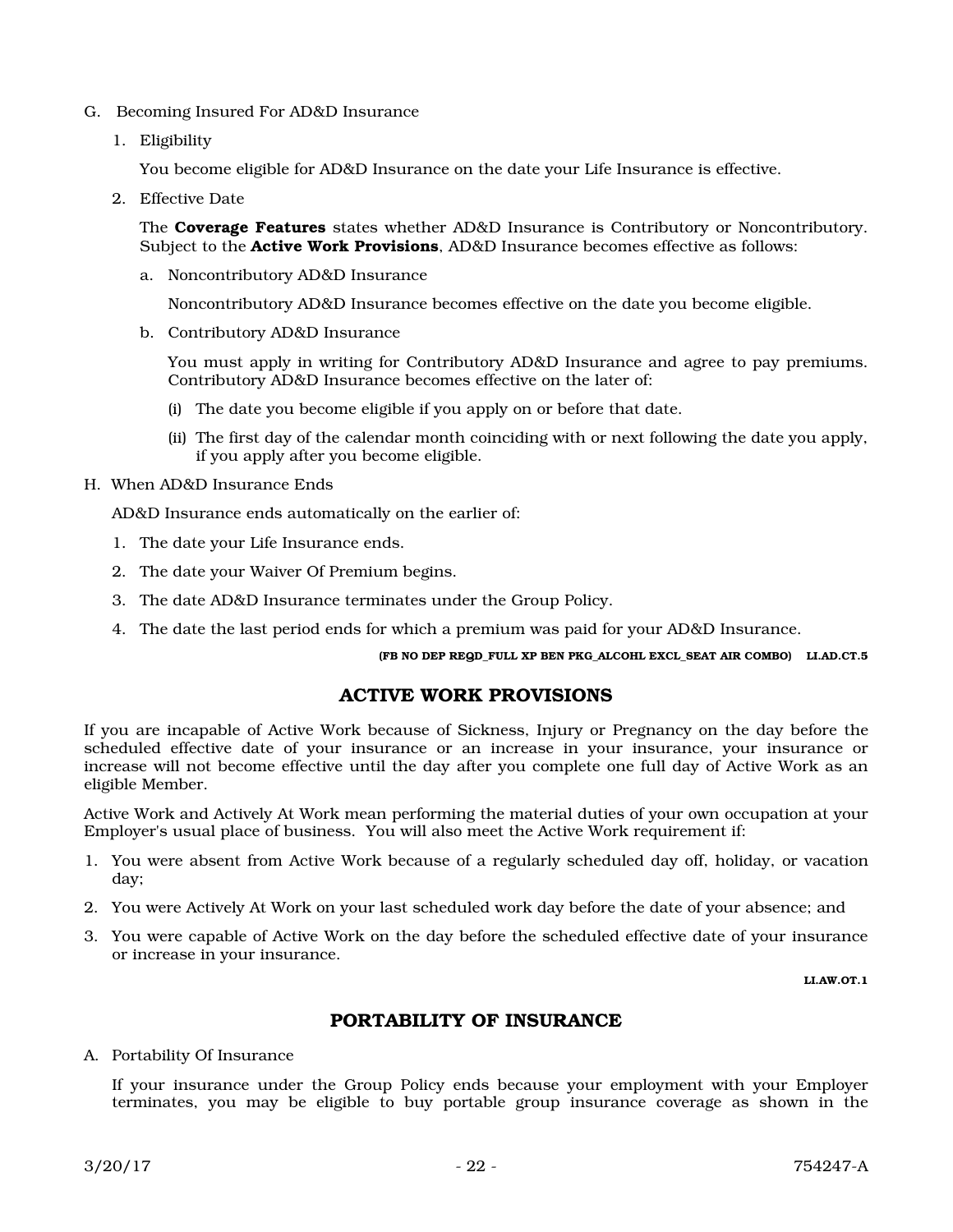Coverage Features for yourself and your Dependents without submitting Evidence Of Insurability. To be eligible you must satisfy the following requirements:

1. On the date your employment terminates, you must be able to perform with reasonable continuity the material duties of at least one gainful occupation for which you are reasonably fitted by education, training and experience.

(If you are unable to meet this requirement, see the Right To Convert and Waiver Of **Premium** provisions for other options that may be available to you under the Group Policy.)

- 2. On the date your employment terminates, you are under age 65.
- 3. On the date your employment terminates, you must have been continuously insured under the Group Policy for at least 12 consecutive months. In computing the 12 consecutive month period, we will include time insured under the Prior Plan.
- 4. You must apply in writing and pay the first premium directly to us at our Home Office within 31 days after the date your employment terminates. You must purchase portable group life insurance coverage for yourself in order to purchase any other insurance eligible for portability.

This portable group insurance will be provided under a master Group Life Portability Insurance Policy we have issued to the Standard Insurance Company Group Insurance Trust. If approved, the certificate you will receive will be governed under the terms of the Group Life Portability Insurance Policy and will contain provisions that differ from your Employer's coverage under the Group Policy.

B. Amount Of Portable Insurance

The minimum and maximum amounts that you are eligible to buy under the Group Life Portability Insurance Policy are shown in the **Coverage Features**. You may buy less than the maximum amounts in increments of \$1,000.

The combined amounts of insurance purchased under this **Portability Of Insurance** provision and the Right To Convert provision cannot exceed the amount in effect under the Group Policy on the day before your employment terminates.

C. When Portable Insurance Becomes Effective

Portable group insurance will become effective the day after your employment with your Employer terminates, if you apply within 31 days after the date your employment terminates.

If death occurs within 31 days after the date insurance ends under the Group Policy, life insurance benefits, if any, will be paid according to the terms of the Group Policy in effect on the date your employment terminates and not the terms of the Group Life Portability Insurance Policy. AD&D benefits, if any, will be paid according to the terms of the Group Policy or the Group Life Portability Insurance Policy, but not both. In no event will the benefits paid exceed the amount in effect under the Group Policy on the day before your employment terminates.

(WITH DL REF\_WITH ADAD REF) LI.TP.OT.1

## CONTINUITY OF COVERAGE

A. Waiver Of Active Work Requirement

If you were insured under the Prior Plan on the day before the effective date of your Employer's coverage under the Group Policy, you can become insured on the effective date of your Employer's coverage without meeting the Active Work requirement. See Active Work Provisions.

B. Payment Of Benefit

The benefits payable before you meet the Active Work requirement will be: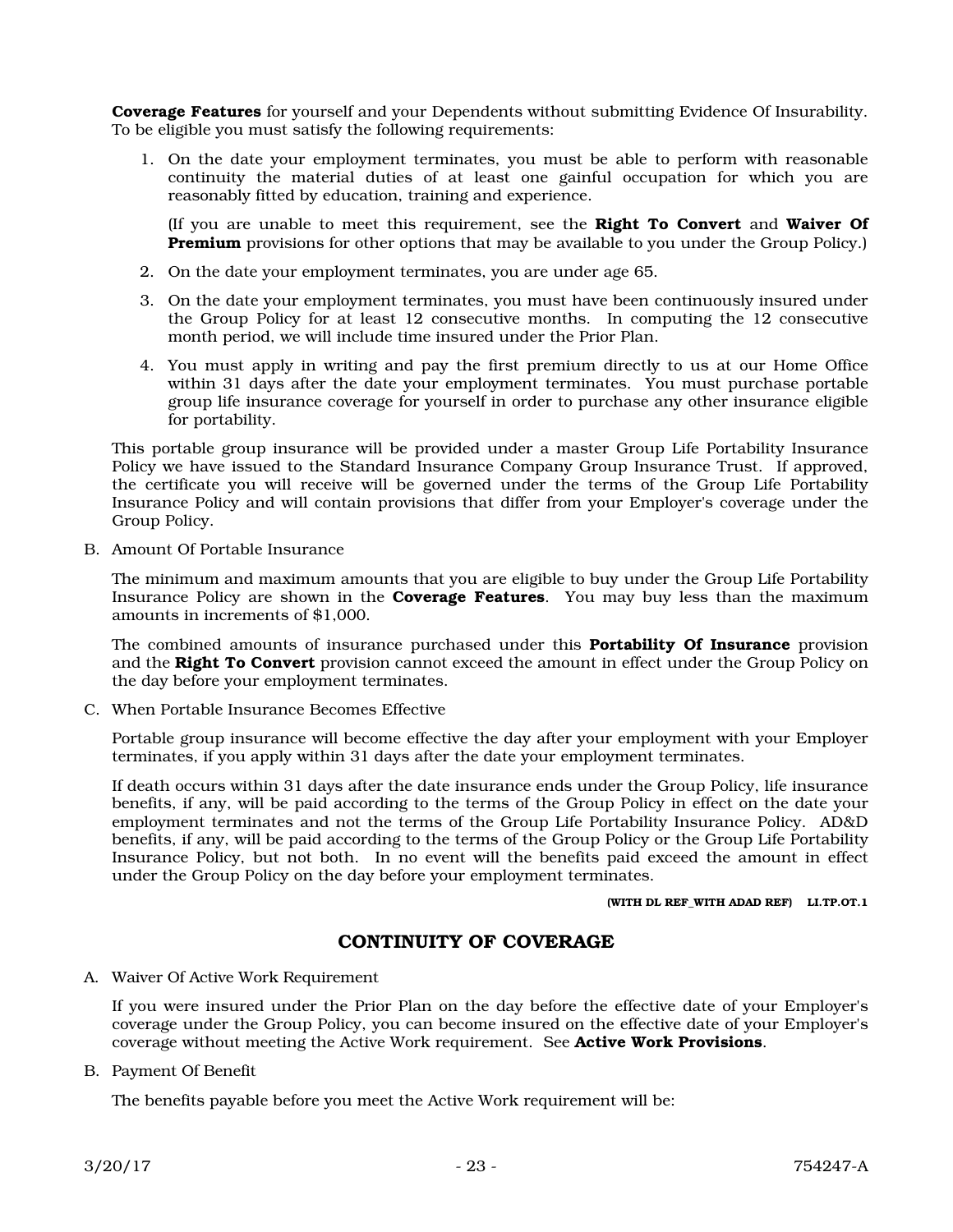- 1. The benefits which would have been payable under the terms of the Prior Plan if it had remained in force; reduced by
- 2. Any benefits payable under the Prior Plan.

LI.CC.01X

## WAIVER OF PREMIUM

A. Waiver Of Premium Benefit

Insurance will be continued without payment of premiums while you are Totally Disabled if:

- 1. You become Totally Disabled while insured under the Group Policy and under age 60;
- 2. You complete your Waiting Period; and
- 3. You give us satisfactory Proof Of Loss.

We may have you examined at our expense at reasonable intervals. Any such examination will be conducted by specialists of our choice.

- B. Definitions For Waiver Of Premium
	- 1. Insurance means all your insurance under the Group Policy, except AD&D Insurance.
	- 2. Totally Disabled means that, as a result of Sickness, accidental Injury, or Pregnancy, you are unable to perform with reasonable continuity the material duties of any gainful occupation for which you are reasonably fitted by education, training and experience.
	- 3. Waiting Period means the 180 consecutive day period beginning on the date you become Totally Disabled. Waiver Of Premium begins when you complete the Waiting Period.
- C. Premium Payment

Premium payment must continue until the later of:

- 1. The date you complete your Waiting Period; and
- 2. The date we approve your claim for Waiver Of Premium.
- D. Refund Of Premiums

We will refund up to 12 months of the premiums that were paid for Insurance after the date you become Totally Disabled.

E. Amount Of Insurance

The amount of Insurance eligible for Waiver Of Premium is the amount in effect on the day before you become Totally Disabled. However, the following will apply:

- 1. Insurance will be reduced or terminated according to the Group Policy provisions in effect on the day before you become Totally Disabled.
- 2. If you become insured under a group life insurance plan that replaces the Group Policy while you are eligible for Waiver Of Premium, any death benefit payable under the Group Policy will be reduced by the amount payable under the replacement group life insurance plan.
- 3. If you receive an Accelerated Benefit, Insurance will be reduced according to the Accelerated Benefit provision.
- 4. The amount of Supplemental Life Insurance on your Spouse will be the lesser of:
	- a. The amount in effect on the day before you become Totally Disabled; and
	- b. The amount in effect one year before the date you become Totally Disabled.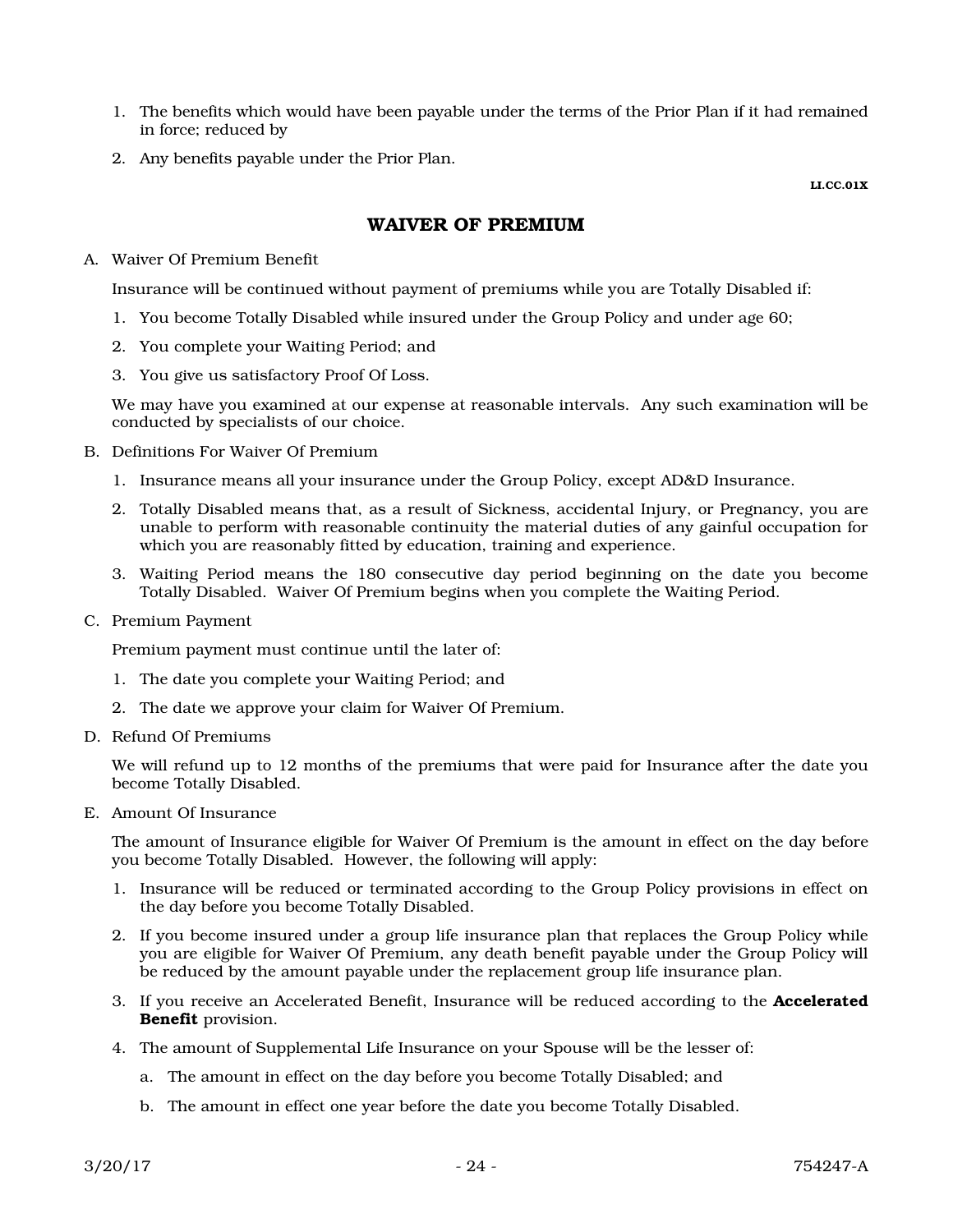F. Effect Of Death During The Waiting Period

If you die during the Waiting Period and are otherwise eligible for Waiver Of Premium, the Waiting Period will be waived.

G. Termination Or Amendment Of The Group Policy

Insurance will not be affected by termination or amendment of the Group Policy after you become Totally Disabled.

H. When Waiver Of Premium Ends

Waiver Of Premium ends on the earliest of:

- 1. The date you cease to be Totally Disabled;
- 2. 90 days after the date we mail you a request for additional Proof Of Loss, if it is not given;
- 3. The date you fail to attend an examination or cooperate with the examiner;
- 4. With respect to the amount of Insurance which an insured has converted, the effective date of the individual life insurance policy issued to the insured; and
- 5. The date you reach age 65.

#### (ELIG 60\_TERMS 65) LI.WP.OT.2

## ACCELERATED BENEFIT

A. Accelerated Benefit

If you qualify for Waiver Of Premium and give us satisfactory proof of having a Qualifying Medical Condition while you are insured under the Group Policy, you may have the right to receive during your lifetime a portion of your Insurance as an Accelerated Benefit. You must have at least \$10,000 of Insurance in effect to be eligible.

If your Insurance is scheduled to end within 12 months following the date you apply for the Accelerated Benefit, you will not be eligible for the Accelerated Benefit.

Qualifying Medical Condition means you are terminally ill as a result of an illness or physical condition which is reasonably expected to result in death within 12 months.

We may have you examined at our expense in connection with your claim for an Accelerated Benefit. Any such examination will be conducted by one or more Physicians of our choice.

B. Application For Accelerated Benefit

You must apply for an Accelerated Benefit. To apply you must give us satisfactory Proof Of Loss on our forms. Proof Of Loss must include a statement from a Physician that you have a Qualifying Medical Condition.

C. Amount Of Accelerated Benefit

You may receive an Accelerated Benefit of up to 75% of your Insurance. The maximum Accelerated Benefit is \$500,000. The minimum Accelerated Benefit is 25% of your Insurance.

If the amount of your Insurance is scheduled to reduce within 12 months following the date you apply for the Accelerated Benefit, your Accelerated Benefit will be based on the reduced amount.

The Accelerated Benefit will be paid to you once in your lifetime in a lump sum. If you recover from your Qualifying Medical Condition after receiving an Accelerated Benefit, we will not ask you for a refund.

D. Effect On Insurance And Other Benefits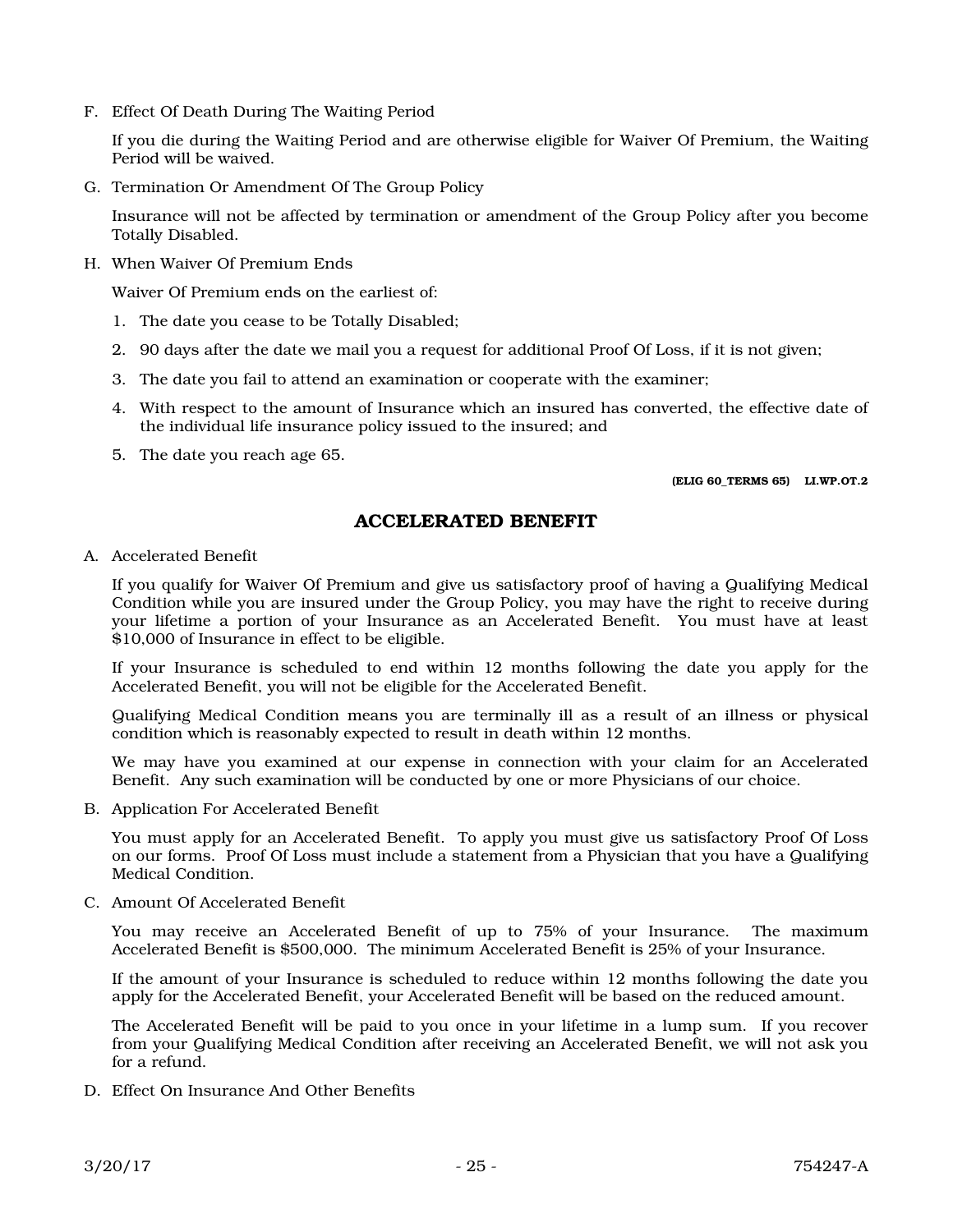For any purpose other than premium payment, the amount of your Insurance after payment of the Accelerated Benefit will be the greater of the amounts in (1) and (2) below; however, if you assign your rights under the Group Policy, the amount of your Insurance will be the amount in (2) below.

- (1) 10% of the amount of your Insurance as if no Accelerated Benefit had been paid; or
- (2) The amount of your Insurance as if no Accelerated Benefit had been paid; minus

The amount of the Accelerated Benefit; minus

An interest charge calculated as follows:

A times B times C divided by 365 = interest charge.

A = The amount of the Accelerated Benefit.

- B = The monthly average of our variable policy loan interest rate.
- C = The number of days from payment of the Accelerated Benefit to the earlier of (1) the date you die, and (2) the date you have a Right To Convert.

The amount of your AD&D Insurance, if any, is not affected by payment of the Accelerated Benefit. AD&D is not continued under Waiver Of Premium.

Note: If you assign your rights under the Group Policy, the amount of your Insurance after payment of the Accelerated Benefit will be the amount in (2) above.

E. Exclusions

No Accelerated Benefit will be paid if:

- 1. All or part of your Insurance must be paid to your Child(ren), or your Spouse or former Spouse as part of a court approved divorce decree, separate maintenance agreement, or property settlement agreement.
- 2. You are married and live in a community property state unless you give us a signed written consent from your Spouse.
- 3. You have made an assignment of all or part of your Insurance unless you give us a signed written consent from the assignee.
- 4. You have previously received an Accelerated Benefit under the Group Policy.
- F. Definitions For Accelerated Benefit

Insurance means your Life Insurance Benefit and Supplemental Life Insurance Benefit, if any, under the Group Policy.

LI.AB.CT.5

#### RIGHT TO CONVERT

A. Right To Convert

You may buy an individual policy of life insurance without Evidence Of Insurability if:

- 1. Your Insurance ends or is reduced due to a Qualifying Event; and
- 2. You apply in writing and pay us the first premium during the Conversion Period.

Except as limited under C. Limits On Right To Convert, the maximum amount you have a Right To Convert is the amount of your Insurance which ended.

- B. Definitions For Right To Convert
	- 1. Conversion Period means the 31-day period after the date of any Qualifying Event.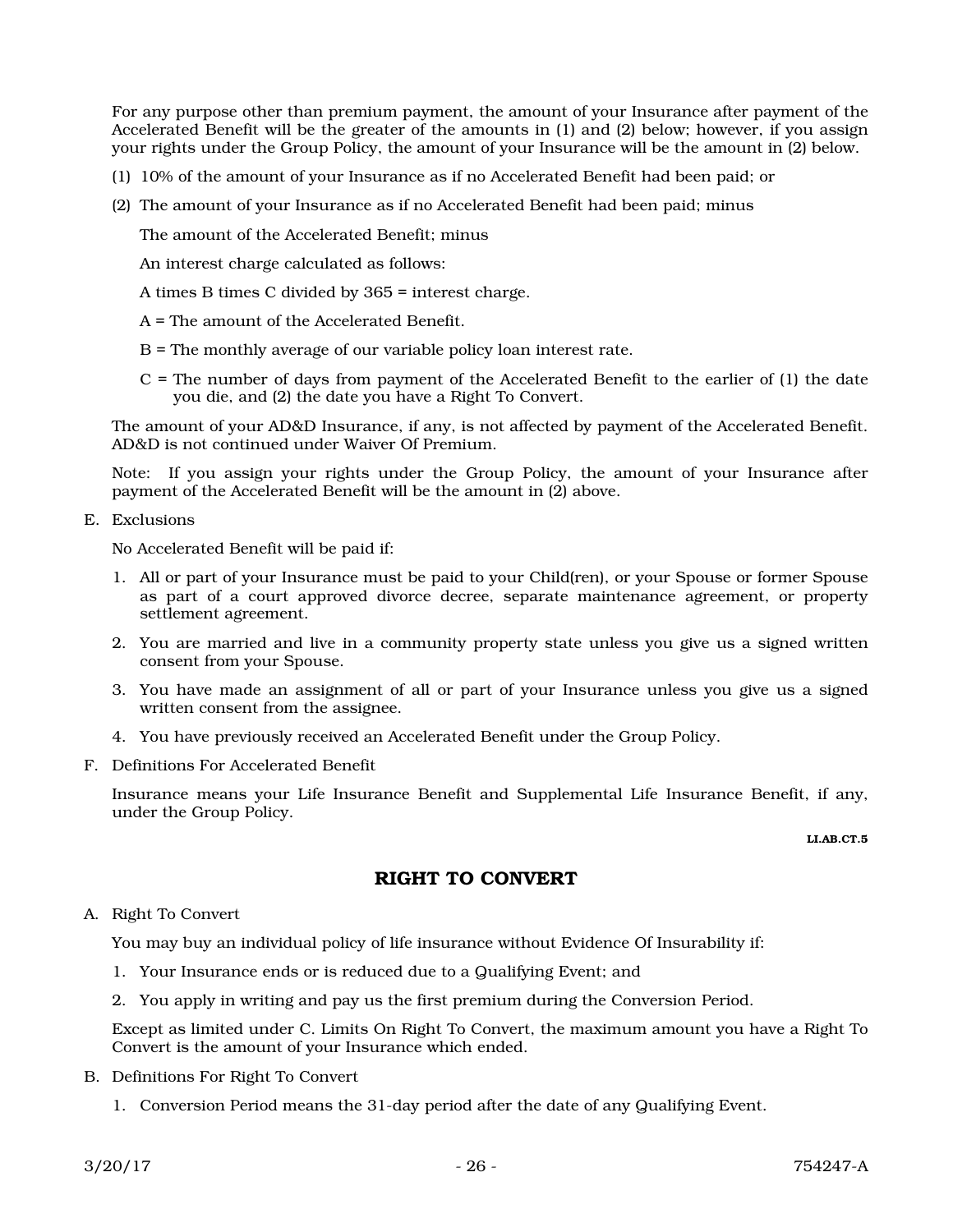- 2. Insurance means all your insurance under the Group Policy, including insurance continued under Waiver Of Premium, but excluding AD&D Insurance.
- 3. Qualifying Event means termination or reduction of your Insurance for any reason except:
	- a. The Member's failure to make a required premium contribution.
	- b. Payment of an Accelerated Benefit.
- 4. You and your mean any person insured under the Group Policy.
- C. Limits On Right To Convert

If your Insurance ends or is reduced because of termination or amendment of the Group Policy, 1 and 2 below will apply.

- 1. You may not convert Insurance which has been in effect for less than the Minimum Time Insured. See Coverage Features.
- 2. The maximum amount you have a Right To Convert is the lesser of:
	- a. The amount of your Insurance which ended, minus any other group life insurance for which you become eligible during the Conversion Period; and
	- b. The Maximum Conversion Amount. See Coverage Features.
- D. The Individual Policy

You may select any form of individual life insurance policy we issue to persons of your age, except:

- 1. A term insurance policy;
- 2. A universal life policy;
- 3. A policy with disability, accidental death, or other additional benefits; or
- 4. A policy in an amount less than the minimum amount we issue for the form of life insurance you select.

The individual policy of life insurance will become effective on the day after the end of the Conversion Period. We will use our published rates for standard risks to determine the premium.

E. Death During The Conversion Period

If you die during the Conversion Period, we will pay a death benefit equal to the maximum amount you had a Right To Convert, whether or not you applied for an individual policy. The benefit will be paid according to the Benefit Payment And Beneficiary Provisions.

LI.RC.OT.1

## CLAIMS

A. Filing A Claim

Claims should be filed on our forms. If we do not provide our forms within 15 days after they are requested, the claim may be submitted in a letter to us.

B. Time Limits On Filing Proof Of Loss

Proof Of Loss must be provided within 90 days after the date of the loss. If that is not possible, it must be provided as soon as reasonably possible, but not later than one year after that 90-day period.

Proof Of Loss for Waiver Of Premium must be provided within 12 months after the end of the Waiting Period. We will require further Proof Of Loss at reasonable intervals, but not more often than once a year after you have been continuously Totally Disabled for two years.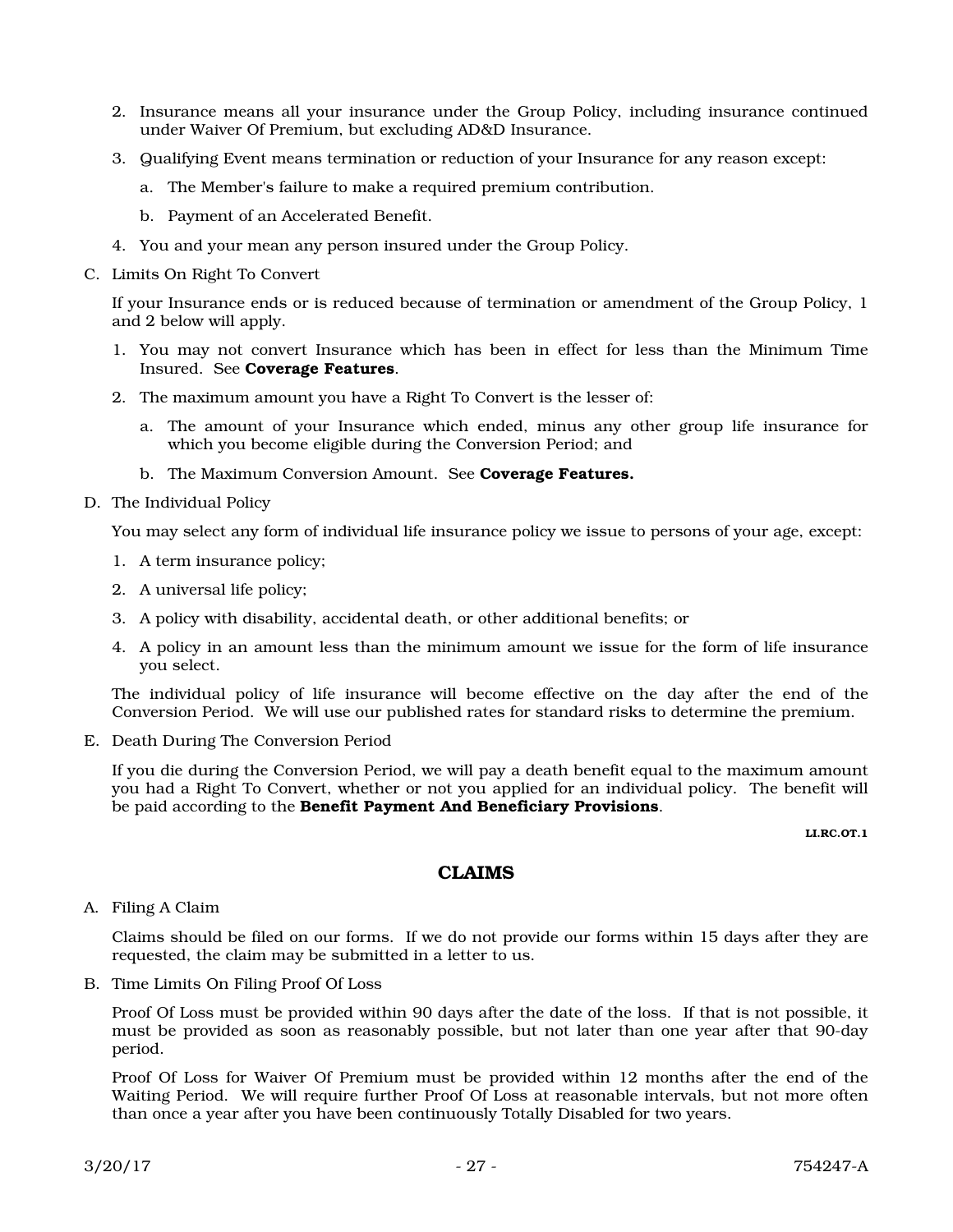If Proof Of Loss is filed outside these time limits, the claim will be denied. These limits will not apply while the Member or Beneficiary lacks legal capacity.

C. Proof Of Loss

Proof Of Loss means written proof that a loss occurred:

- 1. For which the Group Policy provides benefits;
- 2. Which is not subject to any exclusions; and
- 3. Which meets all other conditions for benefits.

Proof Of Loss includes any other information we may reasonably require in support of a claim. Proof Of Loss must be in writing and must be provided at the expense of the claimant. No benefits will be provided until we receive Proof Of Loss satisfactory to us.

D. Investigation Of Claim

We may have you examined at our expense at reasonable intervals. Any such examination will be conducted by specialists of our choice.

We may have an autopsy performed at our expense, except where prohibited by law.

E. Time Of Payment

We will pay benefits within 60 days after Proof Of Loss is satisfied.

F. Notice Of Decision On Claim

We will evaluate a claim for benefits promptly after we receive it. With respect to all claims except Waiver Of Premium claims (or other benefits based on disability), within 90 days after we receive the claim we will send the claimant: (a) a written decision on the claim; or (b) a notice that we are extending the period to decide the claim for an additional 90 days.

With respect to Waiver Of Premium claims (or other benefits based on disability), within 45 days after we receive the claim we will send the claimant: (a) a written decision on the claim; or (b) a notice that we are extending the period to decide the claim for 30 days. Before the end of this extension period we will send the claimant: (a) a written decision on the Waiver Of Premium claim (or other benefits based on disability); or (b) a notice that we are extending the period to decide the claim for an additional 30 days. If an extension is due to the claimant's failure to provide information necessary to decide the Waiver Of Premium claim (or other benefits based on disability), the extended time period for deciding the claim will not begin until the claimant provides the information or otherwise responds.

If we extend the period to decide the claim, we will notify the claimant of the following: (a) the reasons for the extension; (b) when we expect to decide the claim; (c) an explanation of the standards on which entitlement to benefits is based; (d) the unresolved issues preventing a decision; and (e) any additional information we need to resolve those issues.

If we request additional information, the claimant will have 45 days to provide the information. If the claimant does not provide the requested information within 45 days, we may decide the claim based on the information we have received.

If we deny any part of the claim, we will send the claimant a written notice of denial containing:

- 1. The reasons for our decision.
- 2. Reference to the parts of the Group Policy on which our decision is based.
- 3. A description of any additional information needed to support the claim.
- 4. Information concerning the claimant's right to a review of our decision.
- G. Review Procedure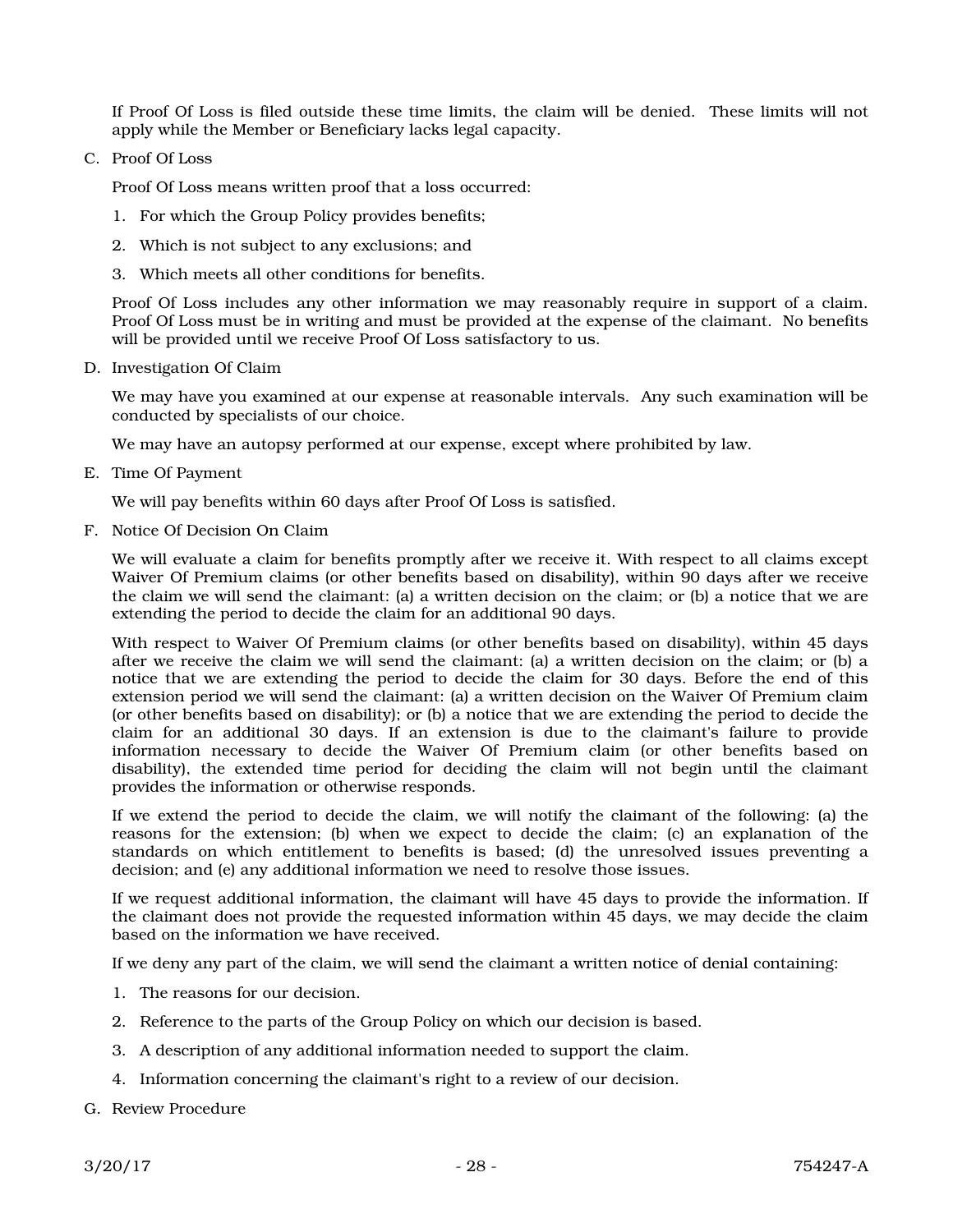If all or part of a claim is denied, the claimant may request a review. The claimant must request a review in writing:

- 1. Within 180 days after receiving notice of the denial of a claim for Waiver Of Premium (or other benefits based on disability);
- 2. Within 60 days after receiving notice of the denial of any other claim.

The claimant may send us written comments or other items to support the claim. The claimant may review and receive copies of any non-privileged information that is relevant to the request for review. There will be no charge for such copies. Our review will include any written comments or other items the claimant submits to support the claim.

We will review the claim promptly after we receive the request. With respect to all claims except Waiver Of Premium claims (or other benefits based on disability), within 60 days after we receive the request for review we will send the claimant: (a) a written decision on review; or (b) a notice that we are extending the review period for 60 days.

With respect to Waiver Of Premium claims (or other benefits based on disability), within 45 days after we receive the request for review we will send the claimant: (a) a written decision on review; or (b) a notice that we are extending the review period for 45 days.

If an extension is due to the claimant's failure to provide information necessary to decide the claim on review, the extended time period for review of the claim will not begin until the claimant provides the information or otherwise responds.

If we extend the review period, we will notify the claimant of the following: (a) the reasons for the extension; (b) when we expect to decide the claim on review; and (c) any additional information we need to decide the claim.

If we request additional information, the claimant will have 45 days to provide the information. If the claimant does not provide the requested information within 45 days, we may conclude our review of the claim based on the information we have received.

With respect to Waiver Of Premium claims (or other benefits based on disability), the person conducting the review will be someone other than the person who denied the claim and will not be subordinate to that person. The person conducting the review will not give deference to the initial denial decision. If the denial was based on a medical judgement, the person conducting the review will consult with a qualified health care professional. This health care professional will be someone other than the person who made the original medical judgement and will not be subordinate to that person. The claimant may request the names of medical or vocational experts who provided advice to us about a claim for Waiver Of Premium (or other benefits based on disability).

If we deny any part of the claim on review, the claimant will receive a written notice of denial containing:

- 1. The reasons for our decision.
- 2. Reference to the parts of the Group Policy on which our decision is based.
- 3. Information concerning the claimant's right to receive, free of charge, copies of non-privileged documents and records relevant to the claim.

(2ND REV PUB WRDG\_NEW WOP WRDG) LI.CL.OT.5

#### ASSIGNMENT

The rights and benefits under the Group Policy cannot be assigned.

LI.AS.OT.1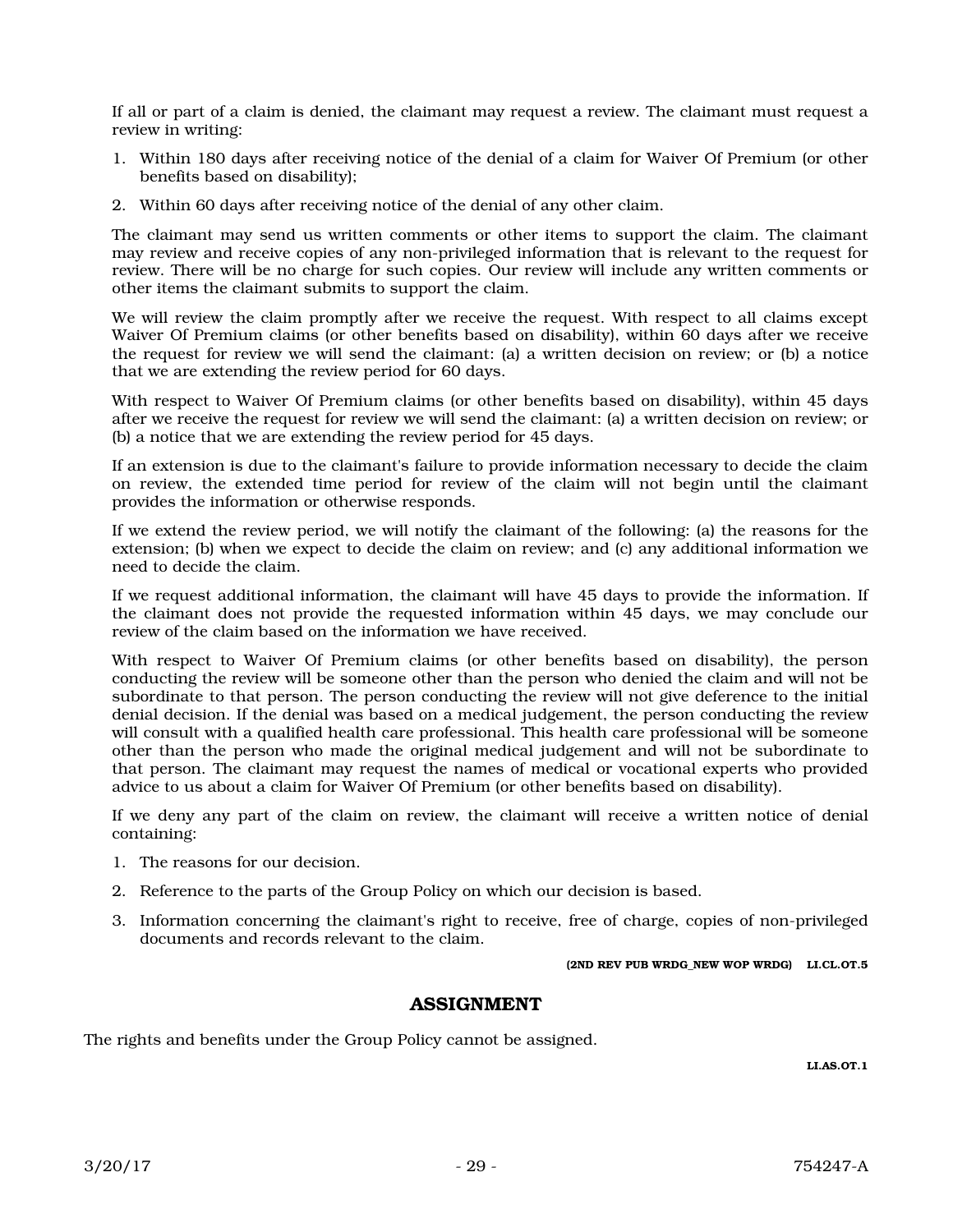## BENEFIT PAYMENT AND BENEFICIARY PROVISIONS

- A. Payment Of Benefits
	- 1. Except as provided in item 5 below, benefits payable because of your death will be paid to the Beneficiary you name. See B through E of this section.
	- 2. AD&D Insurance benefits payable for Losses other than Loss of Life will be paid to the person who suffers the Loss for which benefits are payable. Any such benefits remaining unpaid at that person's death will be paid according to the provisions for payment of a death benefit.
	- 3. The benefits below will be paid to you if you are living.
		- a. AD&D Insurance benefits payable because of the death of your Dependent.
		- b. Dependents Life Insurance benefits.
		- c. Accelerated Benefits.
	- 4. Dependents Life Insurance benefits and AD&D Insurance benefits payable because of the death of your Dependent which are unpaid at your death will be paid in equal shares to the first surviving class of the classes below.
		- a. The children of the Dependent.
		- b. The parents of the Dependent.
		- c. The brothers and sisters of the Dependent.
		- d. Your estate.
	- 5. Additional Benefits will be paid as follows:

The Child Care Benefit will be paid to your surviving Spouse. No Child Care Benefit will be paid if you have no Spouse.

The Career Adjustment Benefit will be paid to your Spouse. No Career Adjustment Benefit will be paid if you have no Spouse.

The Higher Education Benefit will be paid to each eligible Child. No Higher Education Benefit will be paid if there is no Child eligible to receive it.

The Repatriation Benefit will be paid to the person who incurs the transportation expenses.

B. Naming A Beneficiary

Beneficiary means a person you name to receive death benefits. You may name one or more Beneficiaries.

If you name two or more Beneficiaries in a class:

- 1. Two or more surviving Beneficiaries will share equally, unless you provide for unequal shares.
- 2. If you provide for unequal shares in a class, and two or more Beneficiaries in that class survive, we will pay each surviving Beneficiary his or her designated share. Unless you provide otherwise, we will then pay the share(s) otherwise due to any deceased Beneficiary(ies) to the surviving Beneficiaries pro rata based on the relationship that the designated percentage or fractional share of each surviving Beneficiary bears to the total shares of all surviving **Beneficiaries**
- 3. If only one Beneficiary in a class survives, we will pay the total death benefits to that Beneficiary.

You may name or change Beneficiaries at any time without the consent of a Beneficiary.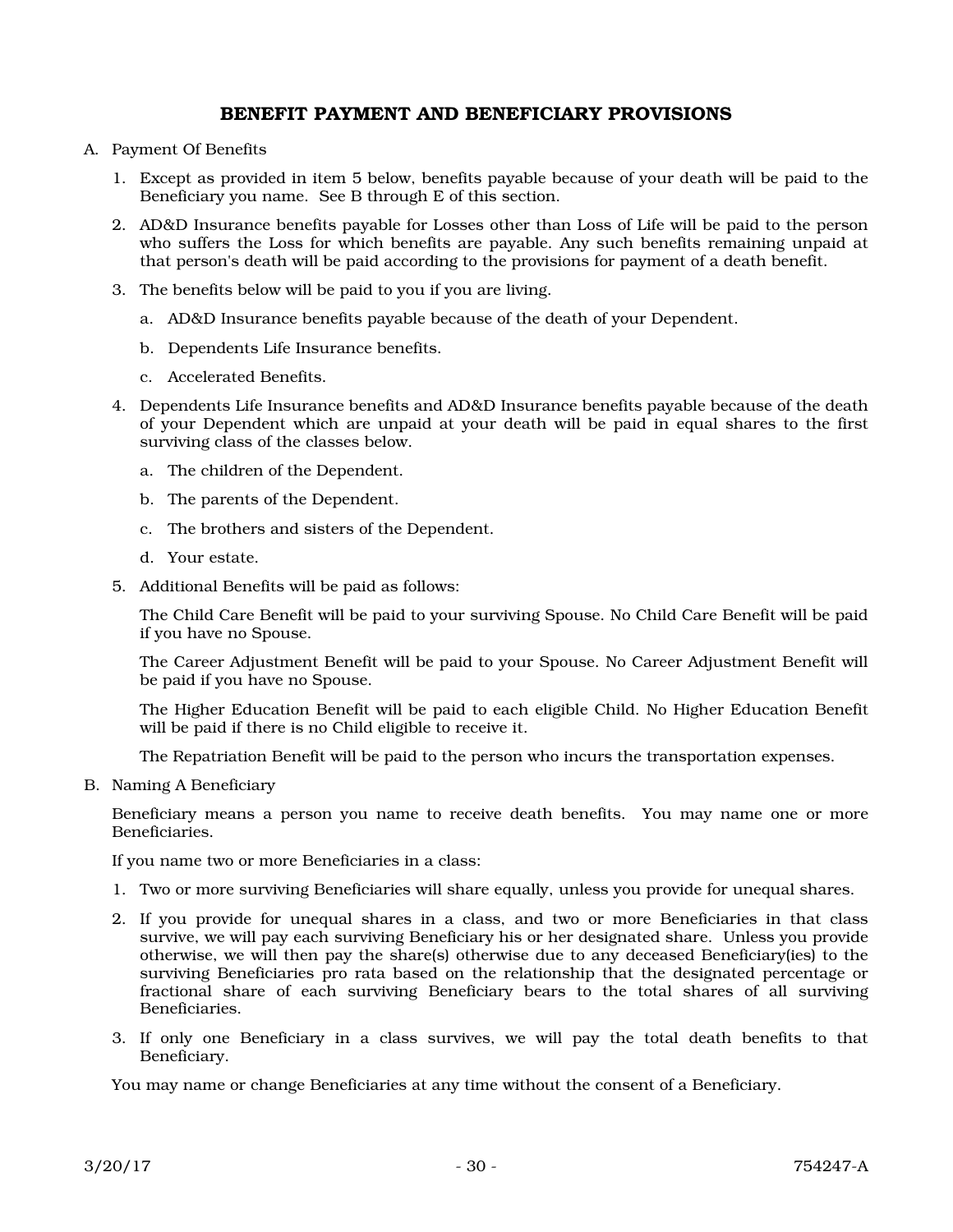Your Beneficiary designation must be the same for Life Insurance and AD&D Insurance death benefits. Your Beneficiary designations for Life Insurance and your Supplemental Life Insurance may be different.

You may name or change Beneficiaries in writing. Writing includes a form signed by you; or a verification from us, or our designated agent, the Policyholder, the Policyholder's designated agent, the Employer, or the Employer's designated agent of an electronic or telephonic designation made by you.

Your designation:

- 1. Must be dated;
- 2. Must be delivered to us, our designated agent, the Policyholder, the Policyholder's designated agent, the Employer, or the Employer's designated agent; during your lifetime.
- 3. Must relate to the insurance provided under the Group Policy; and
- 4. Will take effect on the date it is delivered or, if a telephonic or electronic designation, verified by us, our designated agent, the Policyholder, the Policyholder's designated agent, the Employer, or the Employer's designated agent.

If we approve it, a designation, which meets the requirements of a Prior Plan, will be accepted as your Beneficiary designation under the Group Policy.

C. Simultaneous Death Provision

If a Beneficiary or a person in one of the classes listed in item D. No Surviving Beneficiary dies on the same day you die, or within 15 days thereafter, benefits will be paid as if that Beneficiary or person had died before you, unless Proof Of Loss with respect to your death is delivered to us before the date of the Beneficiary's death.

D. No Surviving Beneficiary

If you do not name a Beneficiary, or if you are not survived by one, benefits will be paid in equal shares to the first surviving class of the following classes:

- 1. Your Spouse. (See Definitions)
- 2. Your children.
- 3. Your parents.
- 4. Your brothers and sisters.
- 5. Your estate.
- E. Methods Of Payment

Recipient means a person who is entitled to benefits under this **Benefit Payment and Beneficiary** Provisions section.

1. Lump Sum

If the amount payable to a Recipient is less than \$25,000, we will pay it in a lump sum.

2. Standard Secure Access Checking Account

If the amount payable to a Recipient is \$25,000, or more, we will deposit it into a Standard Secure Access checking account which:

- a. Bears interest at a rate equal to the 13-week Treasury Bill (T-Bill) auction rate, but not to exceed 5%;
- b. Is owned by the Recipient;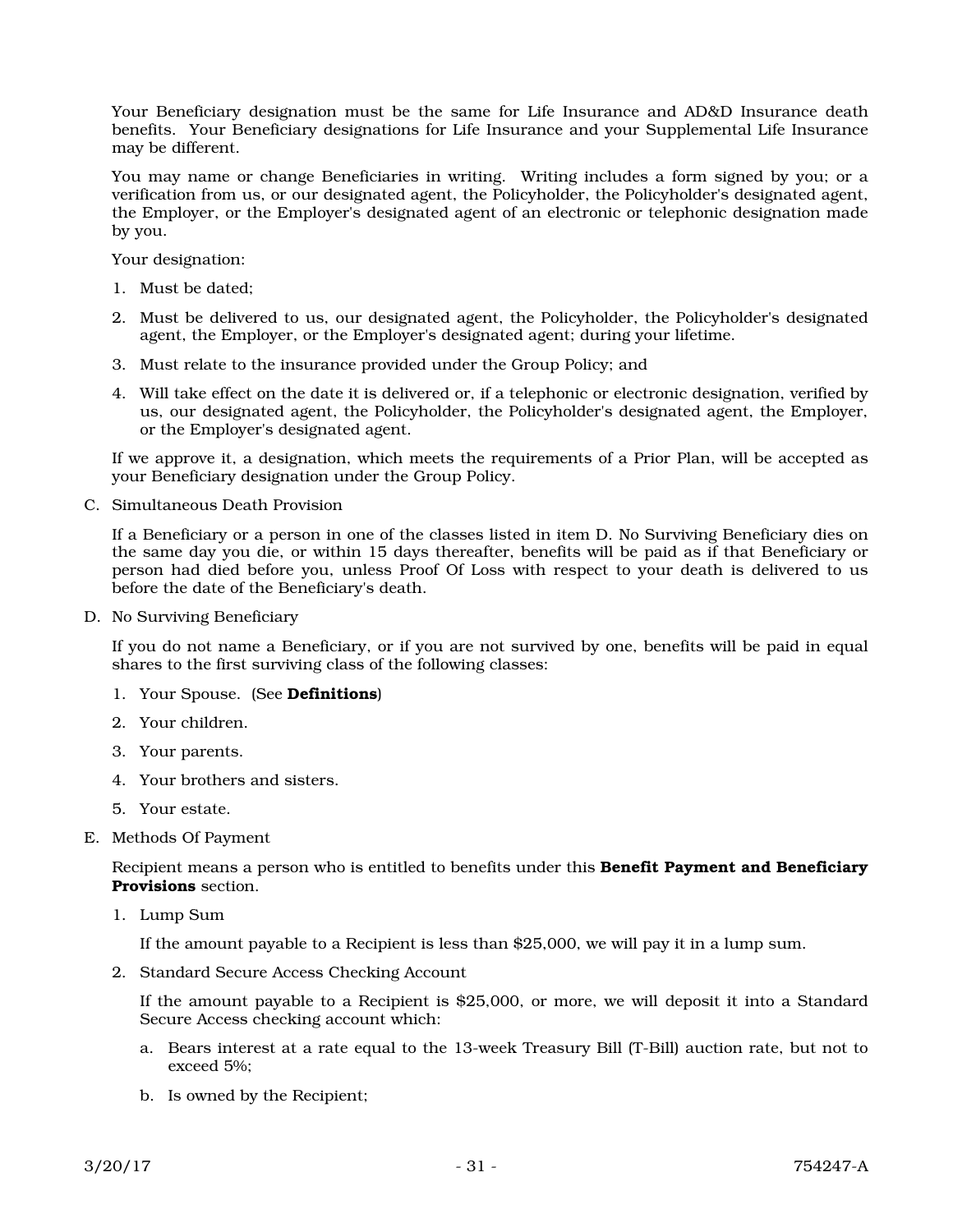- c. Is subject to the terms and conditions of a confirmation certificate which will be given to the Recipient; and
- d. Is fully guaranteed by us.
- 3. Installments

Payment to a Recipient may be made in installments if:

- a. The amount payable is \$25,000 or more;
- b. The Recipient chooses; and
- c. We agree.

To the extent permitted by law, the amount payable to the Recipient will not be subject to any legal process or to the claims of any creditor or creditor's representative.

(FB\_REPAT\_ELECT/TEL DESIG\_WITH DEF SP\_WITH REV SSA\_SPOUSE DEF TERM\_THIRD PARTY DESIG) LI.BB.CT.6

## ALLOCATION OF AUTHORITY

Except for those functions which the Group Policy specifically reserves to the Policyholder, we have full and exclusive authority to control and manage the Group Policy, to administer claims, and to interpret the Group Policy and resolve all questions arising in the administration, interpretation, and application of the Group Policy.

Our authority includes, but is not limited to:

- 1. The right to resolve all matters when a review has been requested;
- 2. The right to establish and enforce rules and procedures for the administration of the Group Policy and any claim under it;
- 3. The right to determine:
	- a. Eligibility for insurance;
	- b. Entitlement to benefits;
	- c. Amount of benefits payable;
	- d. Sufficiency and the amount of information we may reasonably require to determine a., b., or c., above.

Subject to the review procedures of the Group Policy any decision we make in the exercise of our authority is conclusive and binding.

LI.AL.OT.1

#### TIME LIMITS ON LEGAL ACTIONS

No action at law or in equity may be brought until 60 days after we have been given Proof Of Loss. No such action may be brought more than three years after the earlier of:

- 1. The date we receive Proof Of Loss; and
- 2. The time within which Proof Of Loss is required to be given.

LI.TL.OT.1

## INCONTESTABILITY PROVISIONS

A. Incontestability Of Insurance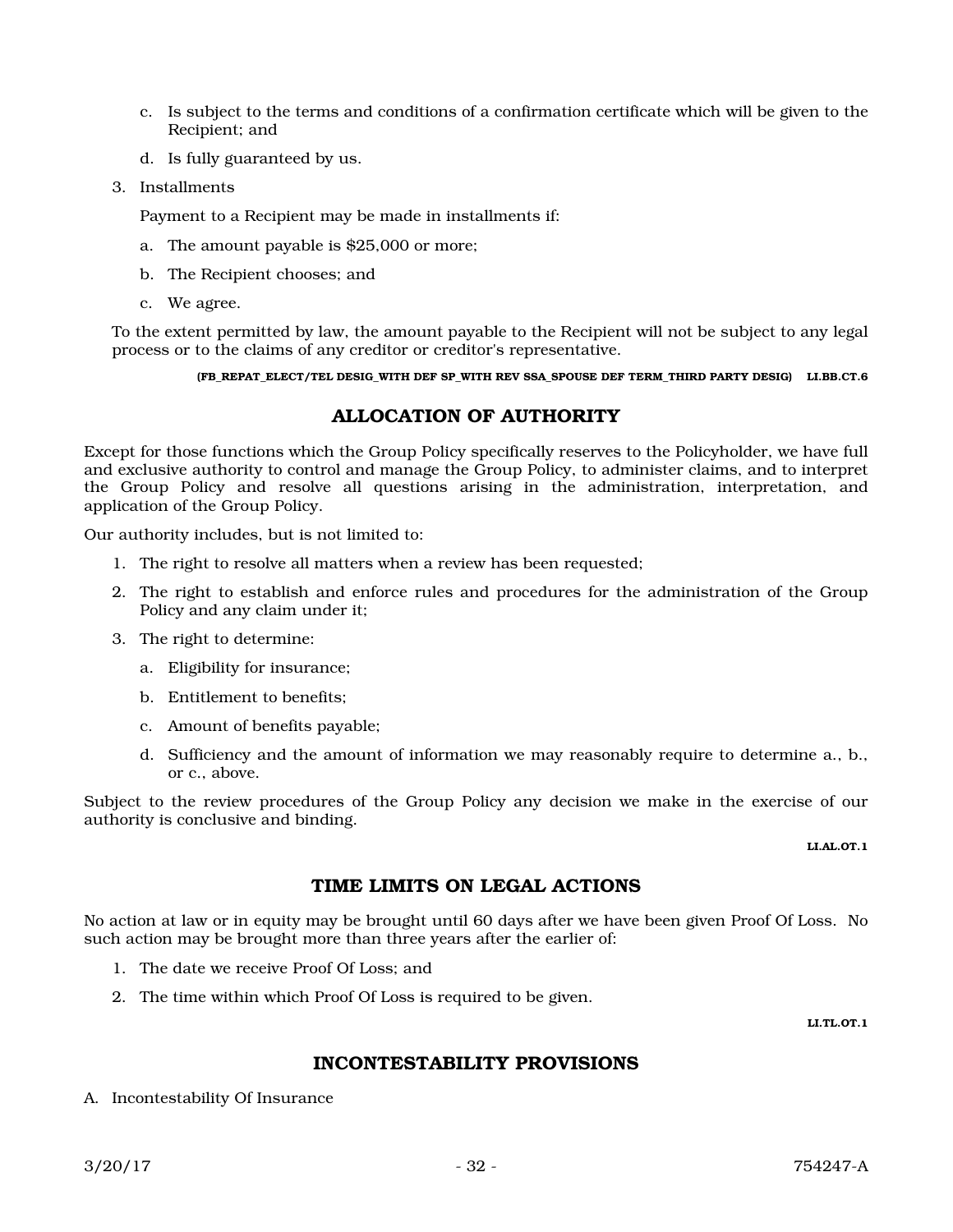Any statement made to obtain or to increase insurance is a representation and not a warranty.

No misrepresentation will be used to reduce or deny a claim unless:

- 1. The insurance would not have been approved if we had known the truth; and
- 2. We have given you or any other person claiming benefits a copy of the signed written instrument which contains the misrepresentation.

We will not use a misrepresentation to reduce or deny a claim after the insured's insurance has been in effect for two years during the lifetime of the insured.

B. Incontestability Of Group Policy

Any statement made by the Policyholder or Employer to obtain the Group Policy is a representation and not a warranty.

No misrepresentation by the Policyholder or Employer will be used to deny a claim or to deny the validity of the Group Policy unless:

- 1. The Group Policy would not have been issued if we had known the truth; and
- 2. We have given the Policyholder or Employer a copy of a written instrument signed by the Policyholder or Employer which contains the misrepresentation.

The validity of the Group Policy will not be contested after it has been in force for two years, except for nonpayment of premiums.

LLIN.OT.2

## CLERICAL ERROR AND MISSTATEMENT

A. Clerical Error

Clerical error by the Policyholder, your Employer, or their respective employees or representatives will not:

- 1. Cause a person to become insured;
- 2. Invalidate insurance under the Group Policy otherwise validly in force; or
- 3. Continue insurance under the Group Policy otherwise validly terminated.
- B. The Policyholder and your Employer act on their own behalf as your agent, and not as our agent.
- C. Misstatement Of Age

If a person's age has been misstated, we will make an equitable adjustment of premiums, benefits, or both. The adjustment will be based on:

- 1. The amount of insurance based on the correct age; and
- 2. The difference between the premiums paid and the premiums which would have been paid if the age had been correctly stated.

LLCE.OT.2

## TERMINATION OR AMENDMENT OF THE GROUP POLICY

The Group Policy may be terminated by us or the Policyholder according to its terms. It will terminate automatically for nonpayment of premium. The Policyholder may terminate the Group Policy in whole, and may terminate insurance for any class or group of Members, at any time by giving us written notice.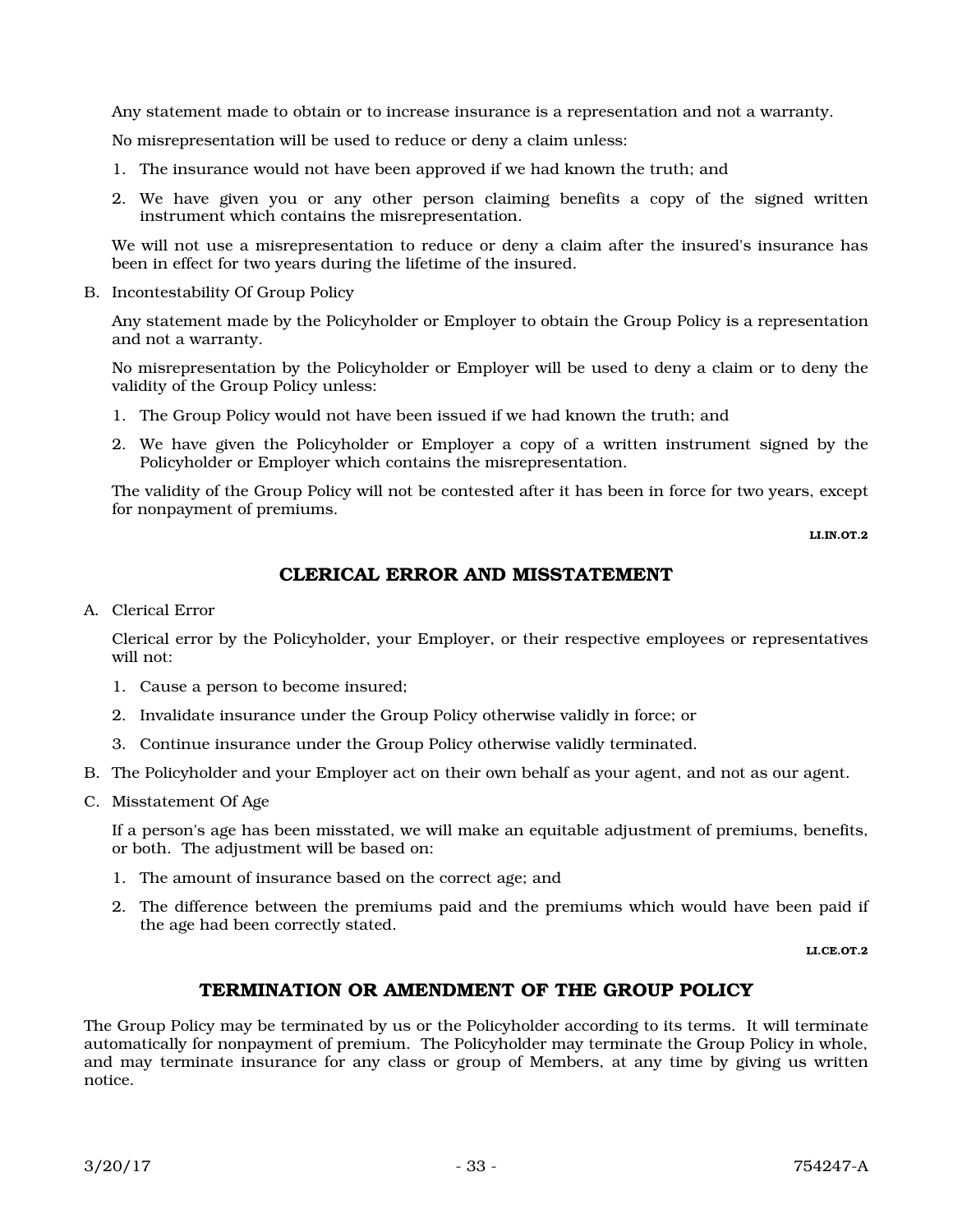Benefits under the Group Policy are limited to its terms, including any valid amendment. No change or amendment will be valid unless it is approved in writing by one of our executive officers and given to the Policyholder for attachment to the Group Policy. If the terms of the Certificate differ from the Group Policy, the terms stated in the Group Policy will govern. The Policyholder, your Employer, and their respective employees or representatives have no right or authority to change or amend the Group Policy or to waive any of its terms or provisions without our signed written approval.

We may change the Group Policy in whole or in part when any change or clarification in law or governmental regulation affects our obligations under the Group Policy, or with the Policyholder's consent.

Any such change or amendment of the Group Policy may apply to current or future Members or to any separate classes or groups thereof.

LI.TA.OT.1

#### DEFINITIONS

AD&D Insurance means accidental death and dismemberment insurance, if any, under the Group Policy.

Annual Earnings means your annual rate of earnings from your Employer. Your Annual Earnings will be based on your earnings in effect on your last full day of Active Work unless a different date applies (see the Coverage Features). Annual Earnings includes:

- 1. Contributions you make through a salary reduction agreement with your Employer to:
	- a. An Internal Revenue Code (IRC) Section 401(k), 403(b), 408(k), or 457 deferred compensation arrangement; or
	- b. An executive nonqualified deferred compensation arrangement.
- 2. Amounts contributed to your fringe benefits according to a salary reduction agreement under an IRC Section 125 plan.

Annual Earnings does not include:

- 1. Bonuses.
- 2. Commissions.
- 3. Overtime pay.
- 4. Shift differential pay.
- 5. Stock options or stock bonuses.
- 6. Your Employer's contributions on your behalf to any deferred compensation arrangement or pension plan.
- 7. Any other extra compensation.

Child means:

- 1. Your child from live birth through age 25; or
- 2. Your child who meets either of the following requirements:
	- a. The child is insured under the Group Policy and, on and after the date on which insurance would otherwise end because of the Child's age, is continuously Disabled.
	- b. The child was insured under the Prior Plan on the day before the effective date of your Employer's coverage under the Group Policy and was Disabled on that day, and is continuously Disabled thereafter.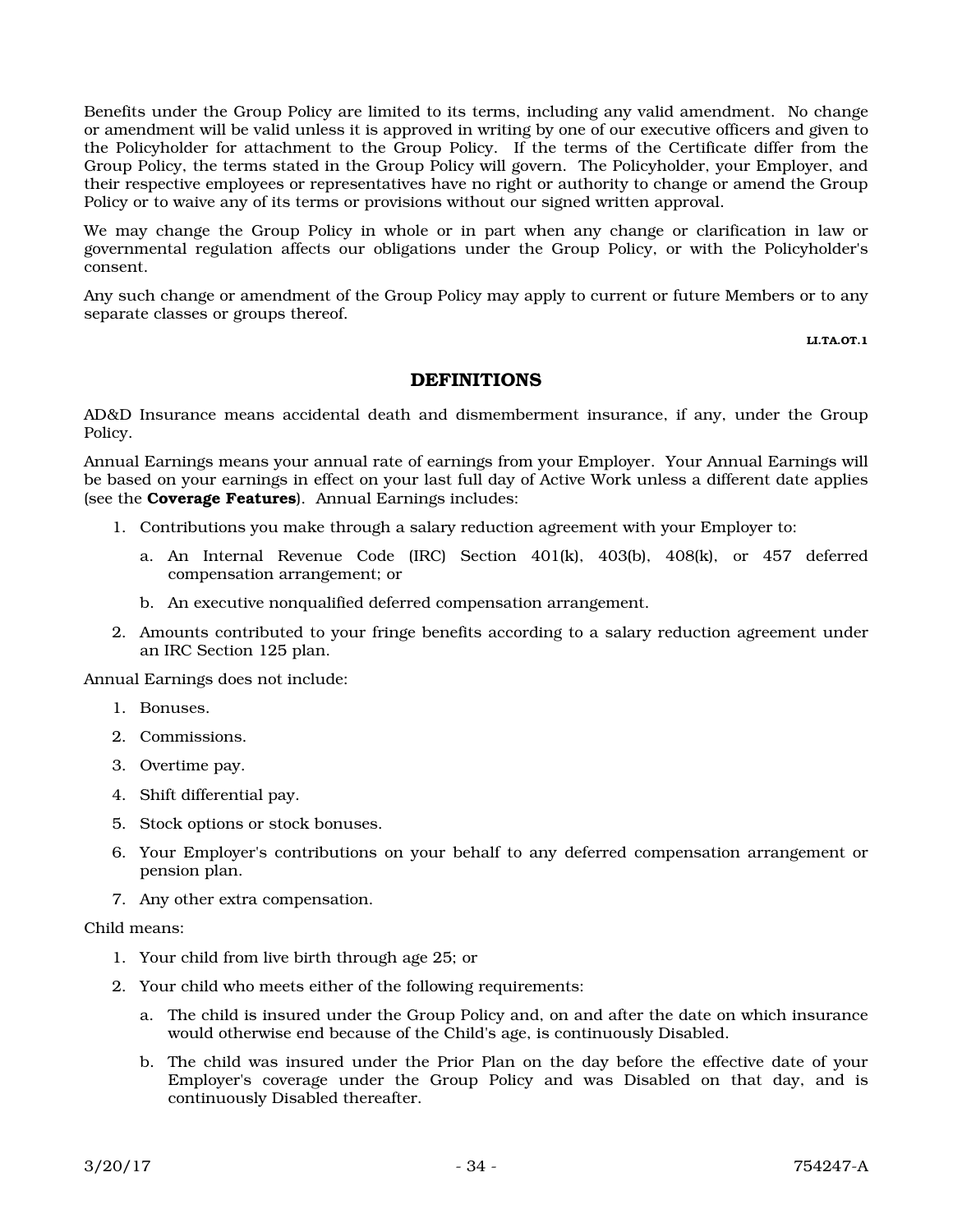Child includes any of the following, if they otherwise meet the definition of Child:

- i. Your adopted child; or
- ii. Your stepchild and the child of your Spouse, if living in your home.

Your child is Disabled if your child is:

- 1. Continuously incapable of self-sustaining employment because of mental retardation or physical handicap; and
- 2. Chiefly dependent upon you for support and maintenance, or institutionalized because of mental retardation or physical handicap.

You must give us proof your Child is Disabled on our forms within 31 days after a) the date on which insurance would otherwise end because of the Child's age or b) the effective date of your Employer's coverage under the Group Policy if your child is Disabled on that date. At reasonable intervals thereafter, we may require further proof, and have your Child examined at our expense.

Contributory means you pay all or part of the premium for insurance.

Dependents Life Insurance means dependents life insurance, if any, under the Group Policy.

Eligibility Waiting Period means the period you must be a Member before you become eligible for insurance. See Coverage Features.

Evidence Of Insurability means an applicant must:

- 1. Complete and sign our medical history statement;
- 2. Sign our form authorizing us to obtain information about the applicant's health;
- 3. Undergo a physical examination, if required by us, which may include blood testing; and
- 4. Provide any additional information about the applicant's insurability that we may reasonably require.

Group Policy means the group life insurance policy issued by us to the Policyholder and identified by the Group Policy Number.

Injury means an injury to your body.

Life Insurance means life insurance under the Group Policy.

L.L.C. Owner-Employee means an individual who owns an equity interest in an Employer and is actively employed in the conduct of the Employer's business.

Noncontributory means the Policyholder or Employer pays the entire premium for insurance.

P.C. Partner means the sole active employee and majority shareholder of a professional corporation in partnership with the Policyholder.

Physician means a licensed M.D. or D.O., acting within the scope of the license. Physician does not include you or your Spouse, or the brother, sister, parent or child of either you or your Spouse.

Pregnancy means your pregnancy, childbirth, or related medical conditions, including complications of pregnancy.

Prior Plan means your Employer's group life insurance plan in effect on the day before the effective date of your Employer's coverage under the Group Policy and which is replaced by the Group Policy.

Sickness means your sickness, illness, or disease.

Spouse means:

1. A person to whom you are legally married; or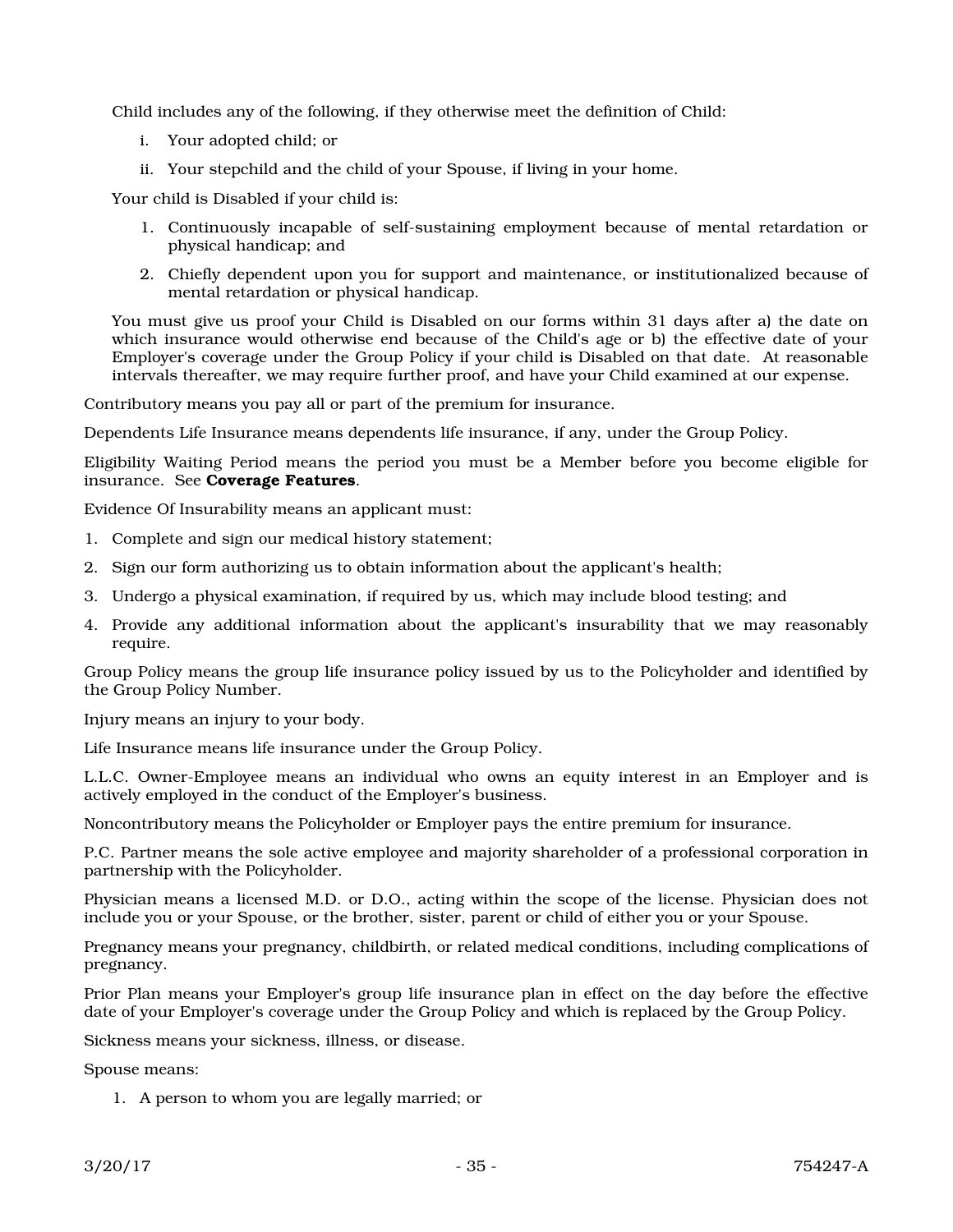2. Your Domestic Partner. Domestic Partner means an individual with whom you have completed an affidavit of declaration of domestic partnership, submitted that affidavit to the Employer, and filed that affidavit for public record if required by law.

For purposes of insurance under the Group Policy, Spouse does not include a person who is a fulltime member of the armed forces of any country or a person from whom you are divorced or from whom you have terminated a Domestic Partner relationship.

Supplemental Life Insurance means supplemental life insurance, if any, under the Group Policy.

(BASE\_NO STOCK\_DOM) LI.DF.OT.5X

## POLICYHOLDER PROVISIONS

#### A. Premiums

The premium due on each Premium Due Date is the sum of the premiums for all persons then insured. Premium Rates are shown in the **Coverage Features**.

B. Contributions From Members

The Policyholder determines the amount, if any, of each Member's contribution toward the cost of insurance under the Group Policy.

C. Changes In Premium Rates

We may change Premium Rates for Supplemental Life Insurance upon 31 days written notice, but not more often than once in any calendar year.

We may change any other Premium Rates when:

- 1. A change or clarification in law or governmental regulation affects the amount payable under the Group Policy. Any such change in Premium Rates will reflect only the change in our obligations; or
- 2. Factors material to underwriting the risk we assumed under the Group Policy, including, but not limited to, number of persons insured, age, Annual Earnings, gender and occupational classification, change by 25% or more; or
- 3. We and the Policyholder mutually agree to change Premium Rates.

Except as provided above, Premium Rates will not be changed during the Initial Rate Guarantee Period shown in the **Coverage Features**. Thereafter, except as provided above, we may change Premium Rates upon advance written notice to the Policyholder. The minimum advance notice is shown in the **Coverage Features** as Notice of Rate Change. Any such change in Premium Rates may be made effective on any Premium Due Date, but no such change will be made more than once in any contract year. Contract years are successive 12 month periods computed from the end of the Initial Rate Guarantee Period.

D. Payment Of Premiums

All premiums are due on the Premium Due Dates shown in the **Coverage Features**.

Each premium is payable on or before its Premium Due Date directly to us at our home office. The payment of each premium as it becomes due will maintain the Group Policy in force until the next Premium Due Date.

E. Grace Period And Termination For Nonpayment

If a premium is not paid on or before its Premium Due Date, it may be paid during the following Grace Period. The length of the Grace Period is shown in the **Coverage Features**. The Group Policy will remain in force during the Grace Period.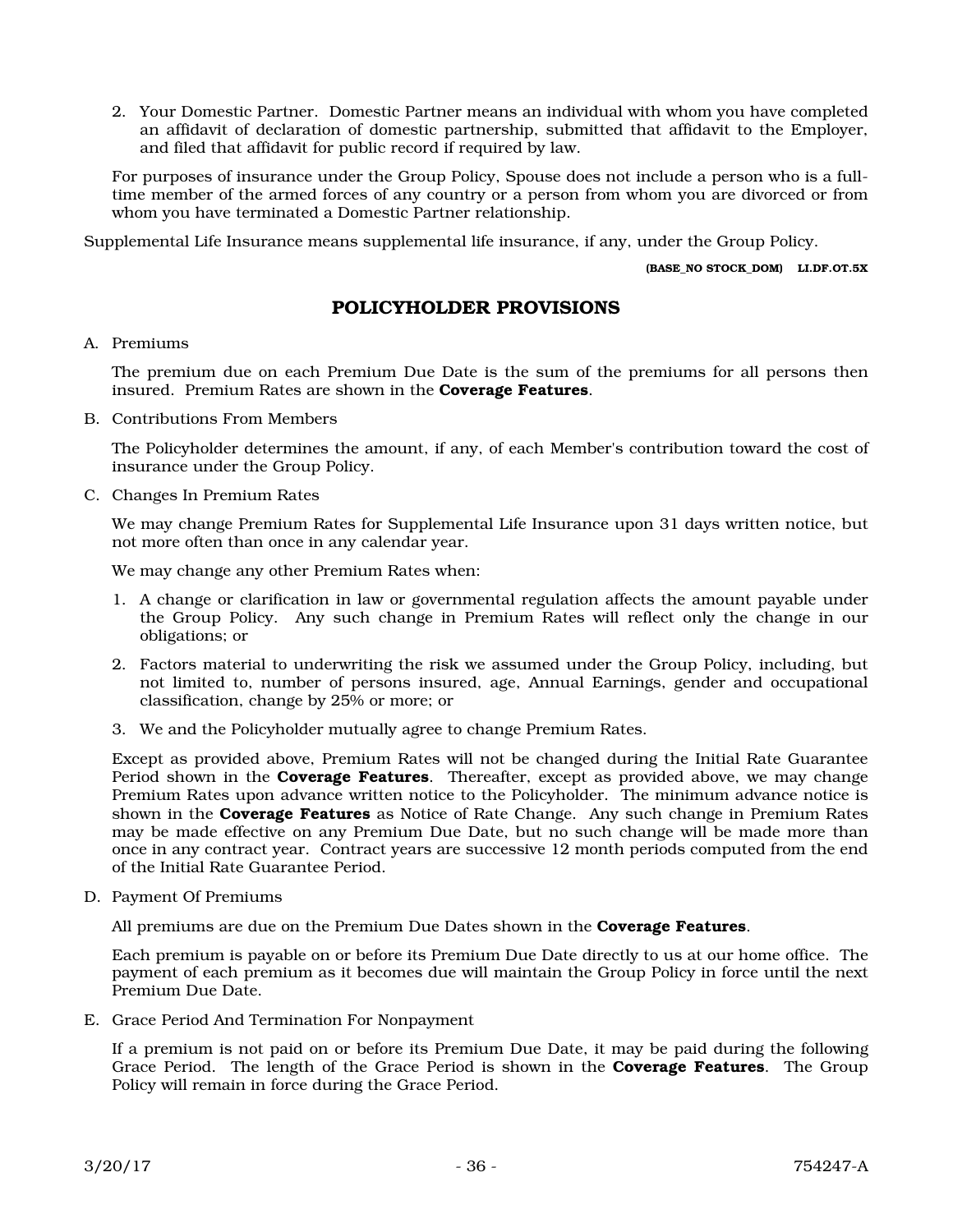If the premium is not paid during the Grace Period, the Group Policy will terminate automatically at the end of the Grace Period.

The Policyholder is liable for premium for insurance under the Group Policy during the Grace Period. We may charge interest at the legal rate for any premium which is not paid during the Grace Period, beginning with the first day after the Grace Period.

F. Termination For Other Reasons

The Policyholder may terminate the Group Policy by giving us written notice. The effective date of termination will be the later of:

- 1. The date stated in the notice; and
- 2. The date we receive the notice.

We may terminate the Group Policy as follows:

- 1. On any Premium Due Date if the number of persons insured is less than the Minimum Participation shown in the Coverage Features.
- 2. On any Premium Due Date if we determine that the Policyholder has failed to promptly furnish any necessary information requested by us, or has failed to perform any other obligations relating to the Group Policy.

The minimum advance notice of such termination by us is 60 days.

G. Premium Adjustments

Premium adjustments involving a return of unearned premiums to the Policyholder will be limited to the 12 months just before the date we receive a request for premium adjustment.

H. Certificates

We will issue certificates to the Policyholder showing the coverage under the Group Policy. The Policyholder will distribute a certificate to each insured Member. If the terms of the Certificate differ from the Group Policy, the terms stated in the Group Policy will govern.

I. Records And Reports

The Policyholder or Employer will furnish on our forms all information reasonably necessary to administer the Group Policy. We have the right at all reasonable times to inspect the payroll and other records of the Policyholder or Employer which relate to insurance under the Group Policy.

J. Agency And Release

Individuals selected by the Policyholder or by any Employer to secure coverage under the Group Policy or to perform their administrative function under it, represent and act on behalf of the person selecting them, and do not represent or act on behalf of Standard Insurance Company. The Policyholder, Employer and such individuals have no authority to alter, expand or extend our liability or to waive, modify or compromise any defense or right we may have under the Group Policy. The Policyholder and each Employer hereby release, hold harmless and indemnify Standard Insurance Company from any liability arising from or related to any negligence, error, omission, misrepresentation or dishonesty of any of them or their representatives, agents or employees.

K. Notice Of Suit

The Policyholder or Employer shall promptly give us written notice of any lawsuit or other legal proceedings arising under the Group Policy.

L. Entire Contract, Changes

The Group Policy and the application of the Policyholder constitute the entire contract between the parties. A copy of the Policyholder's application is attached to the Group Policy when issued.